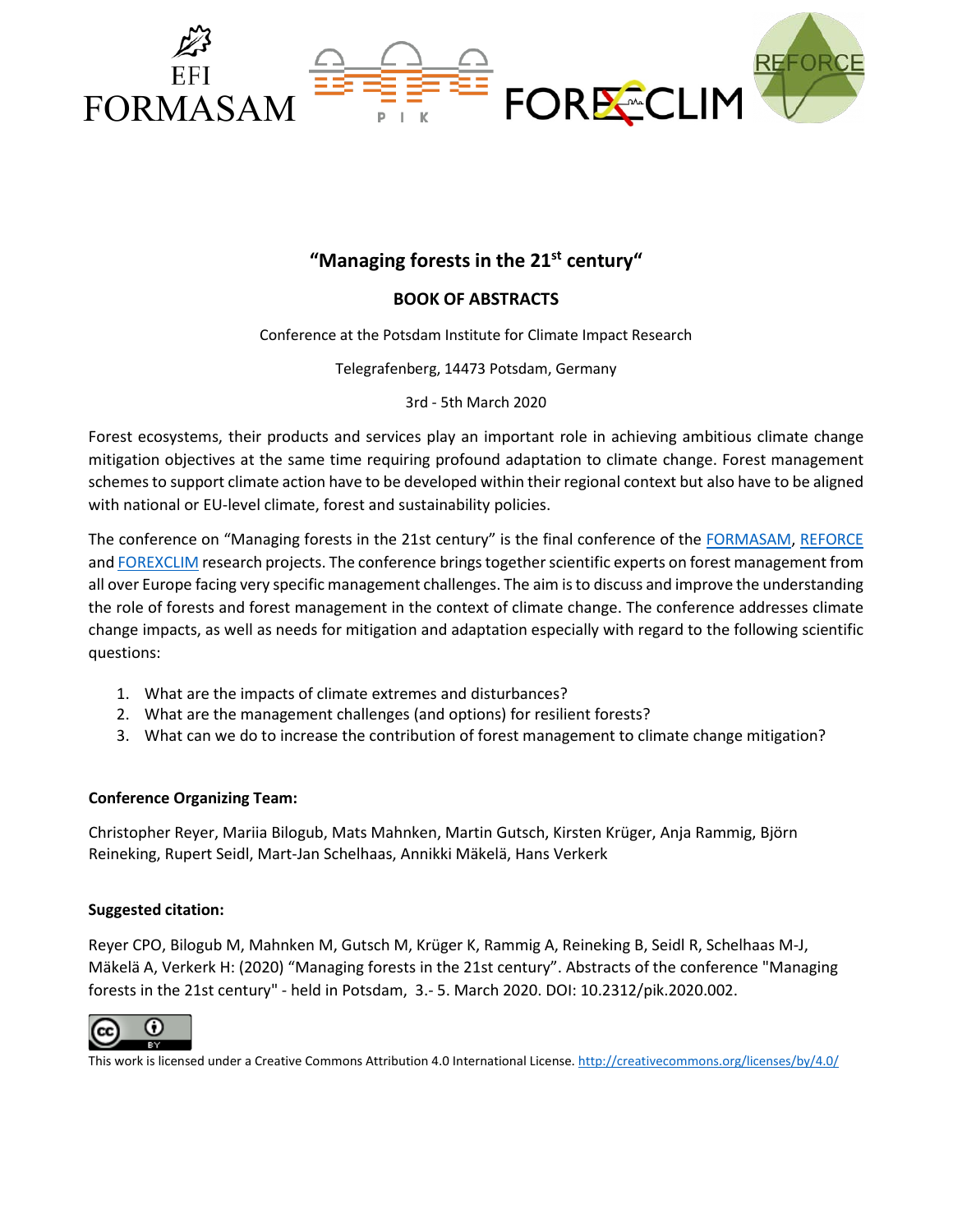| Plenary: What are the management challenges (and options) for resilient forests?  16      |  |
|-------------------------------------------------------------------------------------------|--|
|                                                                                           |  |
|                                                                                           |  |
|                                                                                           |  |
|                                                                                           |  |
|                                                                                           |  |
|                                                                                           |  |
|                                                                                           |  |
|                                                                                           |  |
|                                                                                           |  |
| Plenary: What are the management challenges (and options) for resilient forests?  31      |  |
|                                                                                           |  |
|                                                                                           |  |
| Plenary: What can we do to increase the contribution of forest manament to climate change |  |
|                                                                                           |  |
|                                                                                           |  |
|                                                                                           |  |
|                                                                                           |  |
|                                                                                           |  |

## Contents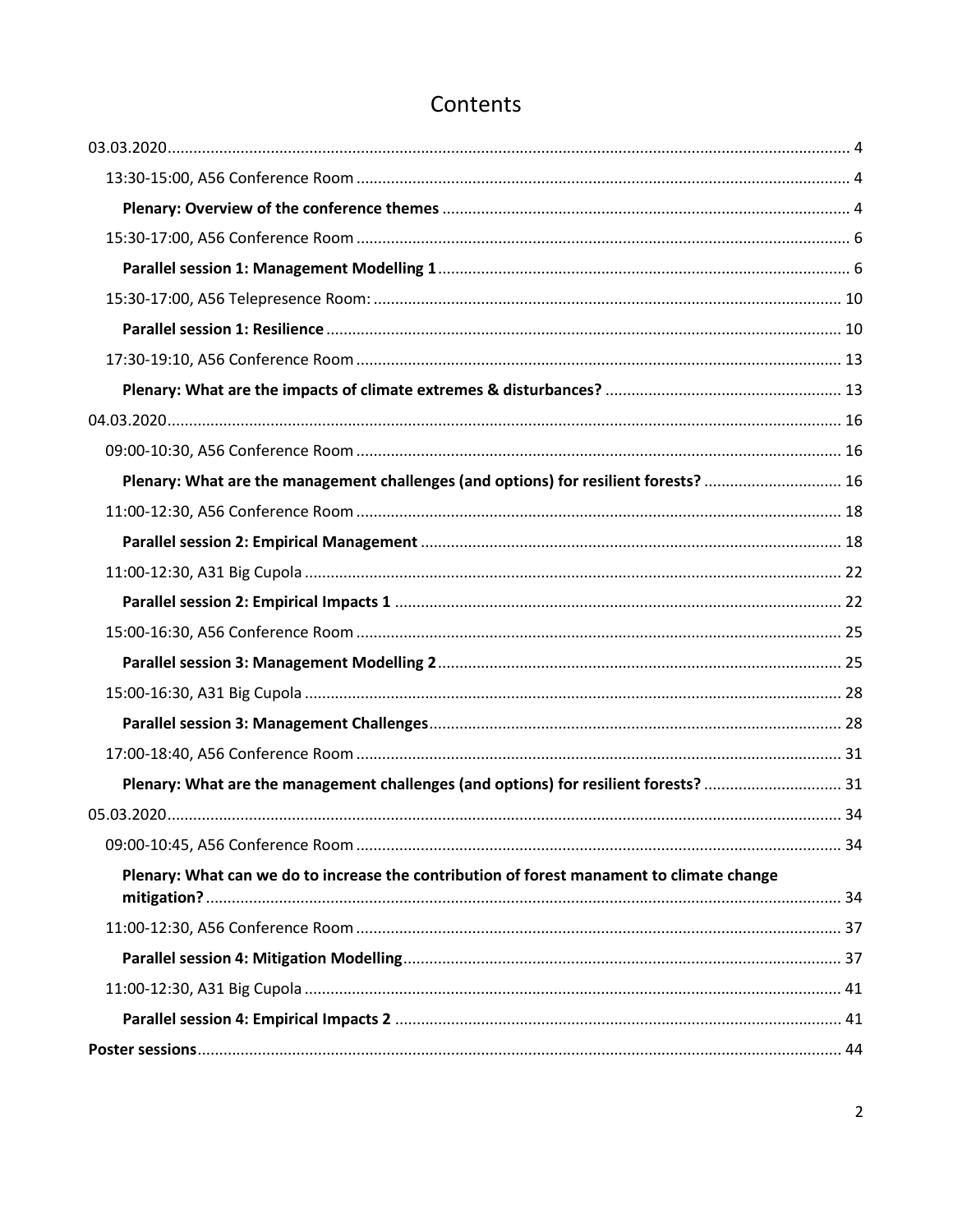| Poster session 1: What are the impacts of climate extremes and disturbances? 44                      |  |
|------------------------------------------------------------------------------------------------------|--|
| Poster session 2: What are the impacts of climate extremes and disturbances? 48                      |  |
| Poster session 3: What are the management challenges (and options) for resilient forests?52          |  |
| Poster session 4: What can we do to increase the contribution of forest management to climate change |  |
|                                                                                                      |  |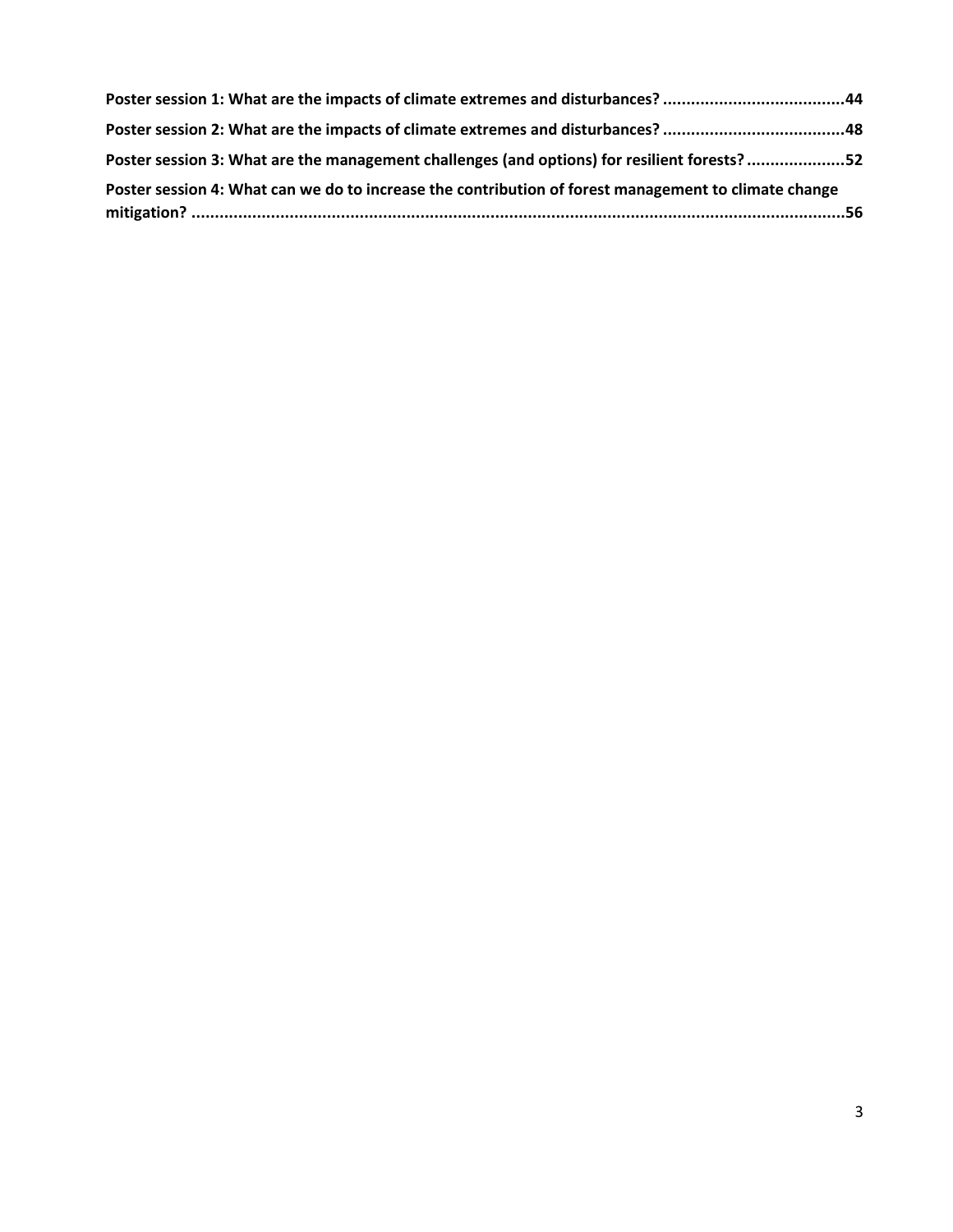## **03.03.2020**

## **13:30-15:00, A56 Conference Room**

## **Plenary: Overview of the conference themes**

### <span id="page-3-2"></span><span id="page-3-1"></span><span id="page-3-0"></span>**Speaker: Nadine Rühr,** Karlsruhe Institute of Technology, Germany

### **"Tree and forest functioning in a changing world"**

The climate of the 21st is rapidly changing marked by a consistent trend of increasing temperatures and altering precipitation patterns. Large areas of Europe have recently been facing extraordinary long drought spells alongside record high temperatures. The impacts on forests are manifold and wide-spread tree mortality has been reported. Following the record drought of 2018 and 2019 in central Europe, several million trees have died in Germany alone causing tremendous financial losses to forest owners. This clearly displays the urgent need to improve the resilience of European forests to future climate change through adaptive forest management.

During my talk I want to address if our functional understanding of tree and forest responses to extreme events is sufficient to provide the urgently needed management recommendations? Along this line I will present i) physiological insights into the ability of trees to withstand drought, ii) the importance of stress recovery in determining tree resilience to future conditions, and iii) tree mortality as a consequence of extreme climatic conditions. I provide reasoning that management recommendations should be based on a rigorous ecological and physiological understanding of tree and forest responses to changing environmental conditions. To achieve this, uncertainties need to be identified and open research questions addressed, ideally in a close dialogue between scientists and forest managers.

## **Speaker: Harald Bugmann,** ETH Zurich, Switzerland

## **"The need for a paradigm shift in forest management to cope with global change"**

The Anthropocene provides numerous challenges for resource management and society in general. In this contribution, I reflect on the historical and climatic basis of current forest management, and I derive the implications for future forest management in the face of increasing uncertainties induced by globalization processes as well as climate change. I argue that, similar to the fact that agriculture became possible only after the stabilization of climate at a certain level and particularly the reduction of interannual climatic variability, forestry was developed between the late 16th to the early 20th century, coinciding largely with the Little Ice Age, i.e. temperature conditions well below those even of the 1961-1990 period, let alone what one could consider "current climate" (e.g., 1981-2010). For a number of reasons, the historical approach to forestry emphasises control over the forest (e.g., "Normalwaldmodell" developed by von Carlowitz). However, taking into account the current challenges, such as those arising from enhanced disturbance regimes including the drought of 2018, and anticipated future challenges, we need to emphasise the fact that nature cannot be "commanded" (Sir Francis Bacon), but forest management needs to define a new role as a contributor to, rather than a governor of, forest dynamics. If we accept this, multiple implications arise for the provisioning of ecosystem services and the relationships between forests, forest management, and society at large.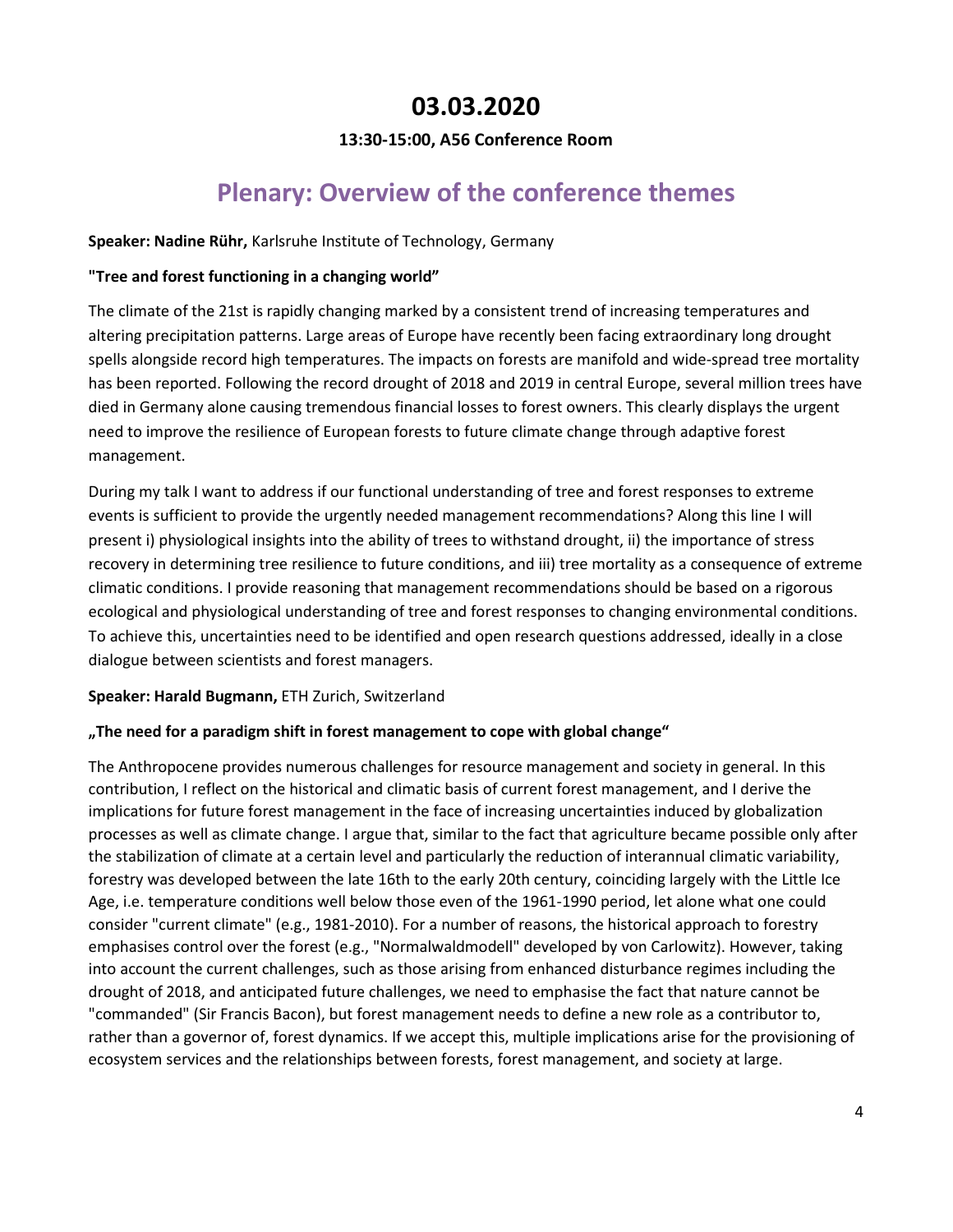#### **Speaker: Galina Churkina,** Potsdam Institute for Climate Impact Research, Germany

#### **"Buildings as global carbon sink"**

The anticipated growth and urbanization of global population over the next several decades will create a vast demand for the construction of new housing, commercial buildings, and accompanying infrastructure. The production of cement, steel, and other building materials associated with this wave of construction will become a major source of greenhouse gas emissions. Might it be possible to transform this potential threat to the global climate system into a powerful means to mitigate climate change? To answer this provocative question, we explore the potential of midrise urban buildings designed with engineered timber to provide longterm storage of carbon and to avoid the carbon-intensive production of mineral-based construction materials.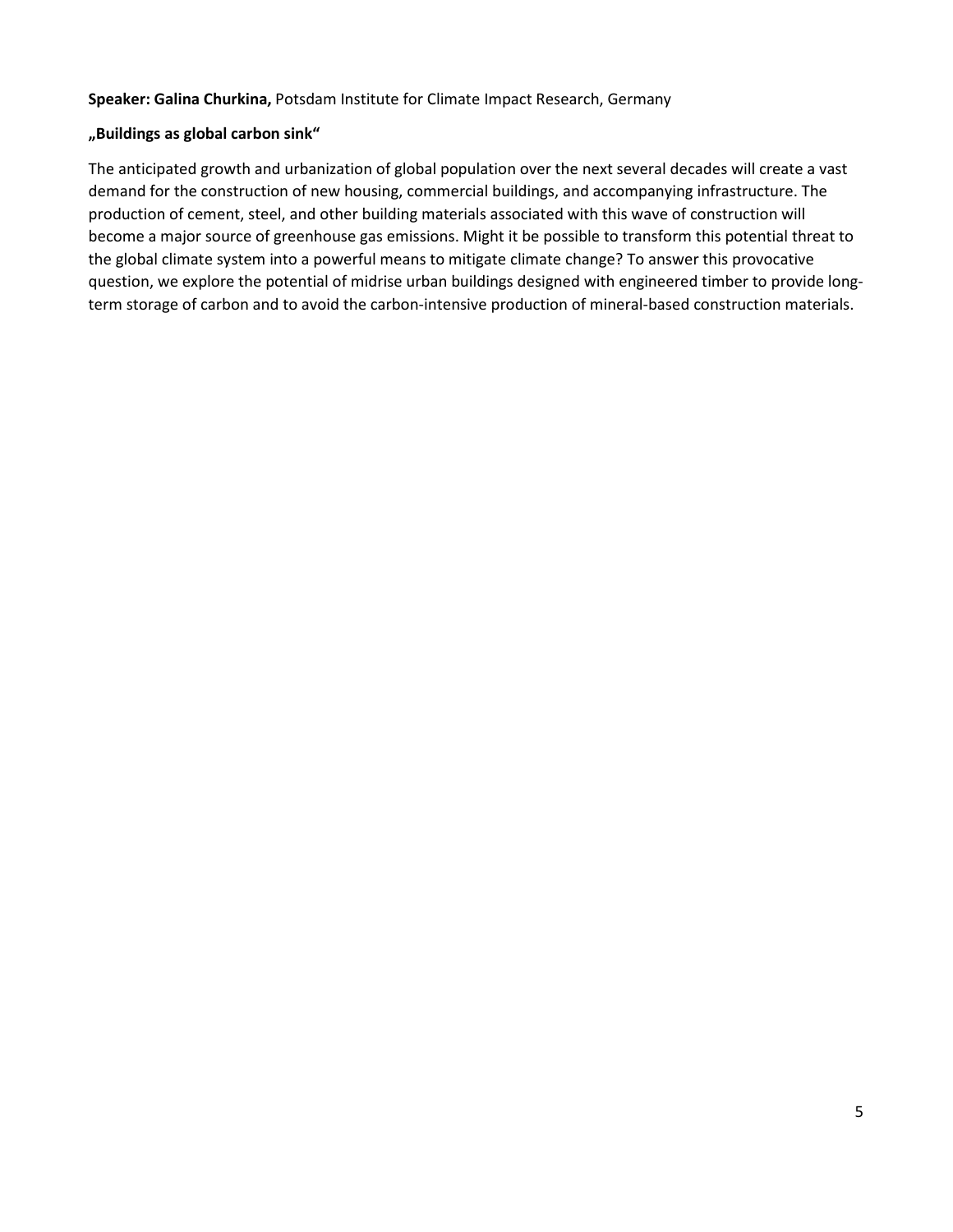## **15:30-17:00, A56 Conference Room**

## **Parallel session 1: Management Modelling 1**

<span id="page-5-1"></span><span id="page-5-0"></span>**Speaker: Thomas Kainz,** University of Natural Resources and Life Sciences, Vienna, Austria

### **"Simulated effects of tree species diversity and species pattern on biomass production at stand level"**

Recent synthesis in functional biology suggests that across a variety of systems and for a number of ecological processes, diverse communities often outperform the ones which are species-poor. Tree species diversity therefore has important implications for forest management practices. For instance, diverse forests sequester and store a greater amount of carbon compared to monocultures (e.g., Paquette & Messier 2011) and may show increased biomass productivity (Zhang et al. 2012). However, experiments and observational studies revealed that there is no general overarching diversity – ecosystem functioning relationship, but that diversity effects may vary across sites, densities and species compositions, and may be due to true complementarity or species identity effects. Tree-based forest ecosystem models offer the opportunity to explore diversity– functioning relationships. In this contribution we employ the 3D hybrid forest model PICUS v1.6 to simulate the behaviour of various species mixtures to shed light on diversity and species identity effects on biomass productivity. In total, we consider eight tree species (Picea abies, Abies alba, Pinus sylvestris, Larix decidua, Fagus sylvatica, Quercus petraea, Acer pseudoplatanus, Betula pendula) along a mixture gradient (species number, species shares) where species are either randomly distributed in space or intermixed in patches of various size (100m2, 400m2 and 900m2 patch size). Simulated output is analysed for diversity–functioning effects related to biomass production. Results will inform about management options for resilient forests.

#### **Speaker: Mats Mahnken,** Potsdam Institute for Climate Impact Research, Germany

#### **"Locally adapted stand-scale forest management alternatives for the 21st century"**

Understanding the implications of large-scale forest management objectives, associated strategies and the linked stand-scale silvicultural actions under climate change is crucial for decision making because of the longterm nature of strategic forest management planning and pronounced lag effects in forest dynamics. Here, specific locally adapted stand-scale silvicultural management schemes (planting, thinning, harvesting regimes) related to different management strategies (business-as-usual, bioenergy for mitigation, harvested wood products for mitigation, multifunctional-adapted) are imple-mented in a simulation experiment for multiple potential climate change pathways. Using a process-based forest growth model, different forest management alternatives are investigated on eight distinct forest stands across Europe to study the potential management effect on forest dynamics, climate change mitigation potential and ecosystem services provisioning in the 21st century.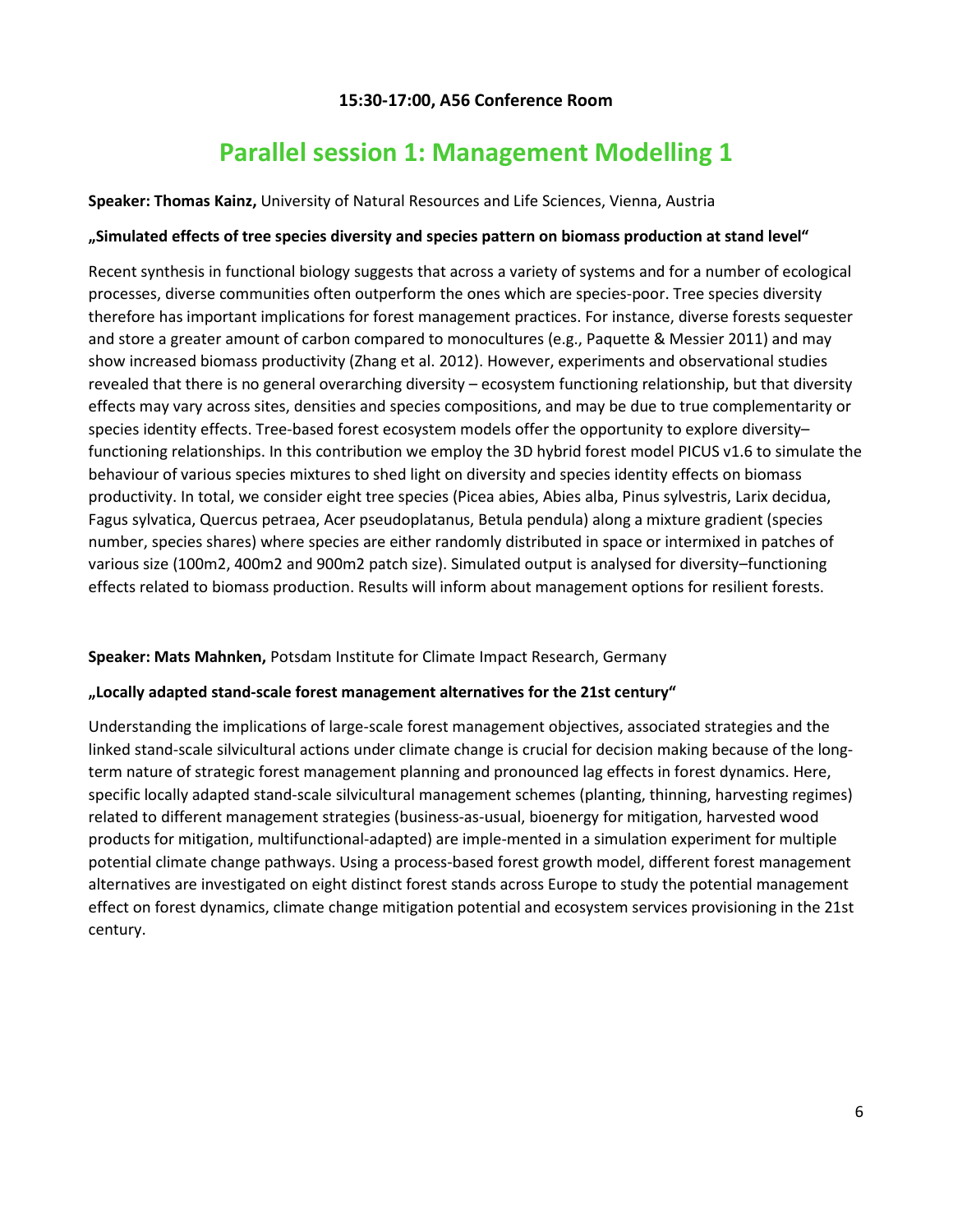#### **Speaker: Andrey Lessa Derci Augustynczik,** University of Freiburg, Germany

### **"Socially optimal forest management and biodiversity conservation in temperate forests under climate change"**

Forest biodiversity underpins social welfare by preserving ecosystem multifunctionality and the provision of ecosystem goods and services. Still, the social value of biodiversity is not adequately incorporated into forest management and decision support models. This study proposes a novel approach for defining socially optimal biodiversity levels, wood supply and taxation schemes under climate change. We developed a partial equilibrium model to maximize consumers' and producers' surplus until the end of the century, including climate change impacts as productivity shocks in a coupled ecological-economic framework. In our model, we consider a first-best and a second-best taxation scheme to internalize the value of forest biodiversity into forest planning. The framework developed here was applied to a temperate forest landscape in southwestern Germany, where biodiversity has a high social value. Our results indicate an increasing consumption of wood and supply of biodiversity (up to 38.4 %) until the end of the century. Moreover, climate change may affect forest productivity, optimal harvesting rates and taxation schemes. Crucially, current management is unable to capture the adequate social value of biodiversity and is inefficient under climate change. Policy mechanisms are therefore required to correct biodiversity provision in temperate forest landscapes.

#### **Speaker: Rüdiger Grote,** Karlsruhe Institute of Technology, Germany

### **"How to consider forest regeneration in process-based models? Interaction of physiology, environment and management"**

Disturbances of forest ecosystems are expected to increase in frequency and intensity due to increasingly severe storms, drought periods, fires, or insect attacks, which all are triggered by climate warming. In addition, the transformation of current forests with the intention to increase resistance to these threats will also require to carry out extensive shelterwood cuts. A successful establishment of multiple species under partly or fully removed coverage is a major challenge for forest management, in particular since increasingly stressful conditions will also affect regeneration.

Process-based models are needed to capture climate-change impacts and to investigate possible stressmitigating effects of management. However, they are generally not designed to address specific problems related to regeneration such as the competition of ground vegetation and the responses of allometry to quickly changing environmental conditions. In fact, horizontal crown expansion, the change in height/diameter ratio, or the development of relative branch- and coarse root biomass can be decisive for the question if the establishment of a particular species will be successful.

In order to address the multiple feedbacks between allometry and physiology, it is suggested to implement dynamic allometric ratios that depend primarily on neighborhood competition into a physiology-based ecosystem model. Since different species and tree size groups are treated as cohorts in the model, asymmetric competition is considered by explicit simulation of resource acquisition and depletion per canopy layer. The new implementation has been tested on two sites in Germany. The further potential and eventual pitfalls of the approach are discussed.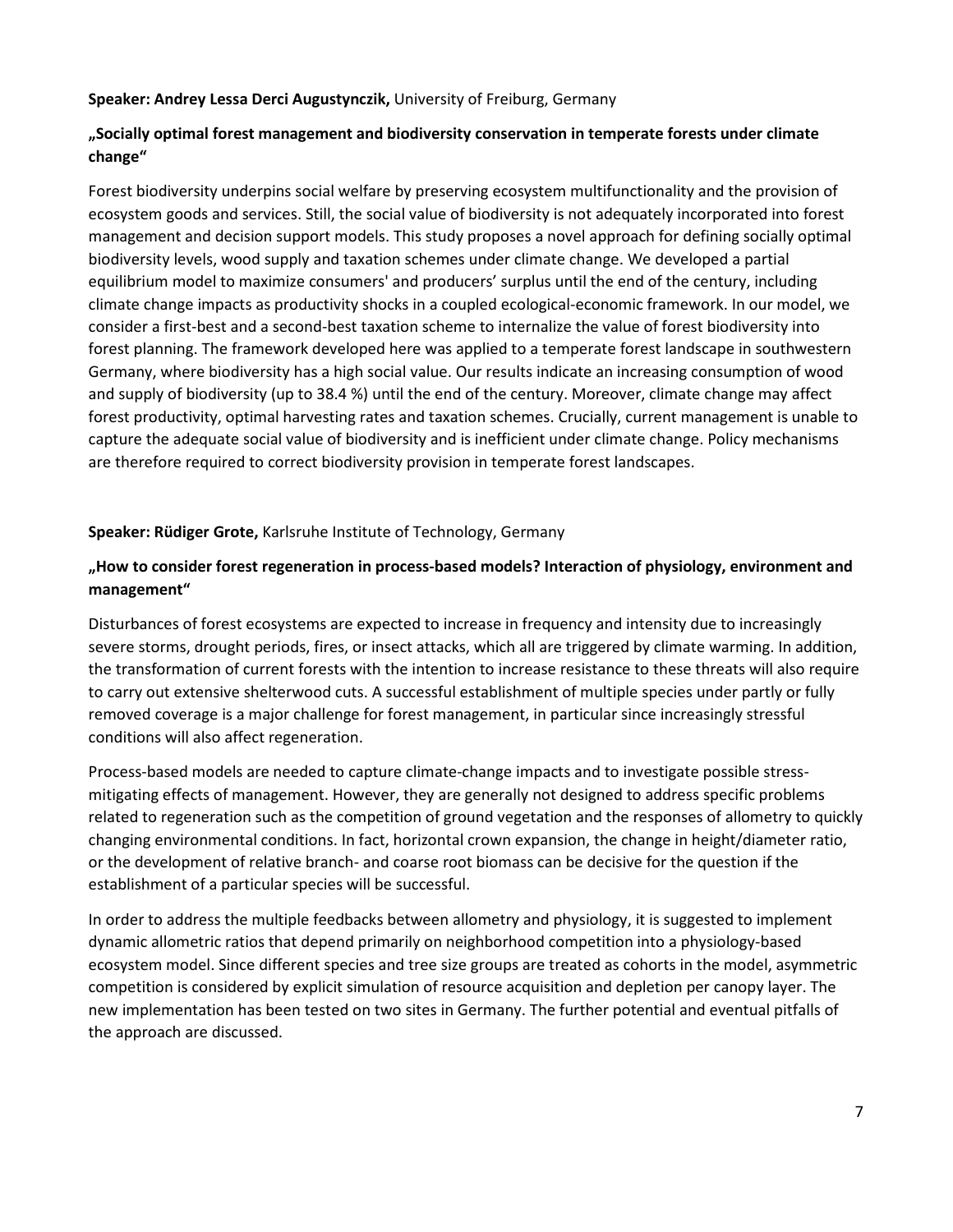#### **Speaker: Anu Akujärvi,** Finnish Environment Institute SYKE, Finland

#### **"The carbon balance of boreal old-growth forests"**

Boreal old-growth forests safeguard the resilience of forests through protecting biodiversity and storing large amounts of carbon in the biomass, litter and soil pools. Recent studies have suggested a continuing carbon sink of old-growth forests questioning the hypothesis of a steady-state system. The carbon sink capacity of boreal old-growth forests is, however, poorly known due to lack of knowledge about the spatiotemporal patterns of growth, mortality and regeneration. The impacts of climate change on the carbon balance of old-growth forests can be predicted using process-based models. The objectives of this study were, first, to modify the forest carbon balance and growth model PREBAS to be applicable also in unmanaged and old-growth forests, and second, to quantify the carbon balance of old-growth forests in Finland under present-day and changing climate conditions. The validity of the simulated forest growth and carbon balance estimates was tested against a time-series of tree measurements in natural forests from the 1990s to 2019. Here we present preliminary results on the potential responses of a boreal forested landscape to changing climate in southern Finland. Unmanaged, old-growth forests had a higher biomass carbon stock, somewhat lower soil carbon stock and a lower carbon uptake rate than managed forests. The differences were related to patterns in stand growth, age structure and litter production. The model will be applied to country-wide projections of different forest management options later. The results can be applied to identify areas where biodiversity conservation and climate change mitigation through carbon sequestration could be best reconciled.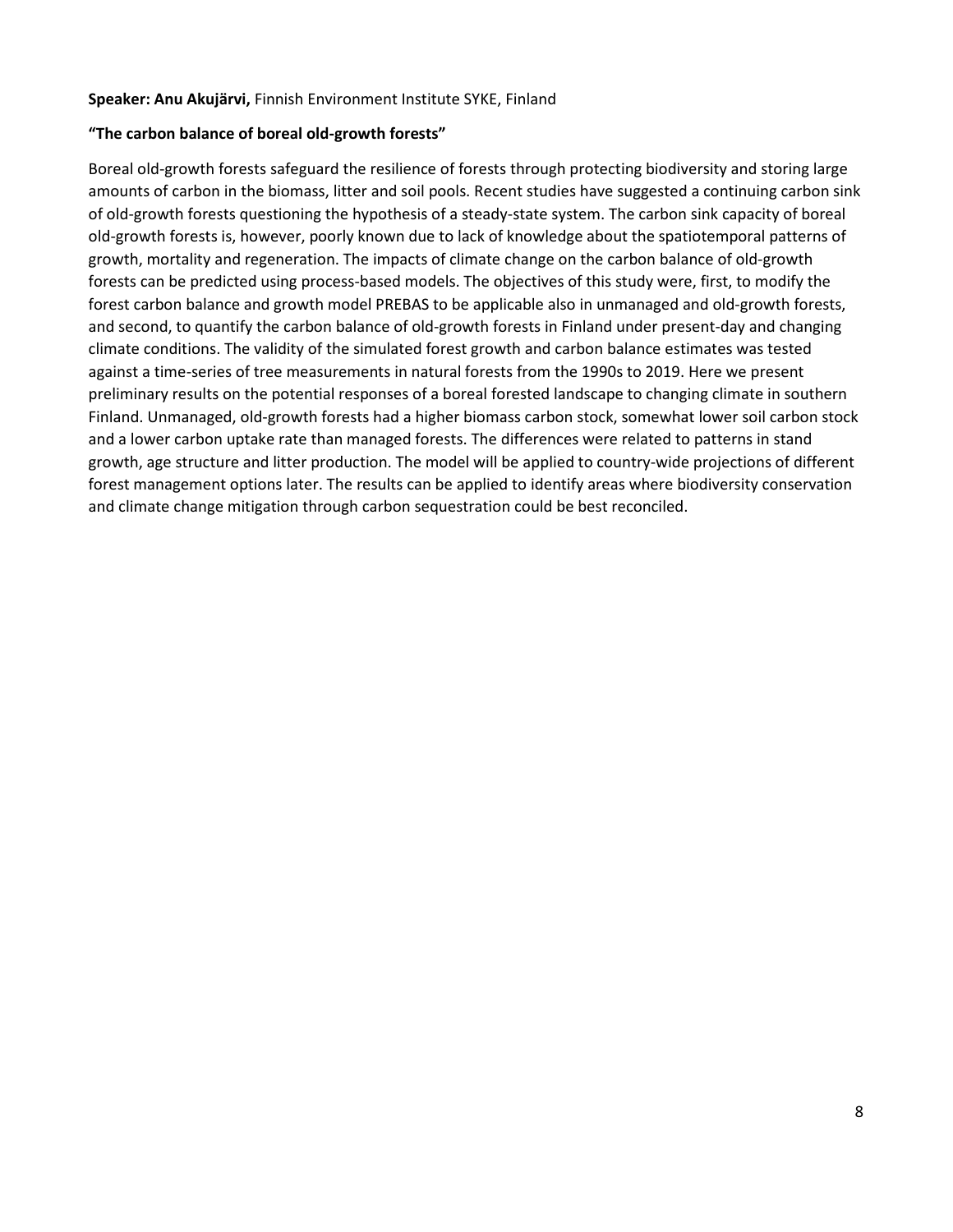## **Speaker: Michael Duhr,** Ministry of Agriculture, Environment and Climate Protection (MLUK), Germany

#### **"Forests and woodland in Brandenburg"**

Brandenburg is located in north-eastern Germany, characterised by a temperate continental climate. Mean annual temperatures range between 7.8°C in the north and 9.5°C in the southeast. The average annual precipitation is between 450–550 mm. Brandenburg is characterised by mostly sandy soils with generally moderate to low nutrient content and water retention capacity.

More than one million hectares are covered with forest in Brandenburg (thirty-seven per cent of the landscape). Sixty percent of the state´s forests are privately owned. Landesbetrieb Forst Brandenburg, the state forestry operation, manages the state-owned-forest, which makes up on quarter of the forested area. Community and other forest owners own Fifteen percent of the forest in Brandenburg.

Brandenburg features a wide range of deciduous and coniferous tree species as part of its potential natural vegetation. However, Scots pine (*Pinus sylvestris*) is currently the most common tree species. The pine dominated forests are mostly even-aged single-story stands, which are susceptible to abiotic and biotic damage. In particular, the forests and woodland are currently threatened by winter storms, summer drought, forest fire and insect outbreaks. Therefore the conversion of even-aged pine forests to more site-adapted nearnatural mixed woodland has been one of the most important objectives of forest policy in Brandenburg throughout the last two decades. Due to the generally high game density in Brandenburg, however, the establishment of regeneration of tree species other than pine or birch is often associated with costly protection measures. A reduction of game density is thus required to facilitate forest conversion, and to take full advantage of the benefits of natural regeneration.

The integration of forest ecosystem processes into forest management resulted in the formulation of the 'nearnatural forest management' paradigm, which is the essential guideline for forest management in Brandenburg. The steadily increasing demand for timber for material and energetic use is constantly increasing the utilisation pressure on Brandenburg's forests.

Due to the already dry climatic conditions, negative effects of climate change can be already observed in Brandenburg like

• moderate increase of mean annual temperatures of 1.8-2.3°C, with decreasing number of frost-days and increasing number of heat-days

• slightly decreasing total precipitation; 10 per cent increase in winter precipitation; 18-22 per cent decrease in summer precipitation

• increasingly negative climatic water balance, ground water recharge, and ground water and river levels

• increasing probability of extreme weather events (e.g., storm, hail, heavy rainfall, etc.)

The introduction of more drought-resistant varieties of native tree species such as pine, birch or oak is thus likely a more successful approach to maintaining forest functionality.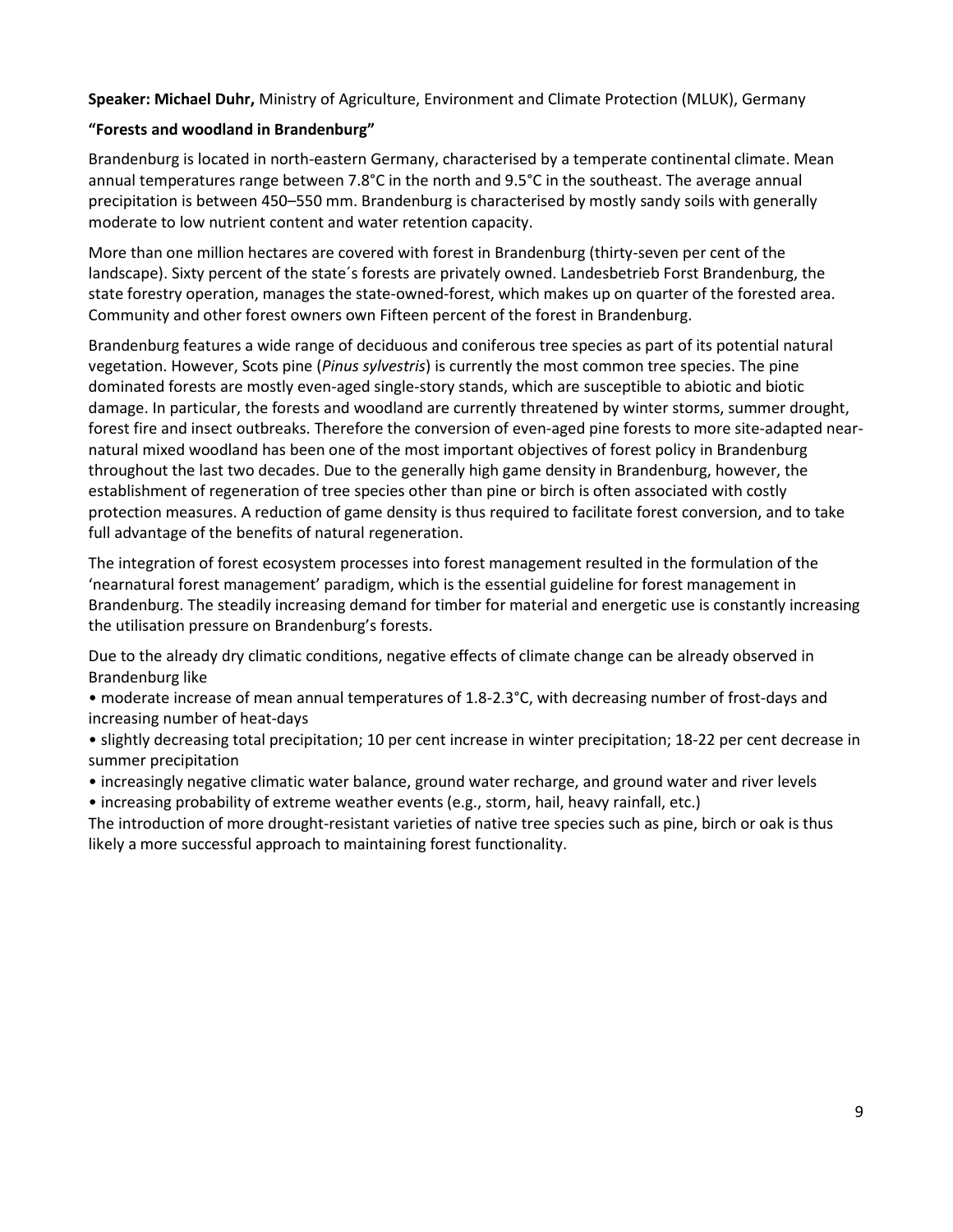## **15:30-17:00, A56 Telepresence Room:**

## **Parallel session 1: Resilience**

<span id="page-9-1"></span><span id="page-9-0"></span>**Speaker: Kirsten Thonicke,** Potsdam Institute for Climate Impact Research, Germany

#### **"How to better understand the adaptive capacity of Social-Ecological Systems to absorb climate extremes"**

Enhancing the capacity of social-ecological systems to adapt to climate change is of crucial importance. While gradual climate change impacts have been the focus of much recent research, large research gaps in our understanding exist with regards to how social-ecological systems (SES) are impacted by climate extremes and how they adapt. Here, based on an advanced conceptualisation of social-ecological resilience, we outline three major challenges for operationalizing the resilience concept with particular focus on climate extremes. First, we discuss the necessary steps to identify and measure the relevant variables to identify the full response spectrum of the coupled social and ecological components of SES. Second, we examine how climate extreme impacts on coupling flows in SES can be quantified by learning from past societal transitions or adaptations to climate extremes and resulting ecosystem services trade-offs and bundles. Lastly, we explore how to identify management options to maintain and enhance social-ecological resilience under a changing regime of climate extremes. We conclude that multiple pathways within adaptation and mitigation strategies for enhancing the adaptive capacity of SES to absorb climate extremes will open the way towards a sustainable future.

#### **Speaker: Elena Cantarello,** Bournemouth University, UK

#### **"Resilience of multiple ecosystem services and biodiversity in a temperate forest"**

Resilience is increasingly being considered as a new paradigm of forest management among scientists, practitioners, and policymakers. However, metrics of resilience to environmental change are lacking. Faced with novel disturbances, forests may be able to sustain existing ecosystem services and biodiversity by exhibiting resilience, or alternatively these attributes may undergo either a linear or nonlinear decline. The talk will present a novel quantitative approach for assessing forest resilience that focuses on three components of resilience, namely resistance, recovery, and net change, using a spatially explicit model of forest dynamics. Two main sets of scenarios were developed to explore the impact of increasing disturbance on the provisioning of ecosystem services and biodiversity: "pulse" and "pulse+press" sets. Nine ecosystem services and four biodiversity measures were selected: aboveground biomass, aesthetic value, commercially harvested fungi richness, net nitrogen mineralization absorbed to ionic resins, recreation value, soil nitrogen stock, soil respiration rate, timber volume, total carbon stock and species richness of ectomycorrhizal fungi, ground flora, epiphytic lichens, and trees. The approach presented will illustrate how the multidimensionality of stability research in ecology can be addressed and how forest resilience can be estimated in practice. Managers should adopt specific management actions to support each of the three components of resilience separately, as these may respond differently to disturbance. In addition, management interventions aiming to deliver resilience should incorporate an assessment of both pulse and press disturbances to ensure detection of threshold responses to disturbance, so that appropriate management interventions can be identified.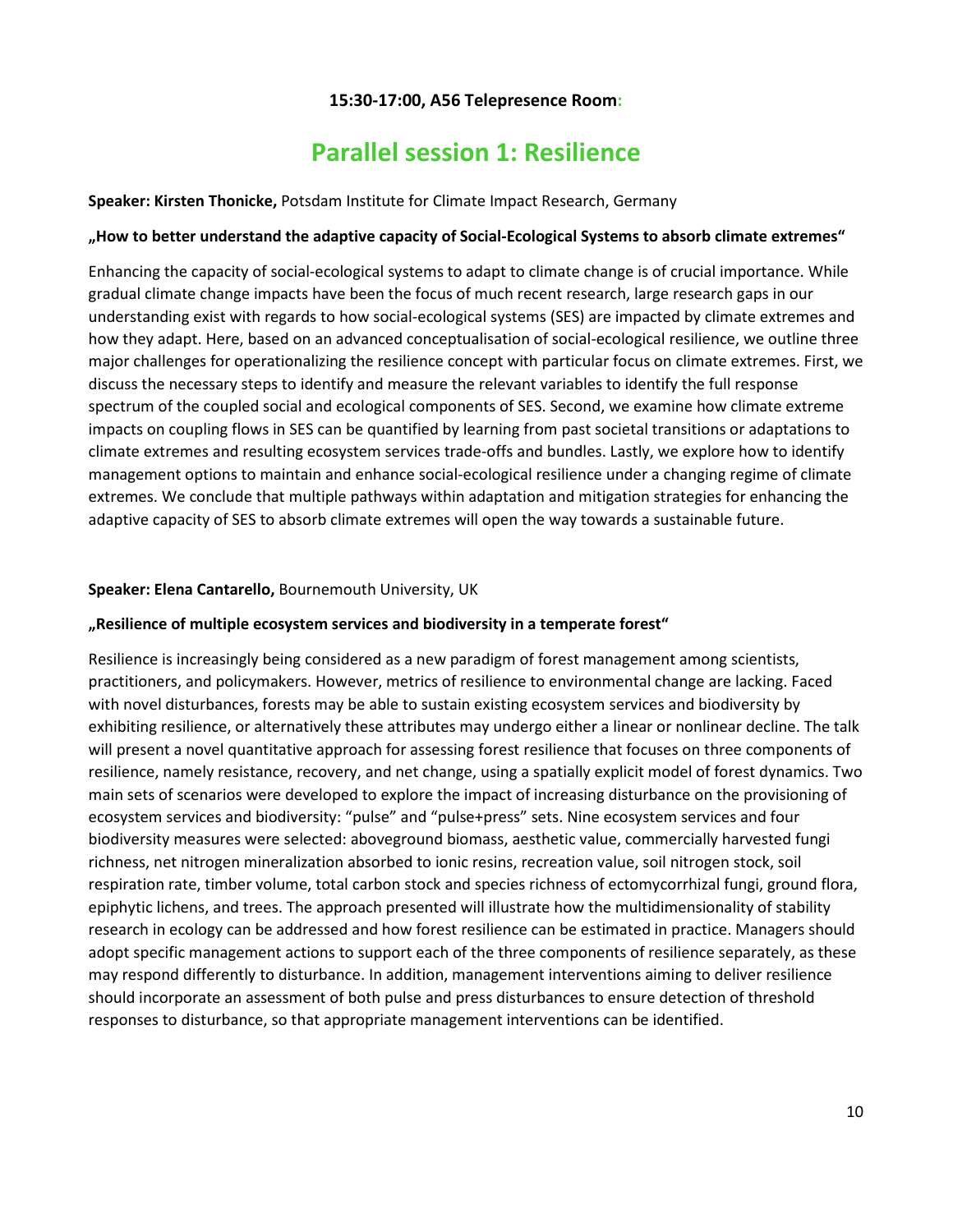### **Speaker: Dominik Thom,** Technical University of Munich, Germany

## **"Directing structural development can improve the functional response diversity of forests to climate change in northeastern North America"**

The functional diversity (FD) of an ecosystem defines its range of possible responses to environmental change. It has been suggested to include the concept of FD in management plans to cope with climate change. However, incomplete scientific knowledge and difficulties to understand the concept of FD hinder the implementation of FD-based management approaches. In our study we (i) mapped the current distribution, (ii) analyzed the drivers, and (iii) tested the sensitivity of FD to projected increases in temperature and precipitation to facilitate the development of adapted management approaches in northeastern North America.

We combined a literature and database review of 44 traits for 43 tree species with terrestrial inventory data of 48,426 plots spanning an environmental gradient from northern boreal to temperate biomes. Employing an ensemble approach consisting of multiple non-parametric models, we evaluated the statistical influence of 25 covariates on FD. Subsequently, we conducted a climate sensitivity analysis.

Temperate forests and the boreal-temperate ecotone east and northeast of the Great Lakes were identified as FD hotspots. The response of FD was most strongly driven by forest stand structure. Climate change elevated FD in boreal, but lowered FD in temperate forests.

Forest management can increase FD when specifically designed to promote structural complexity. Moreover, mixing species from functionally different groups can enhance the response diversity of forests to an uncertain future.

**Speaker: Boris Sakschewski,** Potsdam Institute for Climate Impact Research, Germany

## **"Variable rooting strategies stabilize biome productivity"**

Tree water access via roots is crucial for forest functioning and therefore a vast variety of rooting strategies have evolved in the global forest systems. Especially, the distribution of roots within the soil column is important for buffering temporal shortages of precipitation. However, dynamic global vegetation models (DGVMs) often condense this variety into biome scale averages, potentially overestimating the dependence of forest functioning on short term precipitation. Here we present first results of implementing variable root systems into a DGVM (LPJmL 4.0) applied to Central- and South-America. We show how variable root systems constrained by soil & sediment thickness enable a better reproduction of state variables like forest cover or biomass pattern as well as intra-annual variability of e.g. evapotranspiration. We find that trade-offs between water accessibility and below ground carbon investment explain local diversity and co-existence of rooting strategies. We present mean rooting depth maps and below ground carbon investment maps based on our modelling results. Conclusively, we propose a stabilizing effect of realized rooting depth on ecosystem productivity.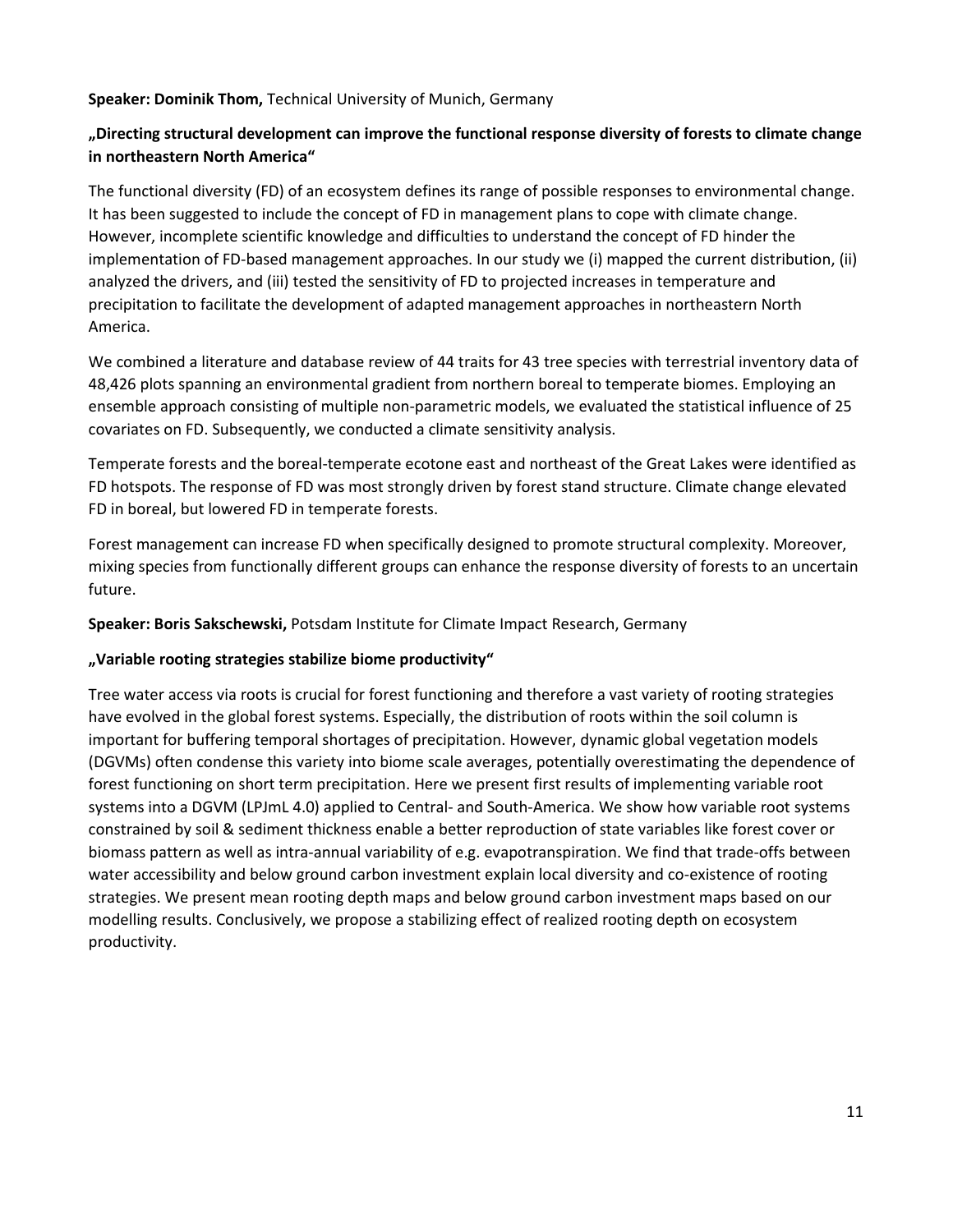**Speaker: Hao-wei Wey,** Max Planck Institute for Meteorology, Germany

## **"Drought responses of Amazon forests under climate change: The contrasting roles of soil moisture and canopy responses"**

The Amazon forests are one of the largest ecosystem carbon pools on Earth. While more frequent and prolonged droughts have been predicted under future climate change here, the vulnerability of Amazon forests to drought has yet remained largely uncertain, as previous studies have shown that few land surface models succeeded in capturing the vegetation responses to drought. In this study, we present an improved version of the land surface model JSBACH, which incorporates new formulations of leaf phenology and litter production based on intensive field measurement from the artificial drought experiments in the Amazon. Coupling the new JSBACH with the atmospheric model ECHAM, we investigate the drought responses of the Amazon forests and the resulting feedbacks under RCP8.5 scenario. The climatic effects resulted from (1) declining soil moisture and (2) soil moisture-induced canopy responses are separated to give more insights, as the latter was poorly simulated. Preliminary results show that soil moisture and canopy response have contrasting effects on net ecosystem production, which is negative for soil moisture, but positive to neutral for canopy responses. In addition, declining soil moisture enhances rainfall in Northern Amazon and suppresses rainfall in the south, while canopy responses have less effects on rainfall. Based on our findings, we suggest cautious interpretation of results from previous studies. To address this uncertainty, better strategy in modeling leaf phenology such as implemented in this study should be adopted.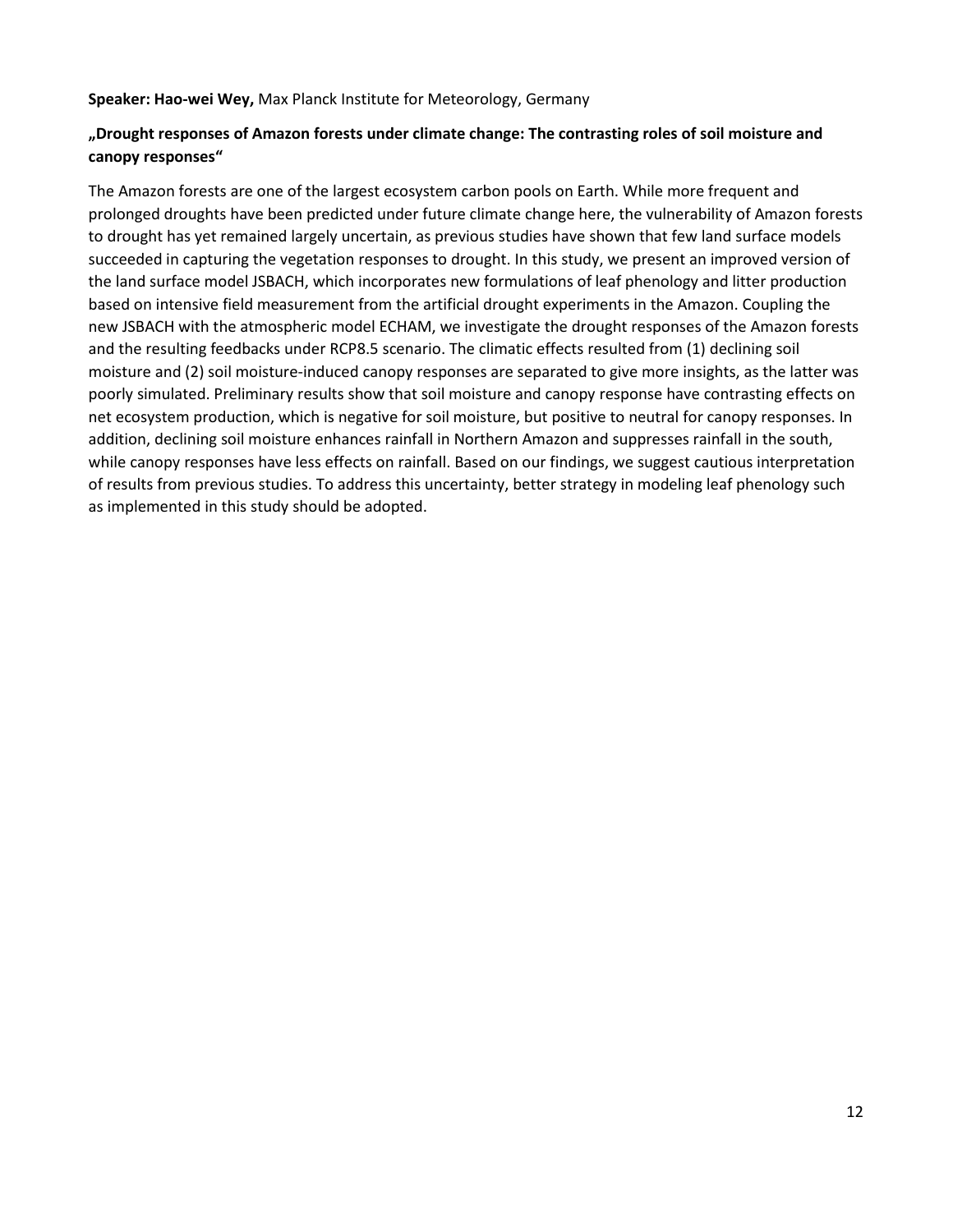## **17:30-19:10, A56 Conference Room**

## <span id="page-12-1"></span><span id="page-12-0"></span>**Plenary: What are the impacts of climate extremes & disturbances?**

#### **Speaker: Maxime Cailleret,** IRSTEA, France

#### **"Short- and long-term impacts of drought on tree primary and secondary growth and on mortality risk"**

Drought is the main factor limiting individual growth of adult trees worldwide. It primarily impacts cell growth and tissue formation, and then photosynthesis due to stomatal closure.

A large number of studies have been carried out to better understand and predict their consequences on tree structure and functions and on population dynamics, but important research gaps still remain.

Among others, (1) the drought impacts on primary growth (including shoot elongation, number of ramifications, leaf size) and on the production of reproductive organs are largely understudied, and (2) the short- and long-term effects of extreme droughts on tree mortality risk are not yet well quantified, although these processes are key drivers of tree crown structure and forest dynamics.

In this presentation, we will address these issues by analyzing multi-species tree-ring width networks and longterm measurements from the experimental site of Font-Blanche, France, where Aleppo pine trees have been monitored in rainfall exclusion, irrigation, and controlled plots for more than 10 years.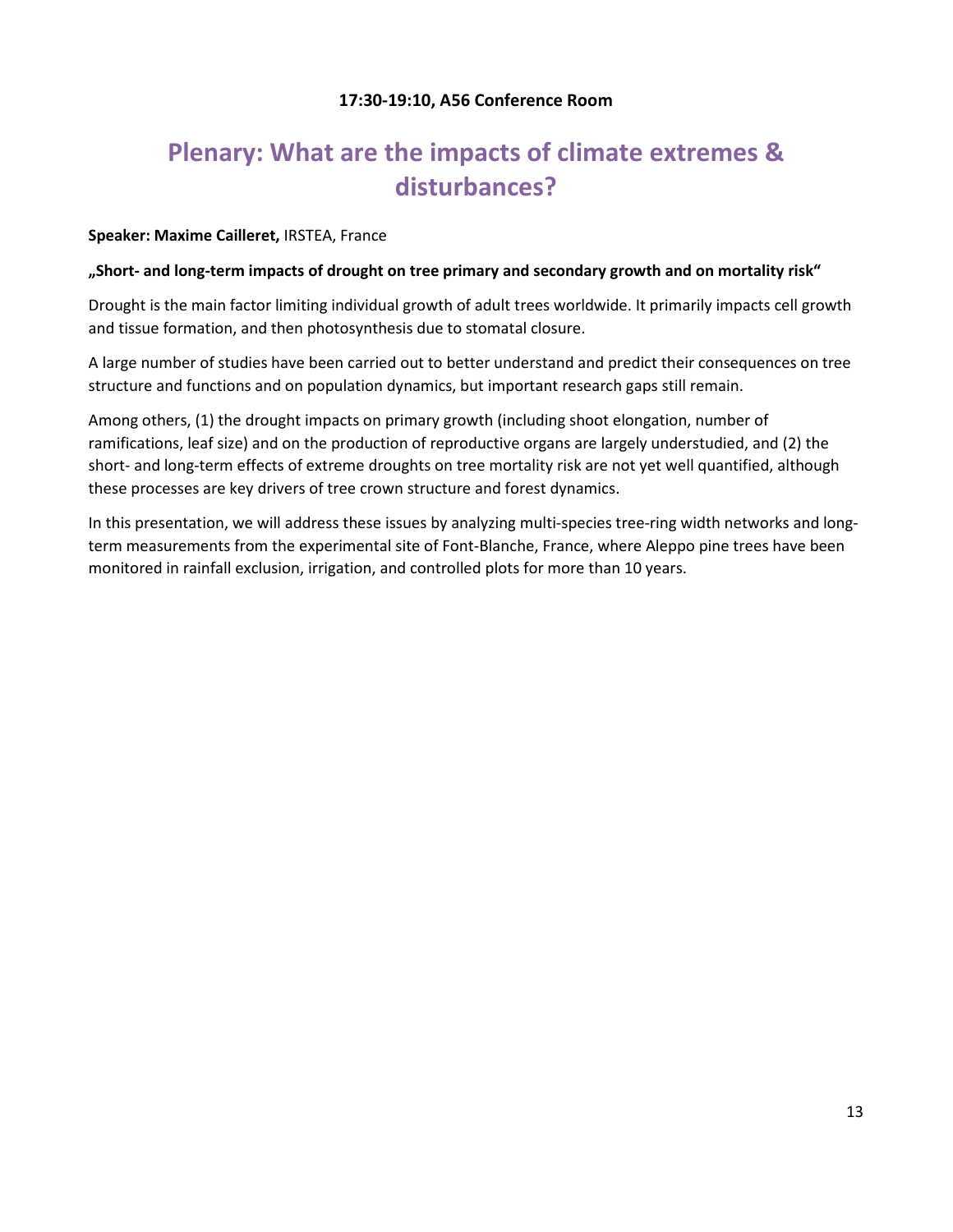#### **Speaker: Georges Kunstler,** IRSTEA, France

#### **"Demographic performance of European tree species at their hot and cold climatic edges"**

1. Species range limits are thought to result from a decline in demographic performance at range edges. However, recent studies reporting contradictory patterns in species demographic performance at their edges cast doubt on our ability to predict climate change demographic impacts. To understand these inconsistent demographic responses at the edges, we need to shift the focus from geographic to climatic edges and analyse how species responses vary with climatic constraints at the edge and species' ecological strategy. 2. Here we parameterised integral projection models with climate and competition effects for 27 tree species using forest inventory data from over 90,000 plots across Europe. Our models estimate size-dependent climatic responses and evaluate their effects on two life trajectory metrics: lifespan and passage time – the time to grow to a large size. Then we first predicted growth, survival, lifespan, and passage time at the hot and dry or cold and wet edges and compared them to their values at the species climatic centre to derive indices of demographic response at the edge. In a second step, we estimated climate response of 10cm dbh trees recruitment and developed density-dependence IPMs for monospecific populations. Then we evaluated the population equilibrium size, its demographic variance and the time to extinction at the edges and at the climatic centre. Using these indices, we investigated whether we found a general pattern in species demographic response at hot and cold edges. Then we analysed if species differences could be explained by their position along the climate gradient and functional traits related to their climate stress tolerance. 3. We found that at cold and wet edges of European tree species, growth and passage time were constrained,

whereas at their hot and dry edges, survival and lifespan were constrained. We also found that despite having a larger basal area at equilibrium the hot edges populations had shorter time to extinction than the climatic centre. Demographic constraints at the edge were stronger for species occurring in extreme conditions, i.e. in hot edges of hot-distributed species and cold edges of cold-distributed species. Species leaf nitrogen content was strongly linked to their demographic responses at the edge. In contrast we found only weak links with wood density, leaf size, and xylem vulnerability to embolism.

4. Our study presents a more complicated picture than previously thought with demographic responses that differ between hot and cold edges. In particular, the hot edge is experiencing higher mortality and a shorter time to quasi-extinction. Predictions of climate change impacts should be refined to include edge and species characteristics.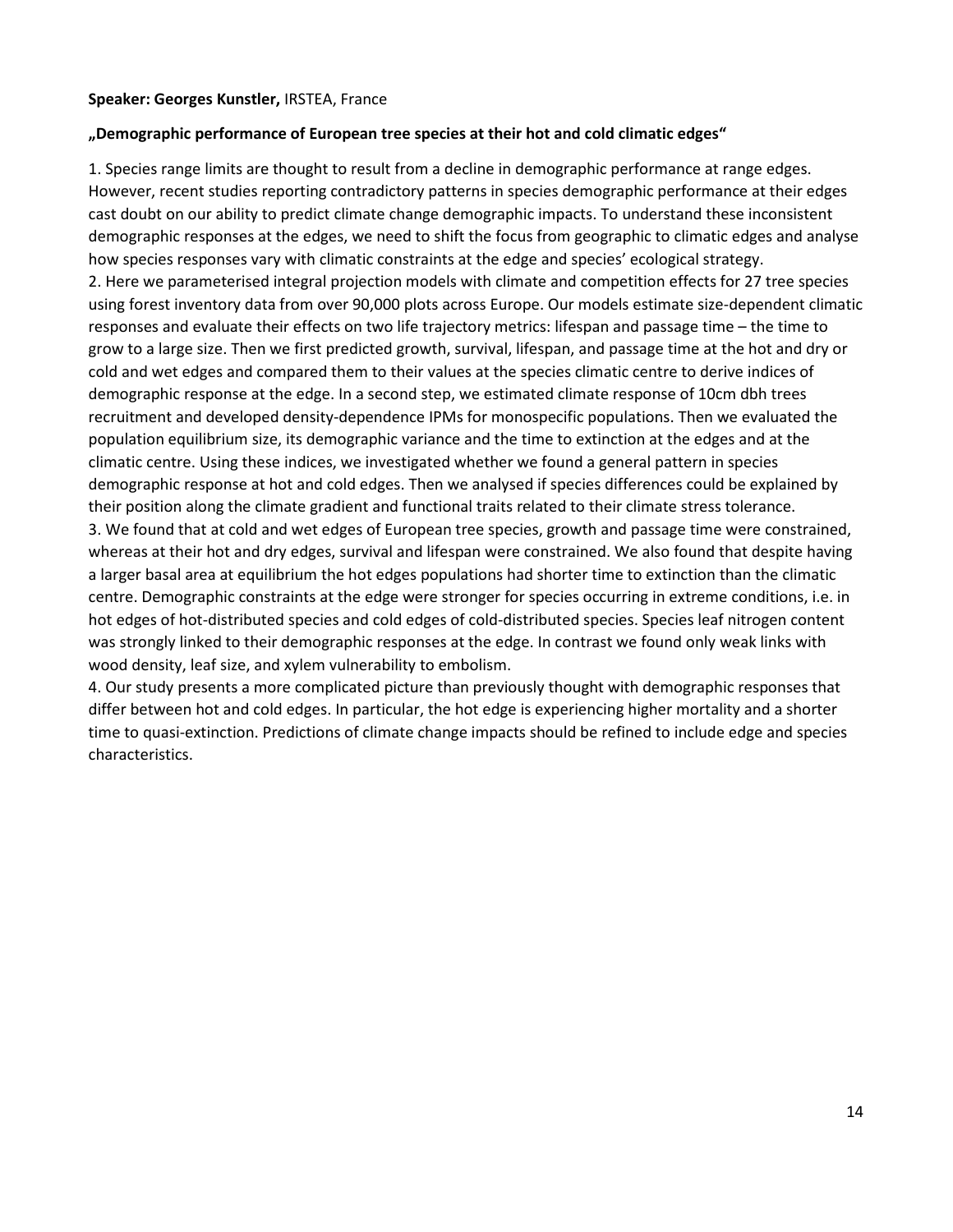#### **Speaker: Rupert Seidl,** Technical University of Munich, Germany

### **"Insights on the current and future resilience of Central European forests to bark beetle disturbances"**

Bark beetle disturbances have strongly increased in Central European forest ecosystems in recent years. Synchronized waves of bark beetle mortality at the subcontinental scale are increasingly challenging forest management and raise questions of the ecological resilience to the currently observed disturbance levels. Here we address two questions of key relevance for ecological resilience, (1) how well are forests recovering from recent bark beetle outbreaks, and (2) are current bark beetle outbreaks amplifying (because of a synchronization in forest age structure) or dampening (because of increased structural and compositional diversity) the risk of future disturbances? We used remote sensing approaches (Lidar + Landsat) in combination with landscape-scale simulation modeling (iLand) to address these questions. We focused our work on the Bavarian Forest National Park and the surrounding managed forests, as these areas contain the single largest high severity bark beetle disturbance patch recorded in recent history in Europe. Using Lidar data we show that >50% of bark-beetle disturbed forests have structurally recovered 30 years after the disturbance, regardless of whether they were actively managed or not. Active forest management increased the speed of recovery, but at the same time reduced the disturbance-induced variation in forest structure. Our simulations show that the increasing compositional and structural diversity emerging naturally after disturbance is able to effectively dampen future bark beetle outbreak. We conclude that the forests of Central Europe have considerable ecological resilience to bark beetle outbreaks, and that disturbance-induced increases in diversity should be harnessed (rather than eradicated) by forest management.

**Speaker: Janet Maringer**, Swiss Federal Institute for Forest, Snow and Landscape Research WSL, Switzerland

### **"General assumption: Beech forests do not burn. Evidence from recent years: Yes they do!"**

There is a general assumption among European scientists and forest managers that beech forests do not burn due to their inherent poor flammability. Tall and closed stands prevent a biomass-rich understory in managed high-stem beech forests, and the compact, moisture litter layer hardly ignites or sustain fire spread.

Evidence from recent years shows, however, that beech forests burn! In case of long-lasting heat waves beech forests become prone to fires. In the light of global change-related drought effects this raises questions on the fire resilience of beech forests and best post-fire measures to ensure continued provision of ecosystem services, particularly in forests that protect against natural hazards. Recent studies on post-fire dynamics over 40 years allowed us to conclude that:

• Fire-injured beeches experience delayed mortality lasting over 20 years depending on fire intensity, tree size, growth habit (mono- vs. multi-stems), and fungi infestation.

• Regeneration window for beech opens immediately after fire and is mostly successful within the first 15 years when supported by mast events.

• The protection capacity is critical in moderate und severe burnt beech stands within 5 and 30 years post-fire.

We conclude that beech forests are resilient to surface fire. Post-fire management should focus on the resulting burn severity and leave, whenever possible, dying trees and dead wood within the burnt area in order to enhance beech regeneration. In case of silvicultural interventions, treatments should take place after a mast year. Special attention should be paid to the protection function in high severity burns on steep slopes.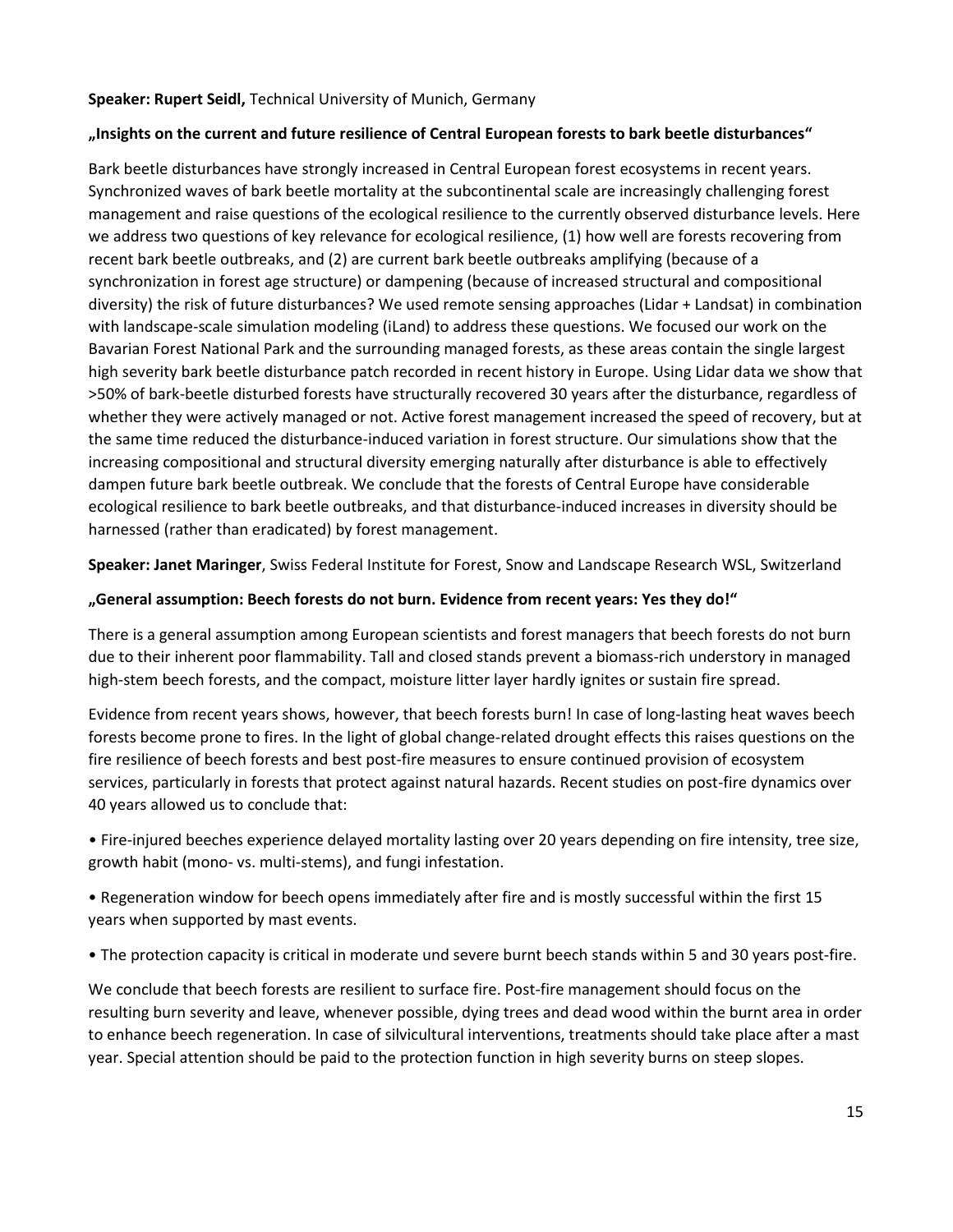## **04.03.2020**

## **09:00-10:30, A56 Conference Room**

## <span id="page-15-2"></span><span id="page-15-1"></span><span id="page-15-0"></span>**Plenary: What are the management challenges (and options) for resilient forests?**

### **Speaker: Klaus Puettmann,** Oregon State University, USA

### **"Court Jester is chasing the Red Queen: Adaptation as a key feature of future forest management"**

Current trends suggest that the speed of global change will keep increasing in the future. Thus, rather than adapting forests and forestry to a novel set of conditions, adaptation efforts need to focus on preparation for a future where conditions are not only continuously changing, but changing at a faster and faster rate. In this context, this presentation provides a more detailed look at adaptation. For example, I describe how natural adaptation mechanisms can be aligned along organizational scales, how such mechanisms can differ as a function of the degree of uncertainty and turnover time (i.e., life span of individuals). Next, I explore how this understanding of natural adaptation mechanisms can be useful for development of forest management strategies. I conclude with ideas what a multi-scale adaptation strategy that acknowledges continuous change at increasing rates could look like.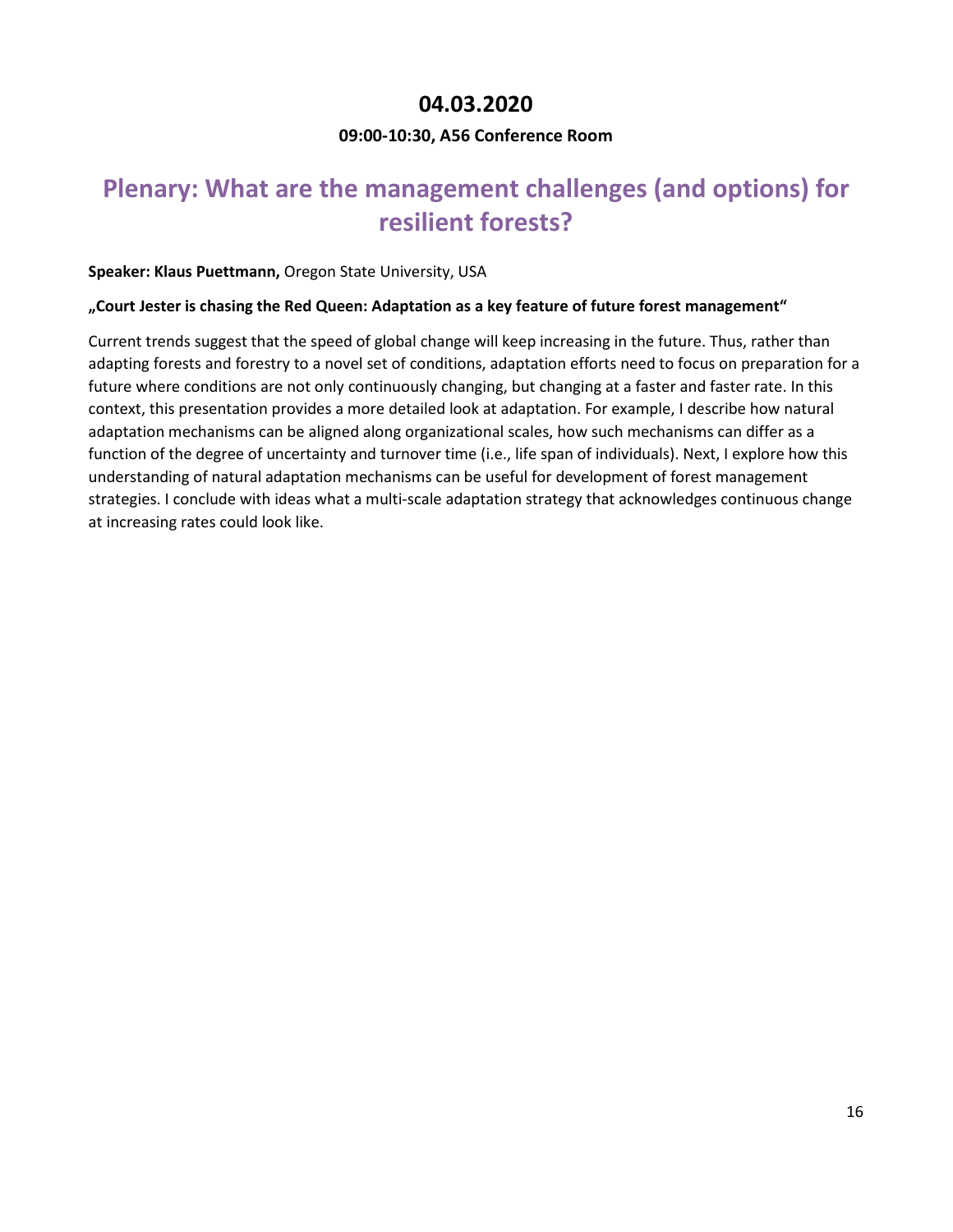#### **Speaker: Carola Paul,** University of Göttingen, Germany

## **Forest enterprises trapped between desperation and resignation – how ecological-economic modelling may contribute to supporting management decisions in a changing climate**

Forest owners have always been faced with high uncertainties. Natural disturbance events but also the changing demands for different wood products are key considerations in forest management. Yet, climate change adds further uncertainties and an unprecedented magnitude of forest damages. But what are possible adaptation strategies for forest enterprises? Despite increasing scientific evidence on the potential consequences of climate change on forests, strategies to maintain economic sustainability of forest enterprises are yet to be identified.

Given the inherent uncertainties of future developments and the long-term nature of forestry, there is singlebest solution. However, modern ecological-economic modelling may provide important insights to support management decisions. Using the example of species selection, some recent experiences with bio-economic and multi-criteria modelling are presented. They combine updated estimates on survival probabilities with Modern Portfolio Theory and robust optimization modelling. Results show that incorporating uncertainties in ecological-economic modelling is methodologically challenging but crucial for supporting management decisions. Instead of comparing fixed management scenarios, framing the question into "at what magnitude do conditions need to change to severely affect my desired outcome and management strategy" may help to mitigate desperation, while also demonstrating the need for changing practices. The talk shares experiences on how to implement such analysis using extensive sensitivity analysis in normative modelling approaches.

As conclusion, some recommendations, such as diversifying tree species appear robust against a wide set of uncertain futures. Yet, other specific management recommendations remain highly sensitive to classic economic drivers, such as planting costs and wood prices, even when accounting for economic consequences of climate change. This shows that, despite the urgent need for ecological adaptation strategies, resilient forests need to account for classic economic decision variables to path a way between desperation and resignation for forest managers.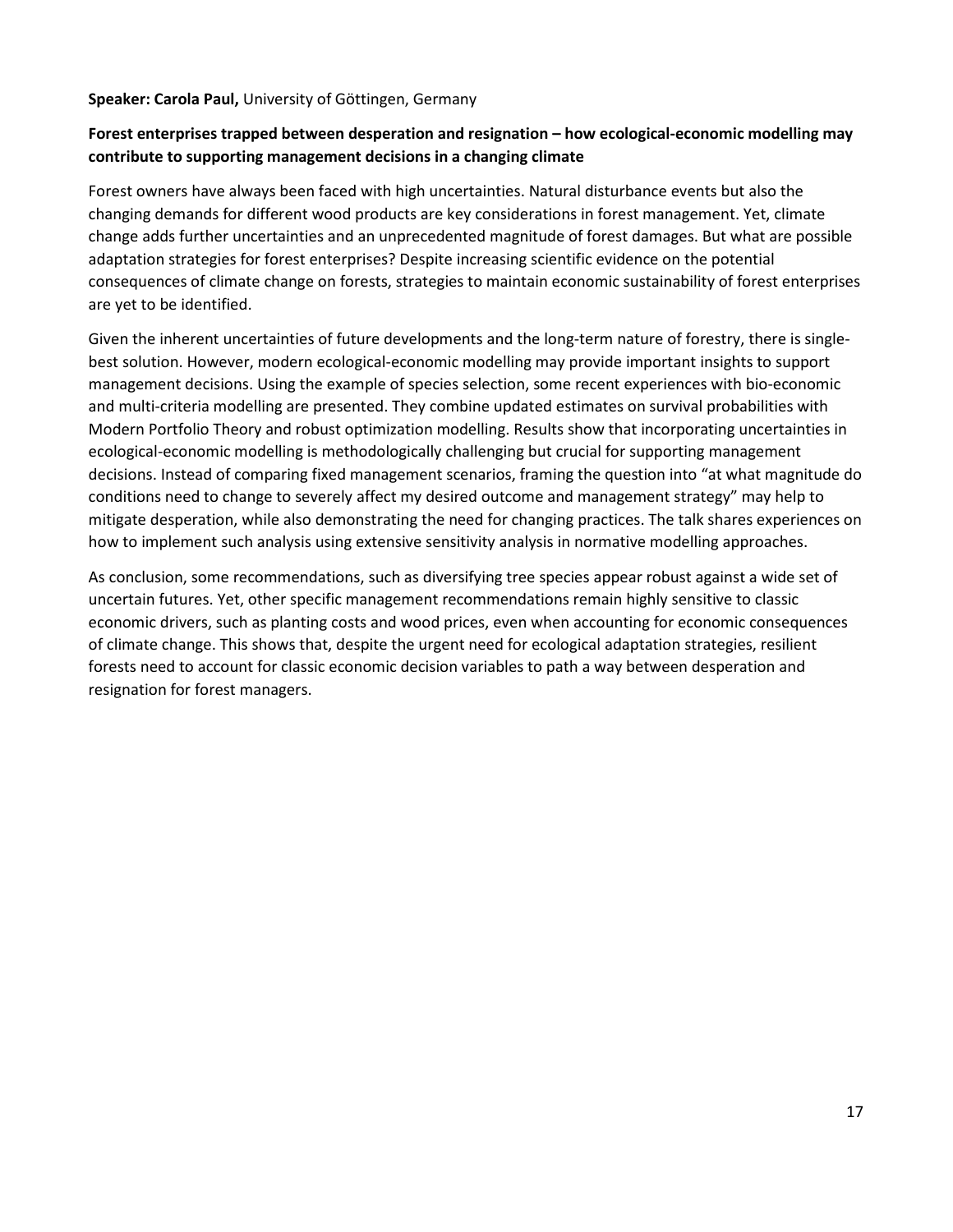### **11:00-12:30, A56 Conference Room**

## **Parallel session 2: Empirical Management**

<span id="page-17-1"></span><span id="page-17-0"></span>**Speaker: Daniele Castagneri,** Swiss Federal Institute for Forest, Snow and Landscape Research WSL, Switzerland

#### **"Does competition influence tree response to drought?"**

Improved knowledge on forest responses to drought is needed to drive forest management adaptation to climate change. In the past years, several studies have investigated stand-level competition influence on growth responses to water stress. Most argued that competition exacerbates drought influence on growth, still results are very variable, and sometimes contradictory. This raises doubts on the general suitability of thinning to increase tree growth resistance and resilience. Here, we performed a statistical meta-analysis on literature investigating stand-level competition influence on different descriptors of response to drought. Our results demonstrate that competition mostly reduces growth resistance. Among several parameters descriptive of stand, species, and climate, only drought intensity during the event significantly affected competition influence on resistance. Differing from most previous studies, our analysis did not show negative influence of competition on growth recovery and resilience. We conclude that thinning is generally effective in improving growth resistance, but not resilience. However, studies considering forest stand peculiarities at the local level are necessary to identify the best management strategies to improve forest response to drought.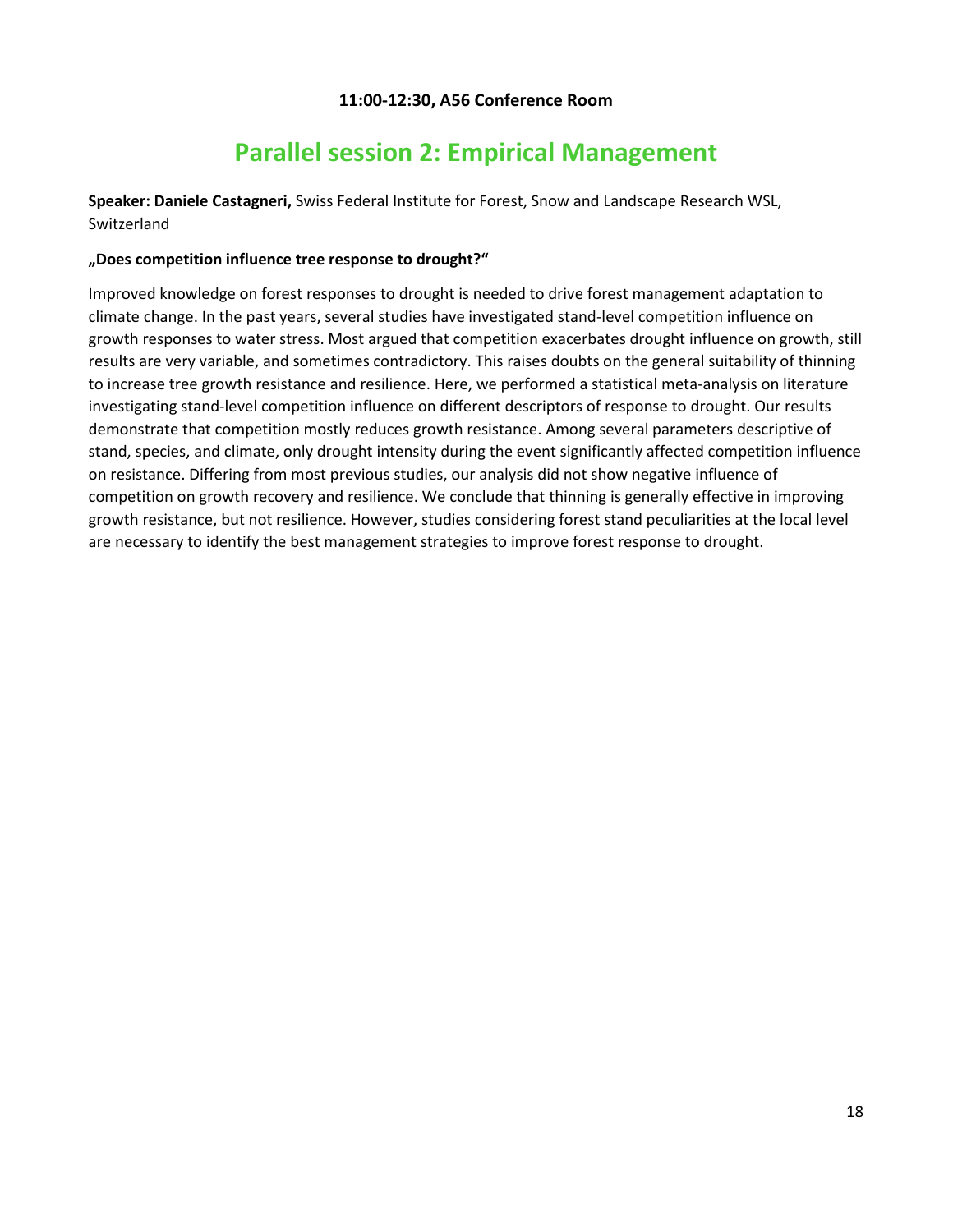#### **Speaker: Hernán Serrano-León,** EFIPLANT

## **"The REINFFORCE infrastructure network for monitoring and adapting Atlantic forests under a changing climate. First empirical evidences on the potential adaptive performance of alternative species."**

As the long-term performance of current productive tree species is increasingly threated by climate change impacts, the resilience and mitigation capacity of our productive forests might only be sustained by diversifying the number of available species with better-adapted provenances.

It is crucial to provide forest managers with empirical evidences to help the selection of adapted material under a future climate that will differ from the present conditions.

With this aim, the REINFFORCE network (reinfforce.iefc.net) was established in 2011-2013 as a unique transnational infrastructure of 38 Arboreta with common genetic material to test the field adaptation performance of current and alternative reproduction material under present and future climates.

Distributed along 4 countries of the European Atlantic arc (Portugal, Spain, France, United Kingdom), the network latitudinal gradient (37° - 58° N) allows assessing the response of 33 different tree species and 176 provenances along a large diversity of climate and soil conditions outside their current distribution range.

We present the first field performance results of 33 alternative tree species under the wide gradient of climatic conditions covered by the arboreta network. We identified the climate drivers that better explain the growth and survival performance of the different species. These early-stage results allowed us to predict the risk on the species performance under different climate change scenarios.

These results provide evidences on recommended plantation material for forest managers aiming to increase the adaptation of productive forests facing future climate uncertainty.

**Speaker: Pierre Ibisch,** Eberswalde University for Sustainable Development, Germany

#### **"Forests and landscape temperature management"**

Urban heat island effects have long been the subject of research and are increasingly being taken into account for urban planning and adaptation to climate change. However, the control of surface temperature by different vegetation properties, more specifically biomass, in a regional context has so far been less investigated. As corresponding metrics are easy to create and the required remote sensing data of surface temperature is globally available, planners and ecosystem managers could be provided with meaningful tools to assess vulnerability and quantify ecosystem services, e.g., related to cooling. As a case study, we investigated the surface temperature of different land cover and forest types for different seasons and different temperature ranges in northern Brandenburg, Germany. The analysis is based on daily MODIS data from 2002-2018 as well as habitat mapping. We focus on cooling capacities of various forest types and how they change with higher temperatures. Our results quantify the relation between cooling capacities and the ratio of pine forest and deciduous forest over different temperature ranges. In comparison to deciduous forests, the cooling capacity of pine forest drastically decreases at higher temperatures. This highlights the importance of future landscape design to preserve ecosystems services beyond extraction-based use, create cold-air corridors and reservoirs to avoid regional heat islands effects, and actually embrace the need for a landscape temperature management.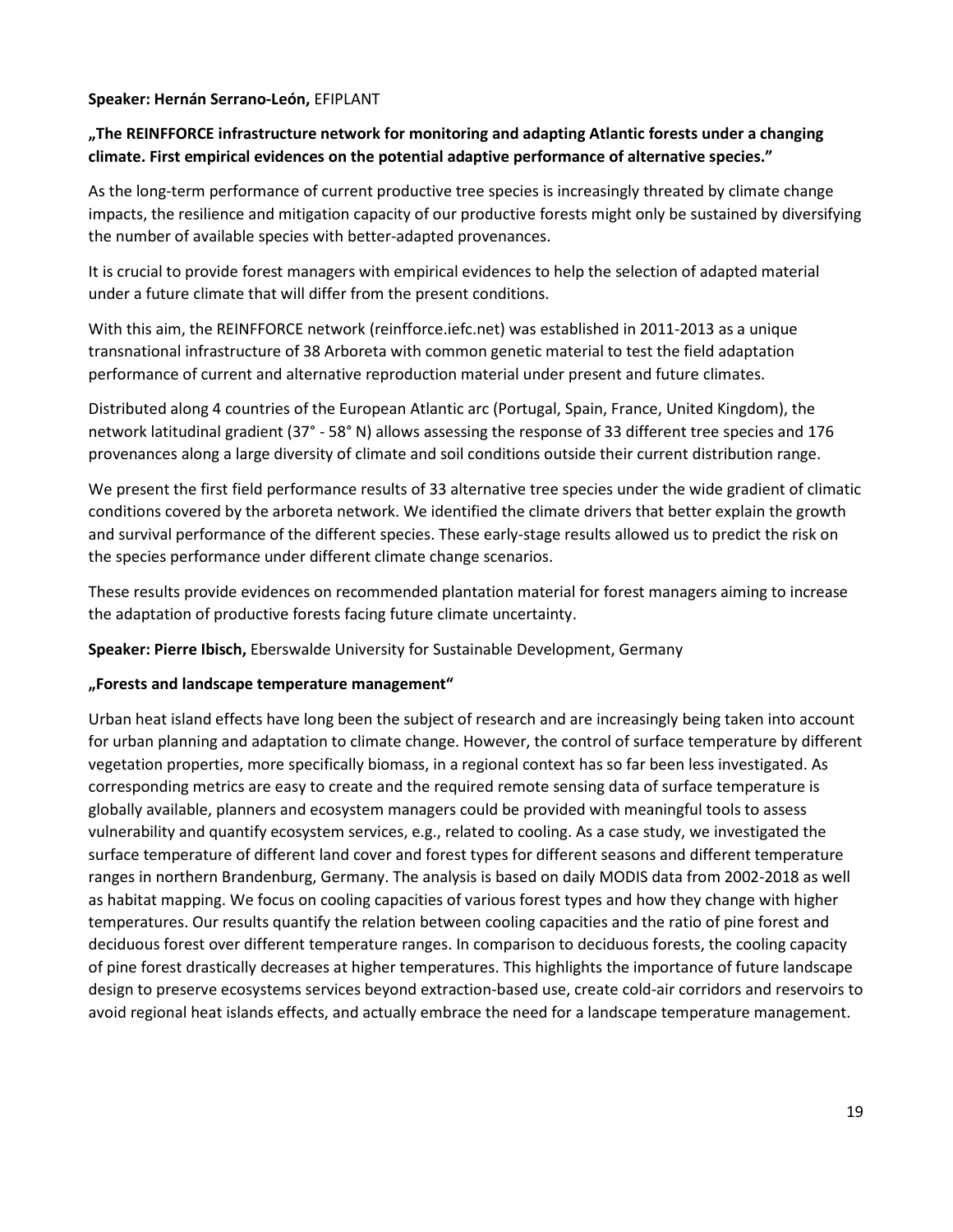**Speaker: Jeanette Blumroeder,** Eberswalde University for Sustainable Development, Germany

## **"Forest microclimate and management under climate change: insights from forests and plantation in northeastern Germany"**

Forest management can substantially contribute to the loss of ecosystem functions including microclimate regulation. At 102 sample plots in the state of Brandenburg, Germany, we assessed surface and ground temperature as well as forest properties such as biomass or structure. Cooling capacity and buffering of extreme temperatures are regulated by crown coverage, the volume of dead and living biomass as well as tree species composition. On the hottest days, mean maximum temperatures in dense beech forests was 8°C cooler than in more open and biomass-poor pine plantations. The conversion of single layered monocultures into multi-layered forests supports shading and substantially contributes to microclimate cooling. Under conditions of extreme heatwaves and drought, microclimate regulation must become an explicit forest management target. Ecosystem-based forest management strategies are needed to reduce the vulnerability and to increase forest resilience.

## **Speaker: Jonas Schmeddes,** University of Greifswald, Germany

## **"Phenotypic plasticity and local adaptation of Fagus sylvatica and its implications for assisted migration"**

Fagus sylvatica is one of the most dominant tree species in Europe. Yet, it is expected to suffer from climate change due to its high drought sensitivity and low seed dispersal capacity. A widely discussed approach to mitigate the impact of climatic change on tree species and forestry is the assisted migration; i.e. the plantation of seeds that originate from provenances that are expected to have a better adaptation to the future climate. However, the applicability of this measure depends on the genotypic and phenotypic variation of the species and local site conditions and is still scarcely investigated.

We conducted a fully reciprocal transplantation experiment across a Europe-wide gradient, reaching from the dry (Spain) to the cold distribution edge (Sweden) of F. sylvatica. At 12 different sites inside and outside of the natural distribution range, we planted in total over 12.000 beechnuts collected from known mother trees. We sampled morphological, fitness- and stress-related traits during the year of establishment and the subsequent years. We compared different potential sources of phenotypic plasticity in F. sylvatica seedlings, namely within single mother trees, within single stands or provenances, and across different provenances under the contrasting climates of the translocation sites.

For specific leaf area (SLA) we found that the full phenotypic variation was already present within each mother tree. This finding implies surprisingly high phenotypic plasticity per mother tree and, hence, indicates high potential to respond to climate change. Based on these results, assisted migration of presumably better adapted southern provenances appears superfluous.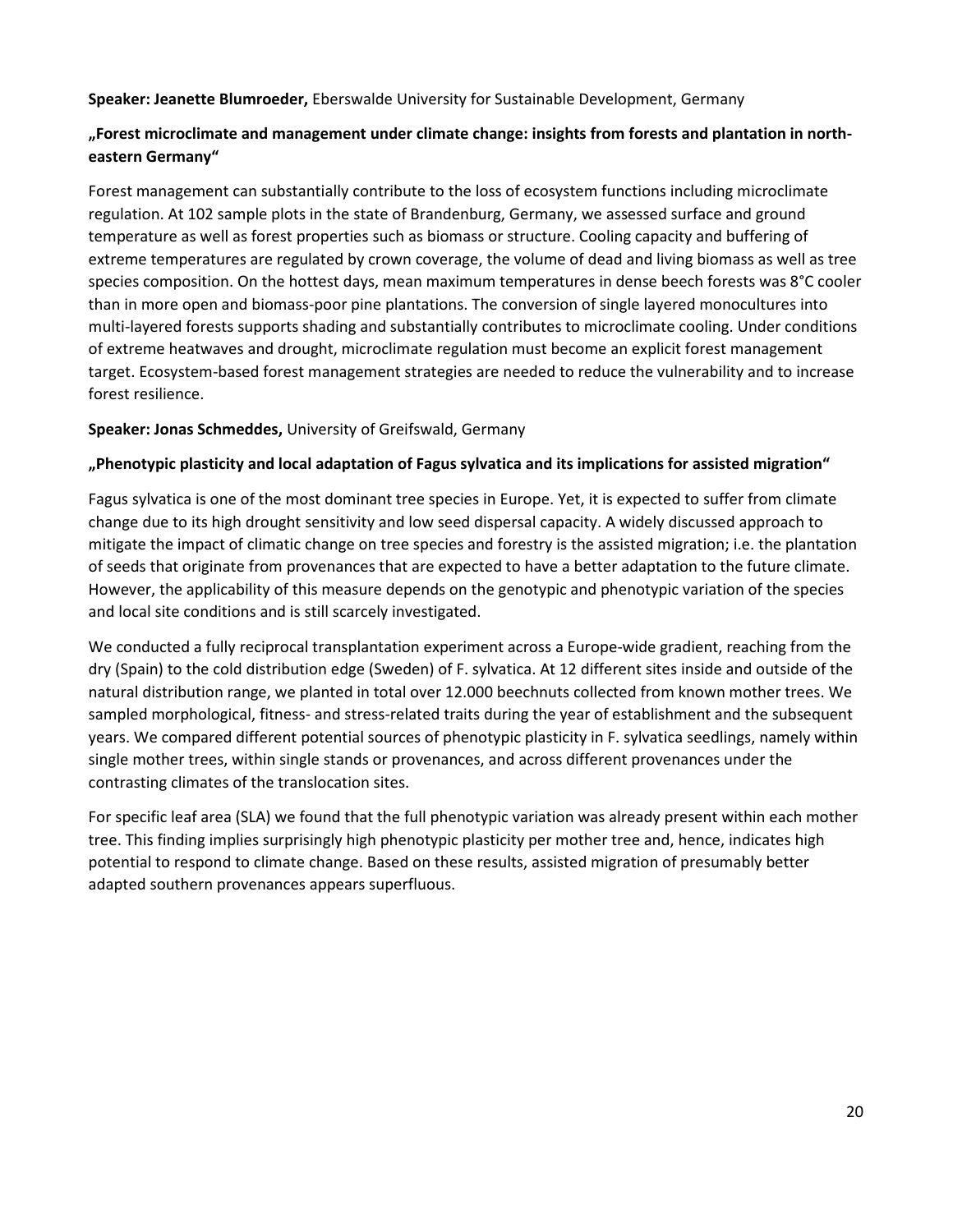#### **Speaker: Victor Fririon,** INRAE, France

## **"To what extent can silviculture drive adaptability to changes in disturbance regimes? Integrating disturbance impact regimes in a demo-genetic simulation approach"**

Climate change, with its uncertainties and the complexity of the systems it affects, will have partly unpredictable consequences. Therefore, assuming the limits of our knowledge, evolution-oriented forest management highlights the need to maintain genetic diversity over the long term while ensuring local adaptation in the short term.

The changes in disturbance regimes associated with the complex interactions between the different biotic and abiotic risks are likely to cause dieback and eventually collapses in terms of demography (if mortality exceeds regeneration) and genetic diversity (if selection pressure turns into genetic erosion). Silviculture, by influencing the demographic process (growth, reproduction and survival), indirectly affects the genetic structure and therefore the susceptibility to hazards of stands. Conversely, interacting with environmental conditions, genetic structure influences demography and thus silviculture.

As part of a multi-risk approach, here we propose a demo-genetic simulation approach aiming to quantify the ability of silviculture to influence the resilience and evolutionary capacity of forests facing natural disturbances. To do so, we develop a common framework to represent different types of disturbances through their impacts regime, defined by hazard occurrence, spatial pattern and intensity measured in terms of impact on the demographic process (growth, reproduction, survival), as well as by factors of vulnerability to these demographic impacts at stand and tree levels. Today restricted to climatic hazards, the method aims to integrate other types of abiotic and biotic hazards in demo-genetic forestry models in the future.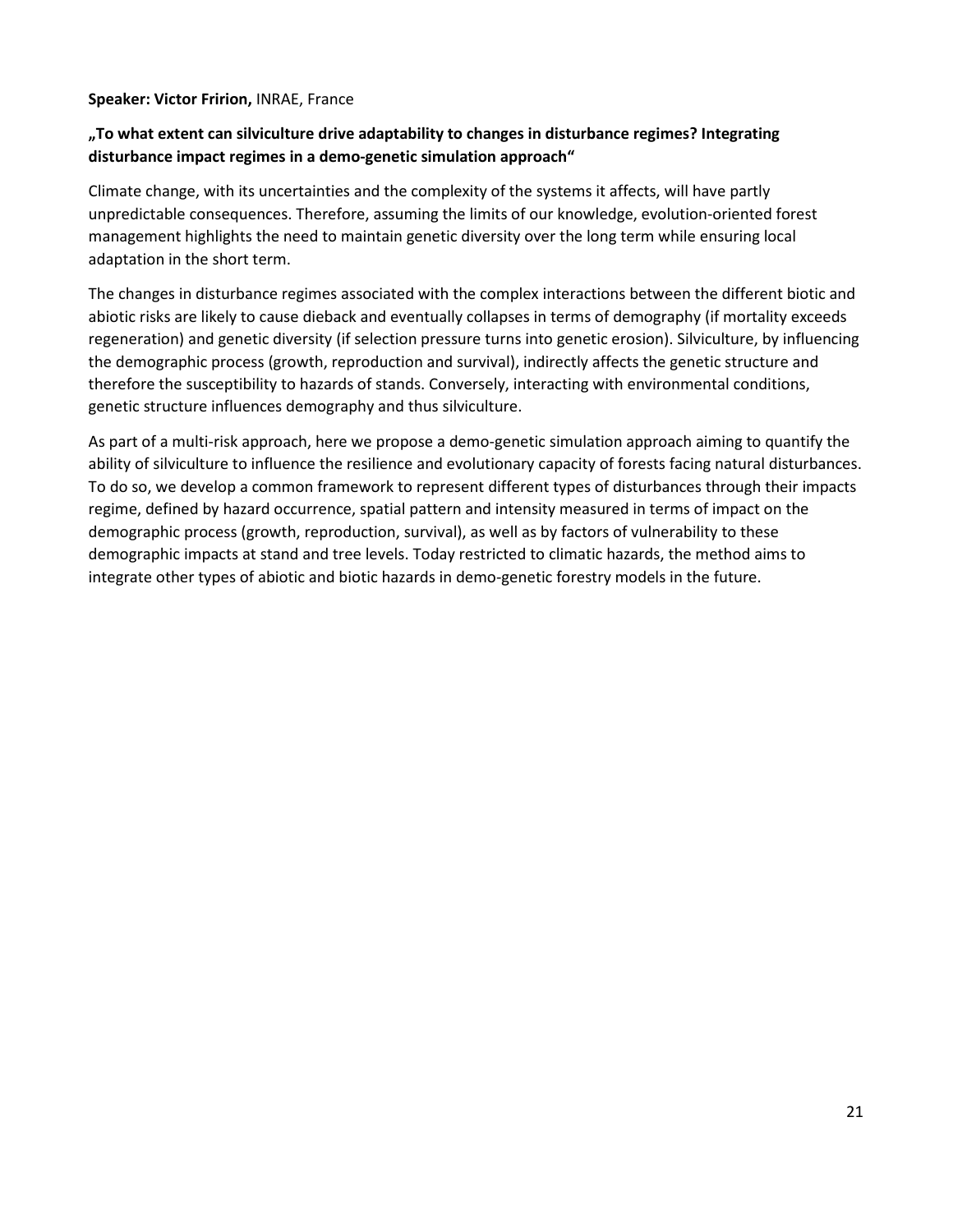## **11:00-12:30, A31 Big Cupola**

## **Parallel session 2: Empirical Impacts 1**

#### <span id="page-21-1"></span><span id="page-21-0"></span>**Speaker: Daniel Nadal-Sala,** Karlsruhe Institute of Technology, Germany

### **"Seasonal changes in the most limiting factor for Gross Primary Production in a semi-arid forest"**

Forest growth in semi-arid regions is known to be strongly limited by water availability. However, also other environmental drivers can be limiting factors, with varying seasonally. We investigated changes in the main limiting factor of GPP from 4 years of eddy covariance flux measurements in the Yatir forest, an Aleppo pine (Pinus halepensis Mill.) plantation in Israel with low annual precipitation (<290 mm). Daily-integrated GPP data was used to calibrate and validate a Random Forest (RF) algorithm, relating GPP to four environmental drivers: soil water content (SWC), vapor pressure deficit (D), photosynthetic active radiation (PAR) and air temperature (Tair). After validation, RF regression allowed us to identify the environmental conditions maximizing GPP. From those modeled optimal environmental conditions, we evaluated changes in observed GPP versus its maximum by running the RF model for one driver at a time. Thereby we could derive the potential degree of GPP limitation per environmental driver. Afterwards, we applied an optimization algorithm to calculate the most limiting factor on a daily basis for observed GPP, when all limitations where accounted together.

**Speaker: Jarosław Socha,** University of Agriculture in Krakow, Poland

#### **"Changes in site productivity as one of the factors increasing the forest dieback risk"**

Changes in forest site productivity affect forest ecosystems services such as the production of wood and biomass, carbon storage and others. Disturbances related to climate and environmental changes observed on an unprecedented scale in recent years are connected with changes in forest site productivity. A decline in the stability and resistance of stands is observed first in fast-growing stands which are particularly exposed to drought stress and become less resistant to attacks by insects and secondary pathogens. Simulations of site productivity changes allow indicating sites and species particularly exposed to negative effects of climate condition, reducing the risk of disturbances and are critically important for carbon and biomass estimation. Change detection using remote sensing becomes a new source of data for forest growth and site productivity estimation. Modelling of the long-term changes in site productivity using Airborne LiDAR scanning (ALS) has become an efficient and precise tool employed in forest inventories by providing the capability to accurately estimate the forest growth and site productivity. Multitemporal ALS observations could be used as a substitute for permanent sample plot data traditionally used to date for the TH growth modelling. In the presented research, we developed a new approach that allows for the practical application of repeated LIDAR data for the calibration of site index models that are applicable in site productivity estimation. We demonstrated how wallto-wall ALS data could be also used for the detailed mapping of the forest site productivity. Information concerning site productivity together with selected forest stand characteristics, which affect the probability of forest dieback were used to develop the forest dieback risk model for selected test sites in Poland.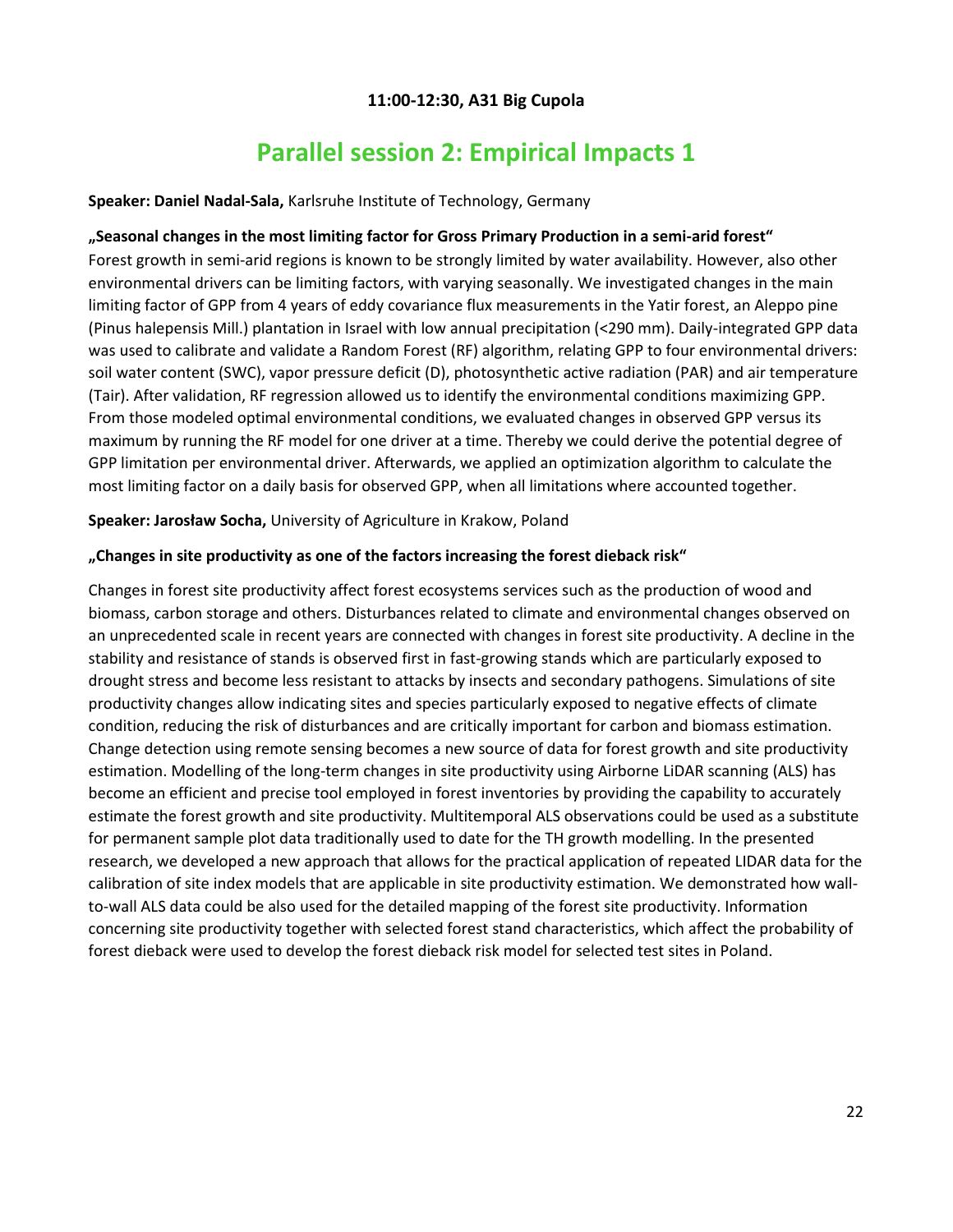#### **Speaker: Dejan Stojanović,** University of Novi Sad, Serbia

### **"Relations between radial growth of European beech and remotely sensed indices across Europe"**

Studies that used tree-ring data and remotely sensed indices, temperature and precipitation across wider scale (e.g. continent) are not abundant. We provide new findings that relate to the radial growth of European beech (EUMIXFOR dataset with 32 plots) and remotely sensed indices (NDVI, EVI and soil moisture) temperature and precipitation (eobs database) across European continent. After application of bootstrepped correlation analysis significant correlations between time-series of remotely sensed indices and climate variables (for available periods) and growth have been found for most of the localities. Variables from different parts of the season were differently related to the growth of European beech. Most of the stands were positively related to the summer precipitation. Generally high temperatures were related to poor growth and vice versa. Remotely sensed indices were often significantly related to growth, but without clear patterns among 32 sites. Acquired results give contribution to better understanding of climate-growth phenomena and observation of forest growth from satellites.

### **Speaker: Negar Rezaei,** CREA, Italy

## **"Frost and drought: effects of extreme weather events on Stem Carbon dynamic in a Mediterranean beech forest"**

Extreme weather events affect tree functioning, which needs to be deeply investigated. Being european beech one of the most sensible species to late frost and water shortage, we investigate the intra-annual C dynamics in stems under such conditions.

Wood formation and stem CO2 efflux were monitored in a Mediterranean beech forest for three years, including a late frost (2016) and a summer drought (2017).

The late frost reduced radial growth and consequently the amount of carbon fixed in the stem biomass by 80%. Stem carbon efflux in 2016 was reduced by 25%, which can be attributed to the reduction of effluxes due to growth respiration. Counter to our expectations, we found no effects of the 2017 summer drought on radial growth and stem carbon efflux.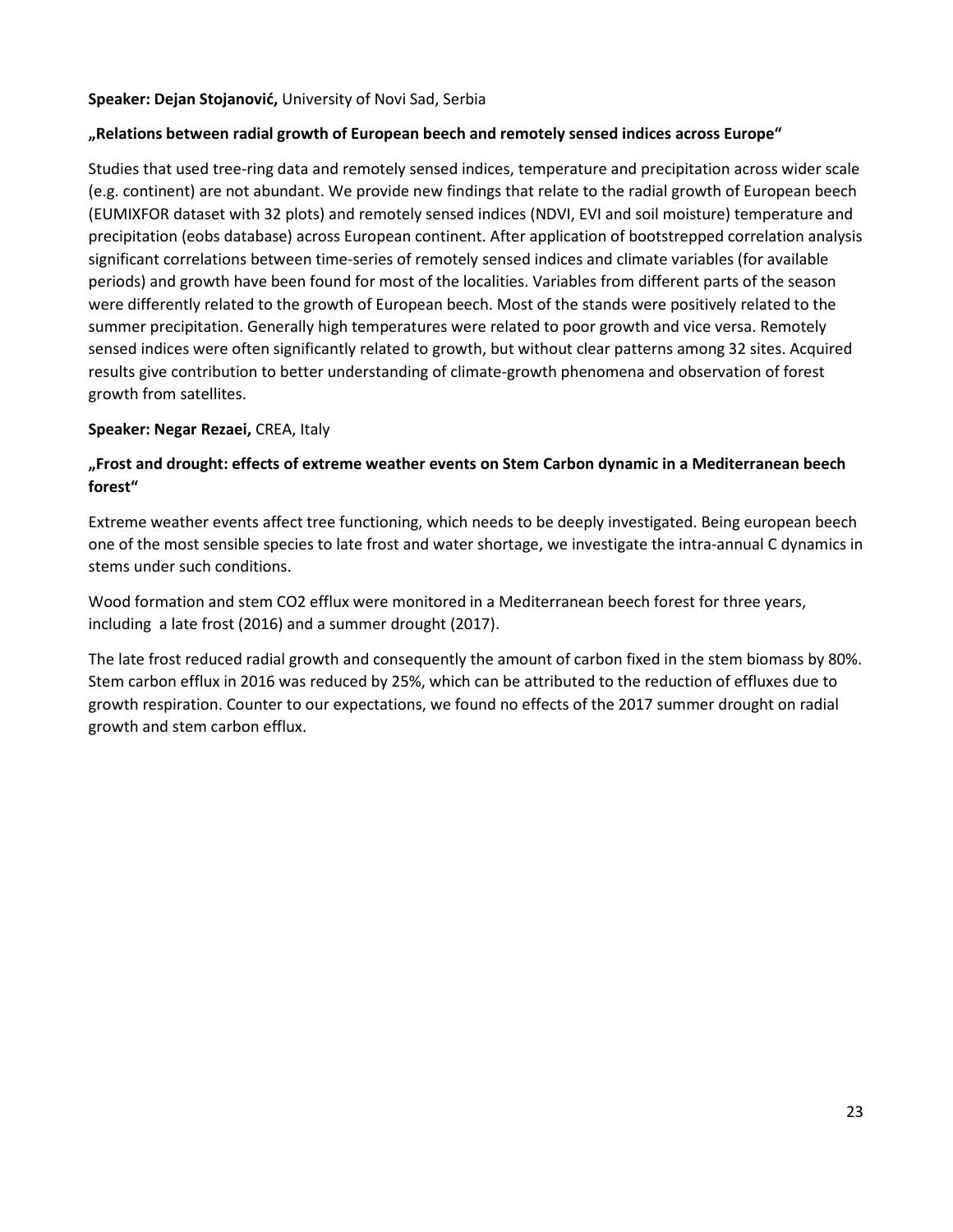#### **Speaker: Julen Astigarraga,** University of Alcalá, Spain

#### **"Anthropogenic land-use legacies underlie Mediterranean forest vulnerability to climate change"**

A generalised abandonment in agricultural and forest management activities coupled with increased climate change impacts may decrease forest resilience. Understanding the role of anthropogenic legacies on forest dynamics is thus essential for the management of natural resources. However, it is largely unknown whether different anthropogenic legacies of past land-use can modify forest responses to specific hazards. To address this question, we conducted a meta-analysis of published studies that quantified forest responses to climate change under the major types of legacy and vegetation in the Mediterranean region. We found that forest responses depend on forest composition and structural characteristics linked to legacy-type resulting in contingent dynamics that can strongly depend on initial conditions. Our results suggest that past land-use determine current forest structure and thus, future forest community responses to climate change. This study may help us to further understand likely forest system trajectories under climate change and forest abandonment and, therefore, assist forest managers and policy-makers to develop forests adaptation strategies.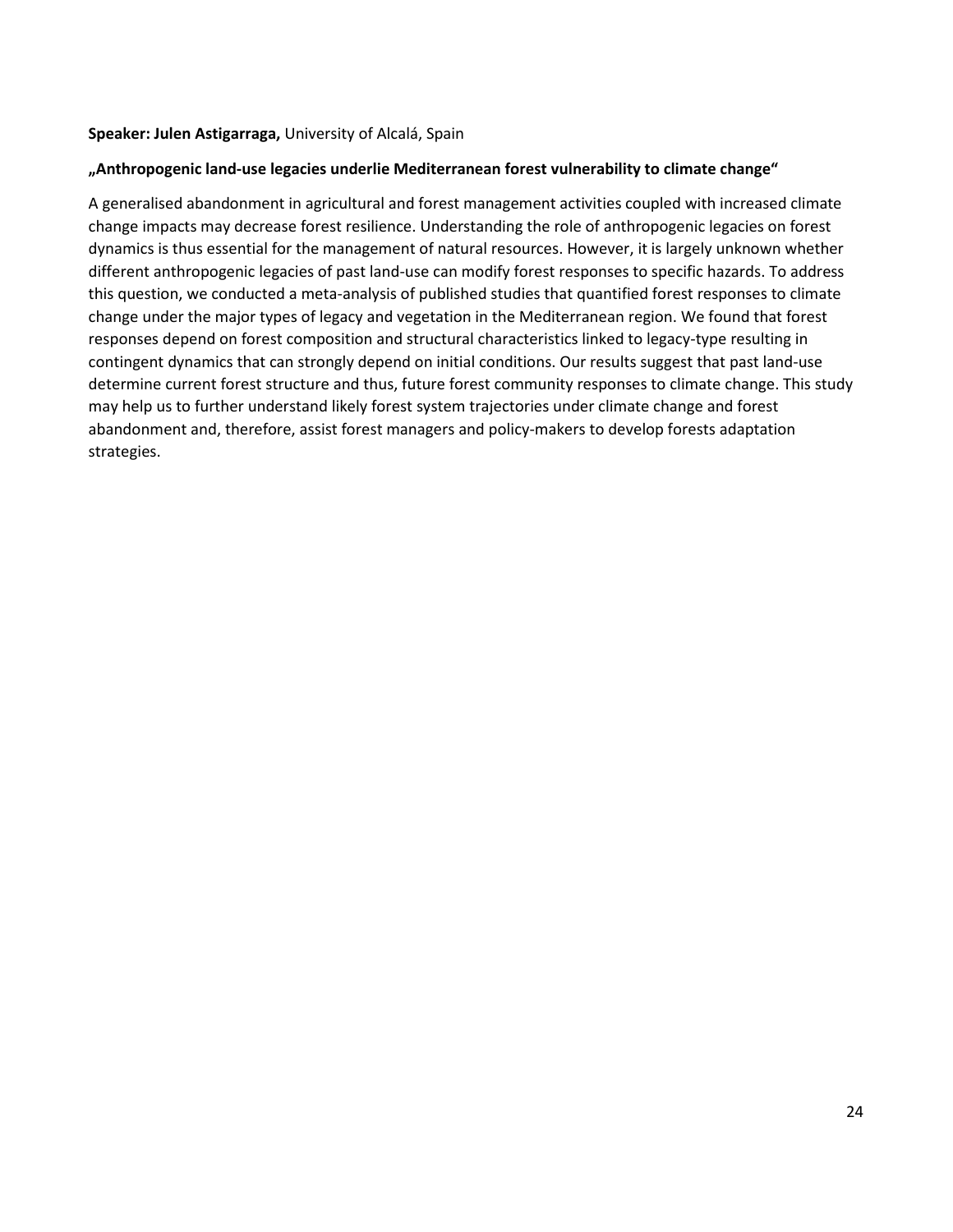### **15:00-16:30, A56 Conference Room**

## **Parallel session 3: Management Modelling 2**

#### <span id="page-24-1"></span><span id="page-24-0"></span>**Speaker: Laura Dobor,** Czech University of Life Sciences, Czech Republic

#### **"Efficiency of bark beetle management threatened by climate change"**

Recent bark beetle outbreaks have reached supranational scales and challenged the traditional ways of outbreak management. Bark beetle outbreaks are climate sensitive processes, what makes the efficiency of tactics used for their management highly uncertain under climate change. We here used the process-based forest landscape and disturbance model iLand to study the complex interplay between management, climate, bark beetle populations, and host trees in a Central European forest landscape. In particular, we studied the effects of (i) different intensities of sanitation removal of windfelled trees, and of (ii) different silvicultural practices such as changed species composition and harvesting regimes. We found that that more than 80% of windfelled trees need to be removed in order to prevent the outbreak, while intensities reachable under operational conditions had almost no effect. Moreover, long-term outbreak prevention increased forest vulnerability to wind and partly weakened the effect of sanitation logging. A reduced rotation period reduced both bark beetle and wind disturbance (total disturbed volume reduced by 17 % under reference climate but only by 8% under climate change) though the short-term effects, such as reduced carbon stocks and increased harvests, were severe. The efficiency of all measures was substantially lower under climate change. We conclude that bark beetle outbreaks amplified by climate change are increasingly hard to control by forest management and this fact should be increasingly considered in forestry practice. Ecosystem models, which include mechanistic implementation of forest disturbances, have indispensable role in informing present-day disturbance management.

#### **Speaker: Juha Honkaniemi,** Natural Resources Institute Finland (LUKE), Finland

#### **"The effect of landscape structure on the climate resilience of lowland Norway spruce forests"**

Forest management can strongly alter the tree species composition in landscapes by favoring species with high economic value. In Central Europe, lowland landscapes naturally dominated by beech (Fagus sylvatica) have widely been converted to Norway spruce-dominated stands to support timber production. However, natural disturbances (i.e. wind and bark beetles) are increasingly impacting these forests, and their resilience under climate change has been called into question recently. The aim of this study was to quantify the resilience of Norway spruce to climate change at the warm edge of its distribution. Specifically, we asked whether resilience can be influenced by manipulating the landscape structure, i.e. spatial configuration of stands and proportion of Norway spruce. We simulated the dynamics of a 9,183 ha forest landscape in Eastern Austria over 190 years with iLand, the individual-based forest landscape and disturbance model. We quantified the climate resilience of Norway spruce by comparing mortality and recovery rates to a baseline scenario with historic climate. Different landscape configuration and composition scenarios were simulated to analyze their effect on Norway spruce resilience. Placing Norway spruce in mixed stands over the whole landscape resulted in the highest level of climate resilience (on average 2.7 times more resilient than monospecific configurations). However, small patches of monospecific stands were able to dilute bark beetle outbreaks the best. Natural disturbances increased under climate change on average by 58.5% in all scenarios compared to historic climate. We conclude that focusing on landscape structure could provide means to foster Norway spruce resilience.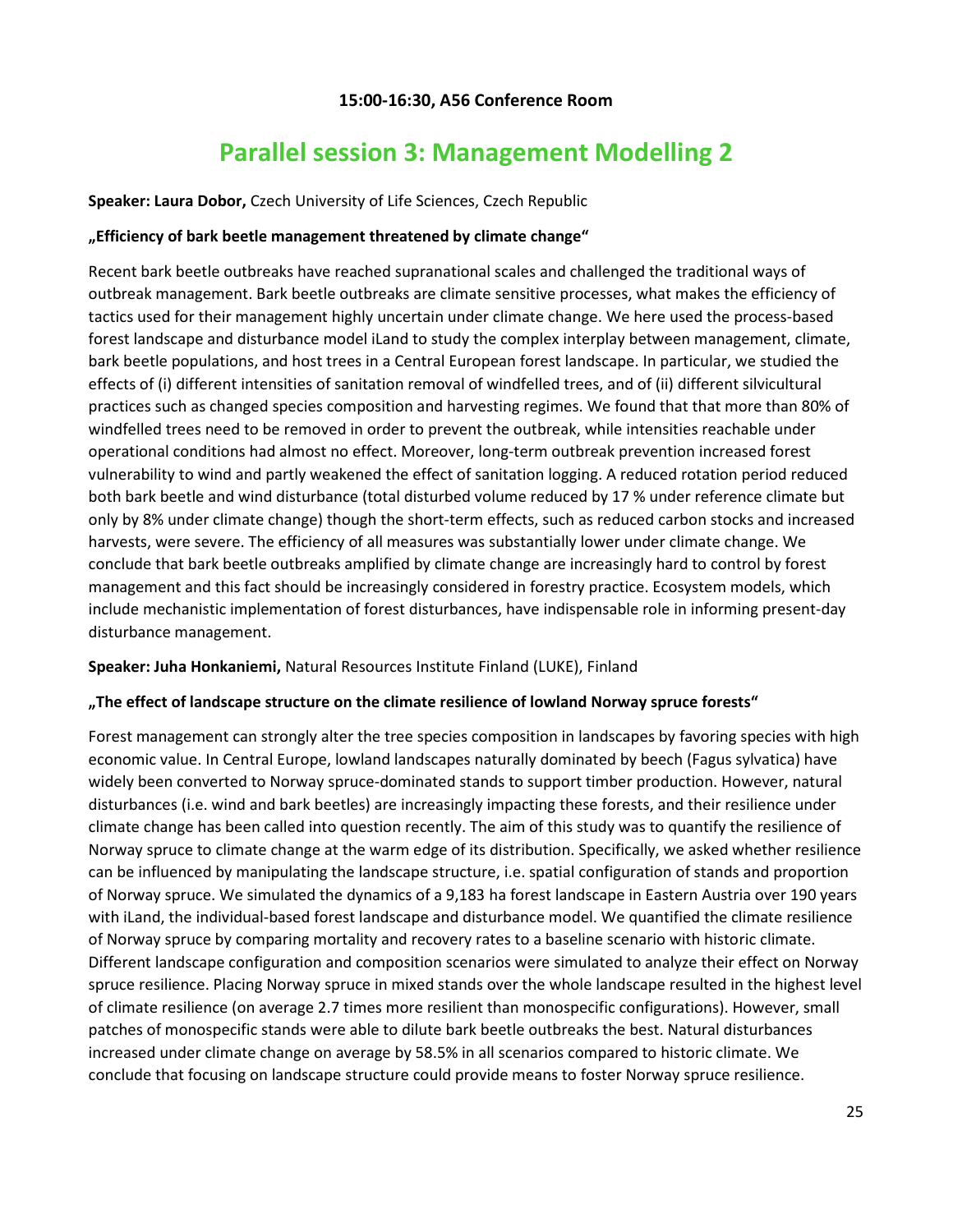#### **Speaker: Isabella Hallberg-Sramek,** Swedish University of Agricultural Sciences, Sweden

### **"Thinking new about forest management - A reflexive collaboration process to adapt local forests to climate change"**

In this study we explored if it was possible to think new about forest management when framing it in a climate change context. To do this, we carried out a collaboration process with local actors from four Swedish municipalities aiming at developing pathways for local adaptation to climate change.

The actors represented different ways of thinking, knowing and doing to enable a creative and reflexive process. This in line with theories of reflexive forestry. In the process, we introduced the actors to multiple forest management systems and let them identify which of them that were more preferable for their future communities in a climate change context, and how these might be changed or altered in order to fit better with their local communities and conditions.

#### **Speaker: Marco Mina,** Université du Québec à Montréal (UQAM), Canada

## **" Seeing forest landscapes as functional complex networks: a way to enhance resilience to climate change and disturbances"**

Uncertainty due to global changes makes planning for forest management exceptionally difficult. An integrated landscape management approach can ensure that individual decisions are aligned in a territorial strategy aimed at maintaining ecosystem services and maximizing resilience. This is particularly relevant in landscapes where forests are fragmented by intensive land use and where connectivity is poor. In such cases, it is key to prioritize interventions in stands and area contributing the most to functional diversity and resilience at the landscape level. We combined forest simulation modelling with network theory to explore how functional diversity and connectivity within and across forest stands respond to climate change and disturbances. We applied a multi-scale, ecophysiologically based forest landscape model (LANDIS-II with PnET-Succession) to a large fragmented forested landscape in Southern Canada to evaluate future trajectories under global changes. We simulated forest landscape dynamics over 100 years under multiple climate, disturbances and management scenarios and analyzing the landscape as an interconnected and functionally diverse spatial network of forest patches. Model projections show that climate change will increase net primary productivity and forest biomass but changing climate and increasing disturbances will promote a shift in species composition and loss of functional response diversity and connectivity at landscape scale. Current management is not proactive enough in coping with such expected changes. The analysis of the landscape as a functional network allowed identifying stands contributing the most to connectivity and requiring functional traits diversification to be targeted with strategic management interventions.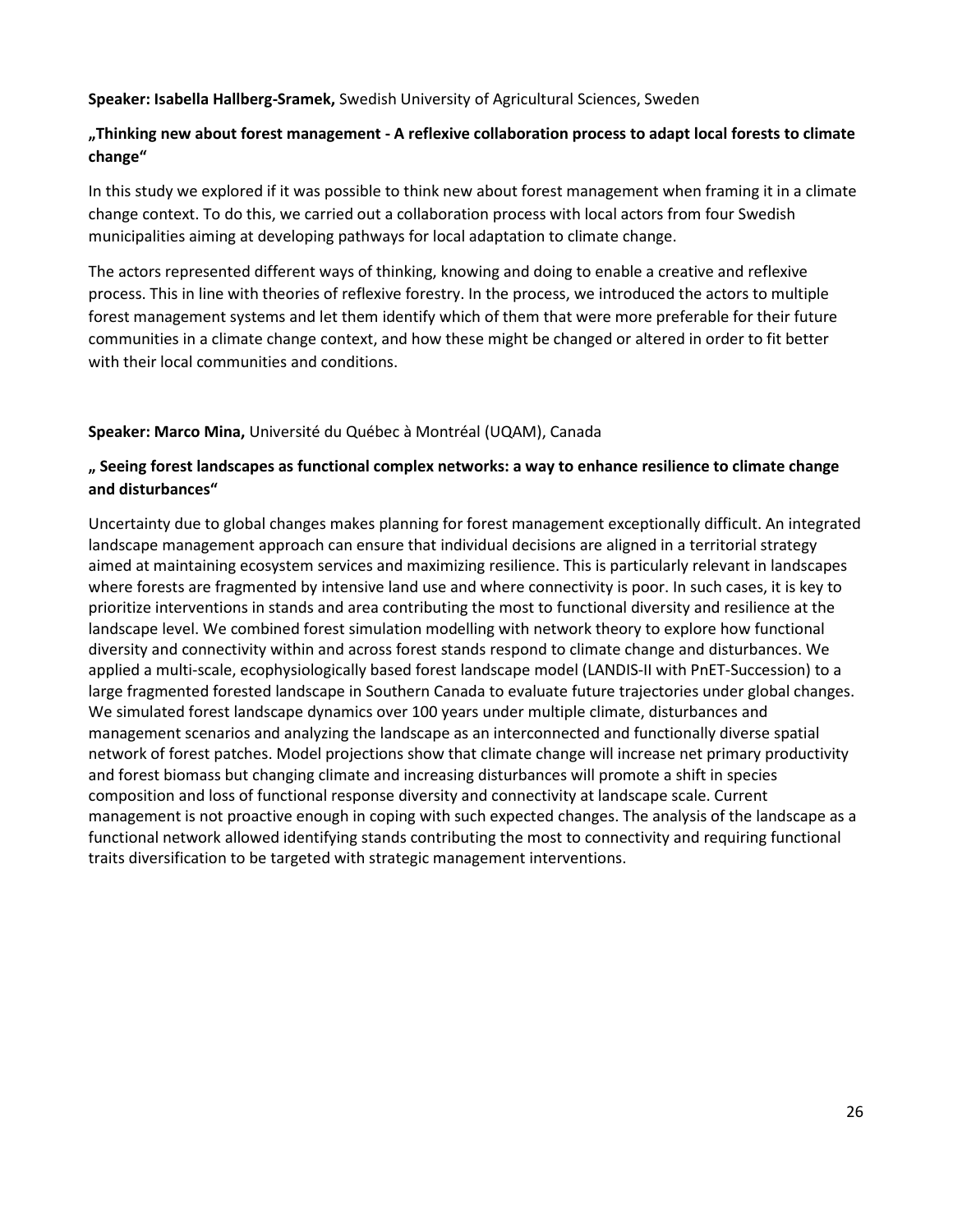**Speaker: Pekka Lauri,** International Institute for Applied Systems Analysis (IIASA), Austria

## **"Transition to multifunctional forest management in EU28 – Transition costs and implications to forest sector"**

Natural distortions like storms, wild fires and insect invasions are expected to increase due to climate change. Multifunctional forest management (MFF) can be considered as adaptation strategy against climate change, because it increases the tolerance of forests against natural distortions. However, forest owners do not want switch to MFF voluntary, because they maximize production value of forests and underestimate climate change damages. In this study, we investigate a transition to MFF in EU28 scale by using partial equilibrium forest and agricultural sector model GLOBIOM. The transition costs of MFF are estimated by considering a shadow price of forced MFF transition path. It turns out that forest owners require about 100 euro/ha/yr compensation of MFF in the low mitigation scenario (SSP2 RCPref) and about 200 euro/ha/yr compensation in the high mitigation scenario (SSP2 RCP2p6). MFF transition decreases availability of coniferous biomass and logging residues, demand for which is expected to increase in the future. The adaptation to lower availability of coniferous biomass and logging residues in EU28 happens through intensification of forest management in the remaining production forests and through trade. MFF transition is expected to increase import of coniferous biomass and pellets from USA, Canada and Russia to EU28 significantly.

**Speaker: Sebastian Karaytug,** Karlsruhe Institute of Technology, Germany

## **"Modelling the potential of Douglas-fir in future European forests using LPJ-GUESS"**

Climate change will require silvicultural responses in regions where currently commercially important tree species will be negatively impacted by rising temperatures, droughts, storms and insect outbreaks. Today the coastal variety of Douglas fir (Pseudotsuga menziesii (Mirb.) Franco var. menziesii), native to the northern west of North America, is already widely planted in Europe. It has shown high growth rates and carbon sequestration potential as well as relatively large drought resistance, which implies it to be a potential resilient, commercially interesting conifer species under climate change.

We modelled productivity and potential future European habitats of Douglas fir under different climate scenarios using the dynamic global vegetation model 'LPJ-GUESS'. We implemented Douglas fir into the model with parameters based on bioclimatic limits, reported literature values and calibration to measured productivity from sites in Europe and its native habitat. We expect that Douglas fir will outperform Norway spruce in primary production, carbon sequestration and yield in many regions, especially under more extreme climate scenarios. Our results will help stakeholders in forest and land-use management to decide where afforestation with Douglas fir is commercially viable. Ecological consequences associated with the use of foreign tree species are not taken into account in the simulation study.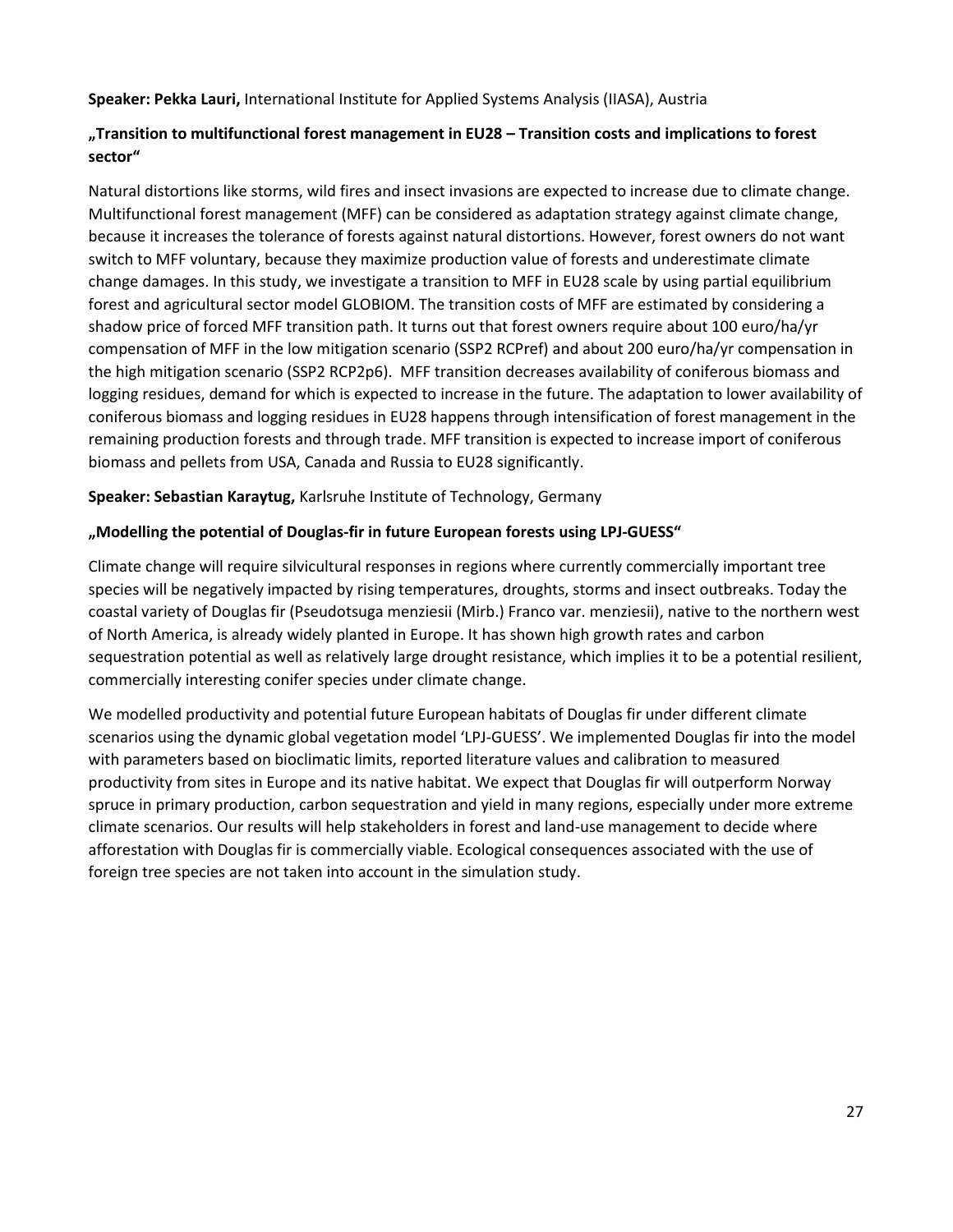## **15:00-16:30, A31 Big Cupola**

## **Parallel session 3: Management Challenges**

### <span id="page-27-1"></span><span id="page-27-0"></span>**Speaker: Rasoul Yousefpour,** University of Freiburg, Germany

### **"Uncertainty of Carbon Forestry"**

Forest growth predictions are used to build expectations about the future performance of management decisions. Faustmann land expectation value (LEV) is a widely used criterion in forestry to evaluate a diversity of decision parameters, such as rotation age and thinning regimes incorporating time preferences for money. Most of the predictions and, consequently, expectations are based on emperical knowledge, assuming a steady state in climate and a deterministic forest growth pattern. However, the climate may change to potentially different degrees in the coming decades, causing a dynamic and uncertain forest growth and carbon allocation. Moreover, "climate smart forestry", aims for efficient allocation of forest mitigation actions, and can hardly be analysed using empirical models and calls for process-based forest biomass production models. These models include numerous parameters and processes that embody some degree of uncertainty. The uncertainty of these parameters and climate state propagates over time to the final decision about carbon budget and optimal management solutions. Here we quantify this uncertainty using Bayesian inference and apply different climate change scenarios and discount rates in the contexts of European forestry. The results show a strong influence of the model's parameters uncertainty on the final decisions about timber and carbon economy. The uncertainty triples if different climate change scenarios are applied as a source of deep uncertanty where no probability can be assigned to any scenario. To deal with deep uncertainty, a robust decison-making approach has been applied to find solutions with minimum regret or maximum value at risk regarding all scenarios.

## **Speaker: María-Luisa Chas-Amil,** Universidade de Santiago de Compostela, Spain

#### **"Economic Impact of climate change on forestry: An analysis at European scale"**

We build a Dynamic Integrated Forestry (DIF) model to assess the economic impact of forestry disturbances on a continental (European) scale. DIF is a modified economic growth model with a form of natural capital added: the stock of forest (area). Disturbances (fire, bark beetles and wind) have negative implications for economic output through their influence on mortality harvesting. The DIF model is estimated via country-based data using Bayesian methods. We use an impulse-response function and posteriors disturbances distributions to compute the economic impact of climate changes on disturbances.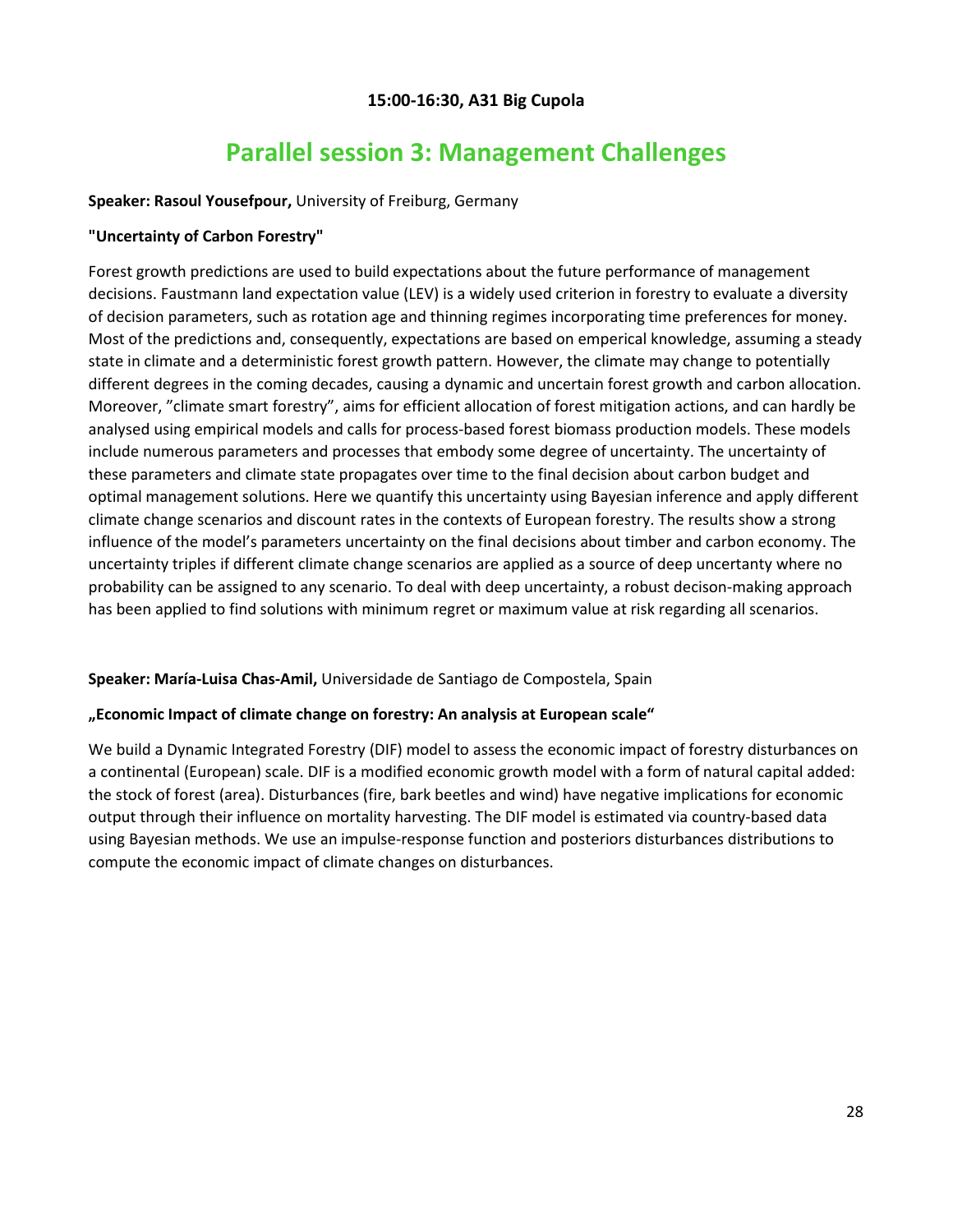#### **Speaker: Hannes Böttcher,** Öko-Institut e.V., Germany

#### **"The CO2 storage balance – a method for more comprehensively assessing GHG implications of wood use"**

Wood harvest reduces the forest carbon stock. Partly the harvested wood is transferred to product pools that temporarily retain the carbon. Wood products can replace fossil carbon in materials or energy products (substitution). Total net greenhouse gas (GHG) effects of wood use are thus the result of complex processes. GHG assessments calculate the climate impact of wood use and allow a compari-son with fossil products.

Extraction of biomass from forests has also implications on the forest's ability to further sequester car-bon (storage capacity). Changes in the storage capacity in forests resulting from wood removals are typically not taken into account in GHG assessments. This accounting error leads to wrong conclusions on net GHG effects of wood use.

We present a method for integrating changes in forest carbon storage capacity (CO2 storage balance). It can be assessed by means of two forest management scenarios applying different harvest intensities. The CO2 storage balance compares the storage capacity of the two alternative scenarios and puts it in relation to the amount of harvested wood. We review forest management modeling studies that estimate carbon storage capacity and wood harvest under different harvest intensities. We find that the CO2 storage balance varies across forest types and management scenarios. An important influencing factor is also the time period covered by the scenarios. We conclude that effects on the total GHG balance of wood use are significant when the CO2 storage balance is considered. it needs to be included in GHG assessments used for planning mitigation options involving wood use.

#### **Speaker: Jean-Luc Peyron,** ECOFOR, France

### **"Forest challenges under climate change with technical, scientific, social, economic and political options**"

Forest challenges under climate change with technical, scientific, social, economic and political options.Climate change influences forests in many ways (growth, health, composition, regeneration, risks...) and is influenced by them through carbon, water and energy cycles. Although much uncertainty remains about the severity of future climate change, most analysts expect that mitigation of climate change will not be enough in order to avoid significant impacts: adaptation is a necessity. For forestry and due to the long life-cycle of trees, adaptive management has to be urgently and progressively implemented. It must be set up not only for timber production but also for climate change mitigation and the maintenance of all forest ecosystem services.

The presentation will discuss the challenges that include taking into account uncertainties related to the future climate scenario, in terms of crises to be overcome as well as trends to accompany, considering the various ecosystem services provided by forests, in particular the forest contribution to mitigation of climate change, interlocking different temporalities and different spatial scales, managing scientifically the complexity and the interdisciplinarity of these issues, developing an economic analysis making it possible to inform the choices to be made, raising the political level at which these issues are dealt with, discussing continuously with the different components of civil society.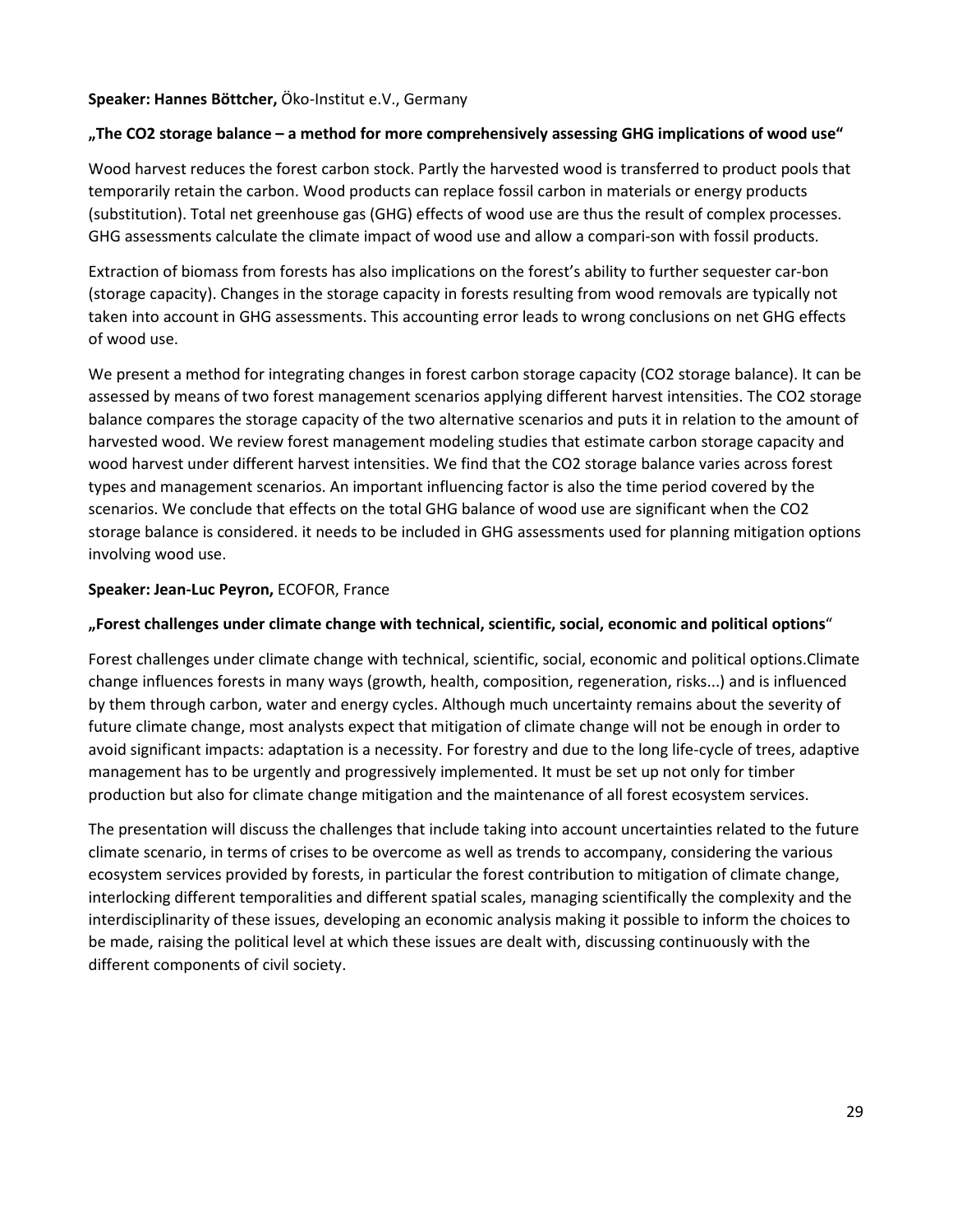**Speaker: Sven Herzog,** Technische Universität Dresden, Germany

## **"Adaptedness versus adaptability: Forest genetic management as a tool to mitigate climate change effect on forests"**

We have actually good evidence of severe impacts of recent –at least partially anthropogenic- climate change on Central European forests. This ist partly due to wrong decisions on species and genotypes in the past. However, actually we cannot forecast environmental situations of the ongoing lifetime of the just regenerating forest stands. The present paper deals with the question as to how we can increase not only adaptedness but also genetic adaptability to changing environmental conditions by an active management of forest genetic resources.

It is demonstrated based on the actual state of evidence that for some taxa how forest management measures are influencing genetic adaptedness, but also genetic adaptability.

Thus, if we would like to increase the contribution of forest management to climate change mitigation, we need integrated concepts of silviculture, forest protection and management of forest genetic resources. This would allow to use the broad spectrum of former adaptation of forest trees, especially native Central European species, to grow optimally prepared forest stands in the future.

### **Speaker: Yelena Gordeeva,** UCLouvain, Belgium

## **"Types of Uncertainties and Possible Legal Responses in GI Strategy (e.g. Adaptive Forest Management, USA)"**

The working title of the presentation is "Adaptive Management as a Legal Tool for Connectivity Conservation in EU Green Infrastructure (based on the experience for forest projects in the USA and Canada)". The presentation is a part of the interdisciplinary research project on landscape connectivity for forest species "WOODNET": "Connectivity patterns and processes along a gradient of European Landscapes with Woody Vegetation and Spatial Heterogenity", co-funded by the European Commission (BiodivERsA).

The objective of the presentation is to address some legal challenges raised by connectivity conservation, which is at the heart of the EU strategy for green infrastructure (GI). The presentation, first, discusses the process of building legal standards for the protection of ecological continuity on sound science: e.g. What are the knowledge needs in EU GI design and implementation? What are the types of scientific uncertainties? What are the tools to address uncertainties in connectivity science through law and policy instruments (e.g. including precautionary approach, evidence-based and adaptive management)? Second, the presentation investigates the application of "adaptive management" tool to forest projects in the USA and Canada. What are the challenges? To which extent law makes the process of adapting the conservation policies to new scientific data and ecological dynamics effective? What can we learn from the experience in the USA and Canada? Third, the presentation discusses, whether adaptive governance is compatible with legal principles like legal certainty? Finally, the presentation concludes with suggesting adaptive management as a strategy to manage uncertainty in EU GI policy making.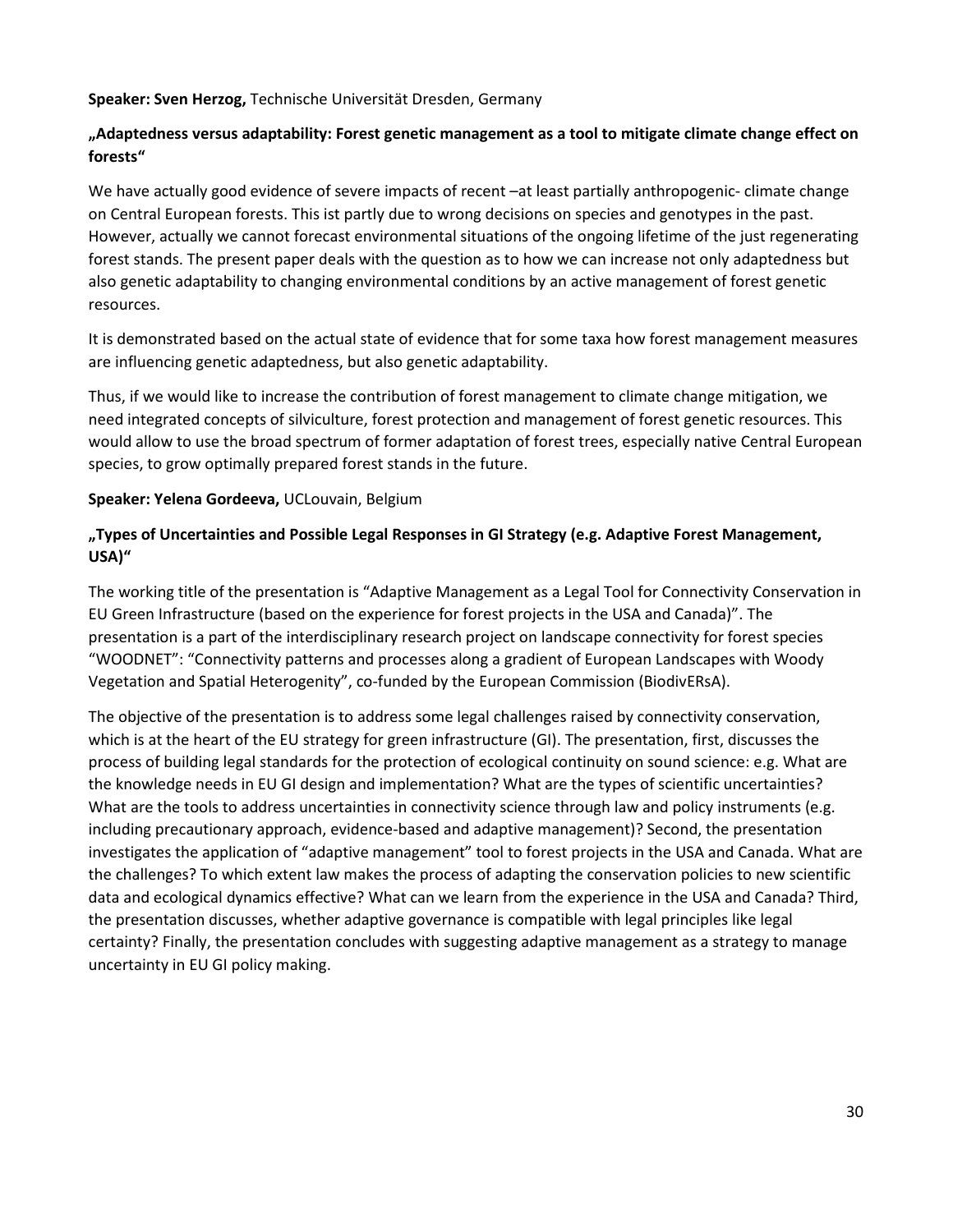## **17:00-18:40, A56 Conference Room**

## <span id="page-30-1"></span><span id="page-30-0"></span>**Plenary: What are the management challenges (and options) for resilient forests?**

**Speaker: Julius Sebald,** University of Natural Ressources and Life Sciences (BOKU), Austria

## **"The role of alpha and beta diversity in buffering the effects of intensifying disturbance regimes under climate change"**

Forests are strongly affected by climatic changes, but impacts vary between tree species and prevailing site conditions. A number of studies suggest that increasing tree species diversity is an potent management strategy to decrease climate change impacts in general, and increase the resilience of forest ecosystems to changing disturbance regimes. However, most studies to date have focused on stand-level diversity in tree species (alpha diversity), which is often difficult to implement in operational forest management. Inter-species competition requires frequent management interventions to maintain species mixture and complicates the production of highquality stemwood An alternative option to increasing alpha diversity is to increase tree species diversity between forest stands (beta diversity). Here we quantify the effects of alpha and beta diversity on the impact of forest disturbances under climate change. We conducted a simulation experiment applying two forest landscape models (i.e. iLand and LandClim) in two landscapes of with strongly contrasting environmental conditions in Central Europe. Simulations investigate different levels of tree species diversity (no diversity, low diversity and high diversity) in different spatial arrangements (alpha diversity, beta diversity). Subsequently a standard forest management regime and a series of prescribed disturbances are applied over 200 years. By analyzing biomass values relative to a no-disturbance run, variation in biomass over time and the number of trees > 30 cm dbh per hectare, we isolate the effect of tree species diversity on the resistance of forests to disturbances.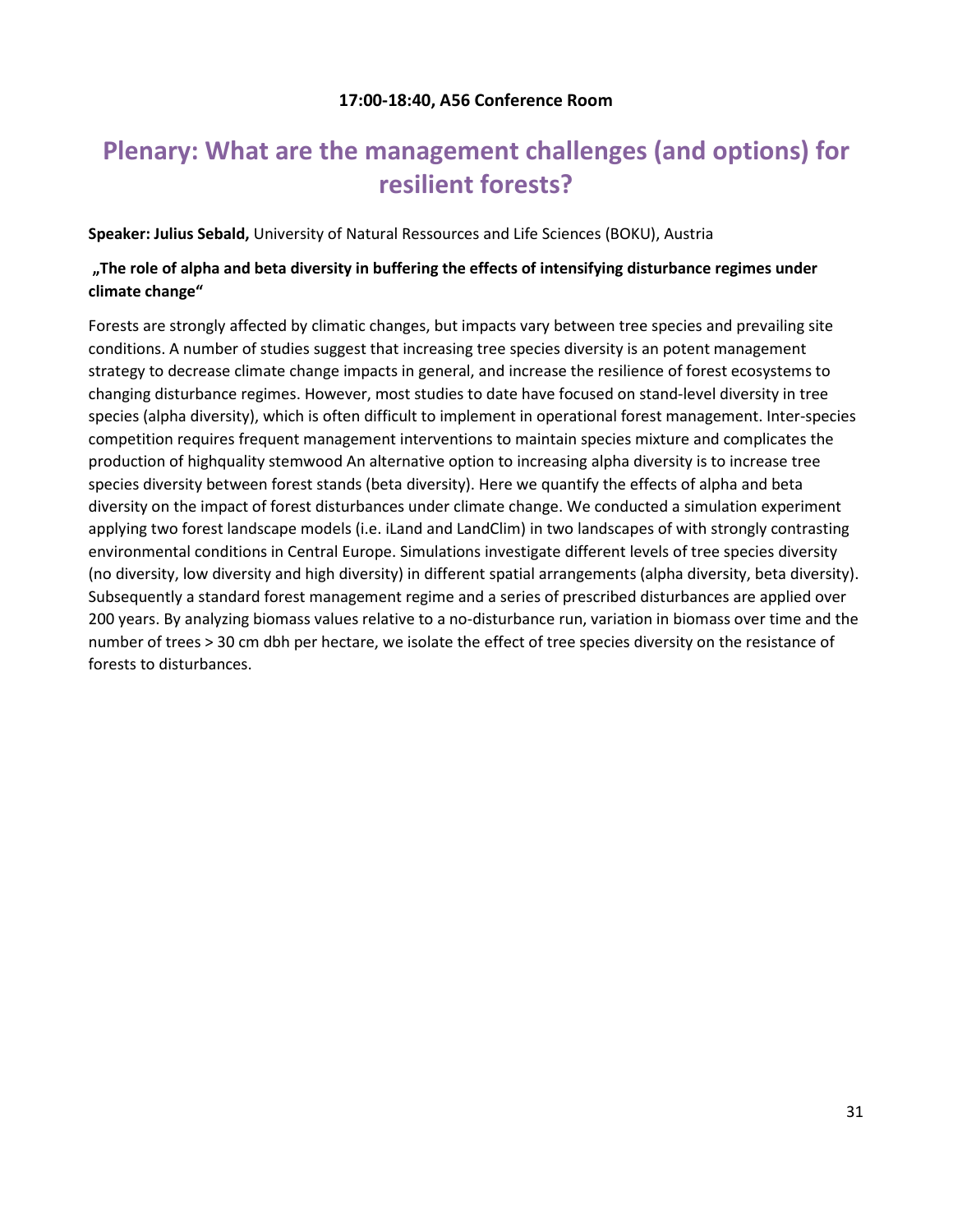#### **Speaker: Hans Verkerk,** European Forest Institute

#### **"The atlas of forest management practices in Europe"**

Forest management practices can provide an important contribution to climate change mitigation. Unfortunately, current forest management practices are generally poorly documented. The aim of our study was to fill this gap by developing an atlas of forest management practices in Europe.

We compiled the atlas based on information collected through a literature and database search and by compiling country narratives on management practices since 1990 by involving national experts. We structured all information by using an existing classification of forest management approaches, which characterizes forest management based on a set of 11 major forest management decisions.

Coniferous species have been favoured for centuries, but a shift towards more broadleaved species can be observed, especially in Central Europe. Most of today's forests have been established by natural regeneration or natural expansion, but regional practices differ. Clear-cutting has been the dominant harvest system in Europe in the past, but there is a trend to move towards other harvesting systems in which the tree canopy is only partially removed to develop more structurally rich forests. We also provide insight in other decisions such as machine operation, use of fertilizers and chemical agents and soil cultivation, for which existing information is limited.

Despite three decades of experience with indicators on sustainable forest management, current reporting focuses on the state of Europe's forests rather than on sustainable forest management. Our atlas helps to understand how forests are managed. Such understanding is indispensable for targeting climate change mitigation and adaptation efforts in the European forest-based sector.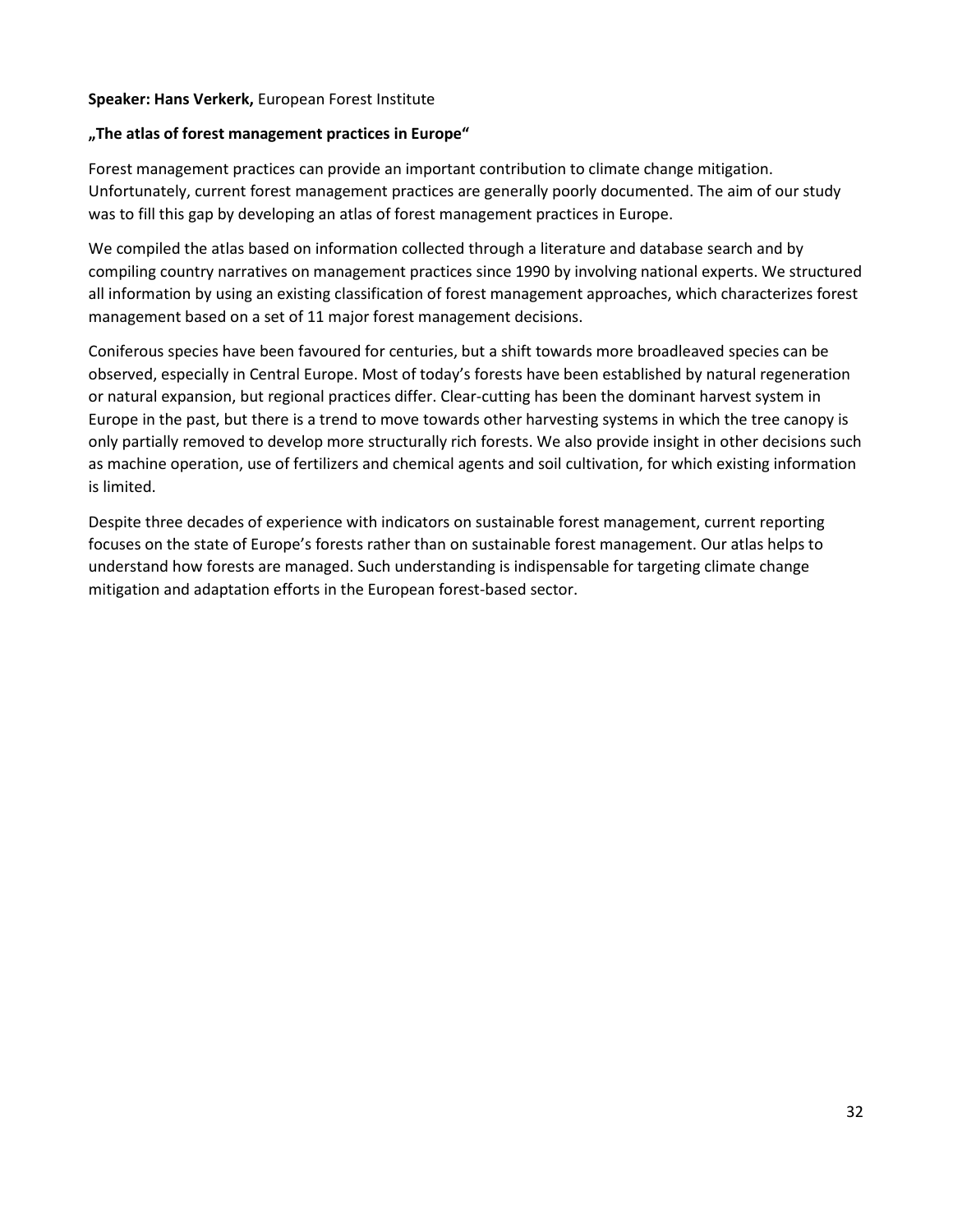#### **Speaker: Laura Nikinmaa,** European Forest Institute

## **"Assessing forest resilience - how engineering, ecological and social-ecological resilience are used in forest sciences"**

In forestry, resilience is vital to deal with an uncertain future and it receives increasing attention from both research and practice. However, a common understanding of what resilience means in a forestry context, and how to operationalize it is lacking. There is a pressing need to understand the breadth of approaches and to identify key concepts used in the literature. Here, we conducted a systematic review of the recent forest science literature on forest resilience, synthesizing how resilience is defined and assessed.

Based on a detailed review of 255 studies focusing on forest resilience, we identified that forest resilience has a variety of meanings, essentially adhering to three different concepts, being engineering resilience, ecological resilience, and social-ecological resilience. A clear majority of the studies addressing resilience in forests adheres to the concept of engineering resilience, quantifying resilience as the recovery time after a disturbance. The two most used indicators for engineering resilience were basal area increment and vegetation cover; for ecological resilience they were tree physiology indicators and vegetation cover; whereas for socialecological resilience the indicators were socio-economic diversity and stock of natural resources.

We found that choosing the most appropriate resilience concept for management can be challenging. Based on our analysis we provide guidance on deciding which resilience concept is the most suitable for management and research situations and how it could be assessed. We finally provide suggestions for a further operationalization of the concept for enhancing resilience in forests under impacts of climate change and disturbances.

#### **Speaker: Marcus Lindner,** European Forest Institute

#### **"Enhancing forest sector resilience through pro-active disaster risk management"**

Recent events have provided evidence that business as usual management might not be the best strategy to deal with ever increasing extreme events and disturbances in forests. The project SURE - Sustaining and Enhancing Resilience of European Forests is introduced, outlining the importance of management responses that look beyond the response to disturbances. In order to enhance the resilience of forests to better cope with climate change and disturbances, new strategies are needed that change the focus from reaction to increased efforts related to prevention and preparedness. Active management interventions that increase forest resilience are suggested to provide indeed a new type of guidance that may allow a more effective way of handling the challenges posed by climate change. The SURE project compiles best practices in disturbance risk management related to wind storms, wildfires, and biotic threats and documents them in a web-based knowledge platform to access tools and measures for the different phases in disaster risk management at different levels from management unit to the enterprise and societal/policy level. The vision of a European forest risk facility is presented which would support such pro-active management approaches through transborder collaboration in disturbance risk management, science-based best practice guidance, exchanges of experts, training workshops and engagement in public relations and media outreach. SURE tested the functioning of a European forest risk facility and advocates for the implementation under the umbrella of the Forest Europe process.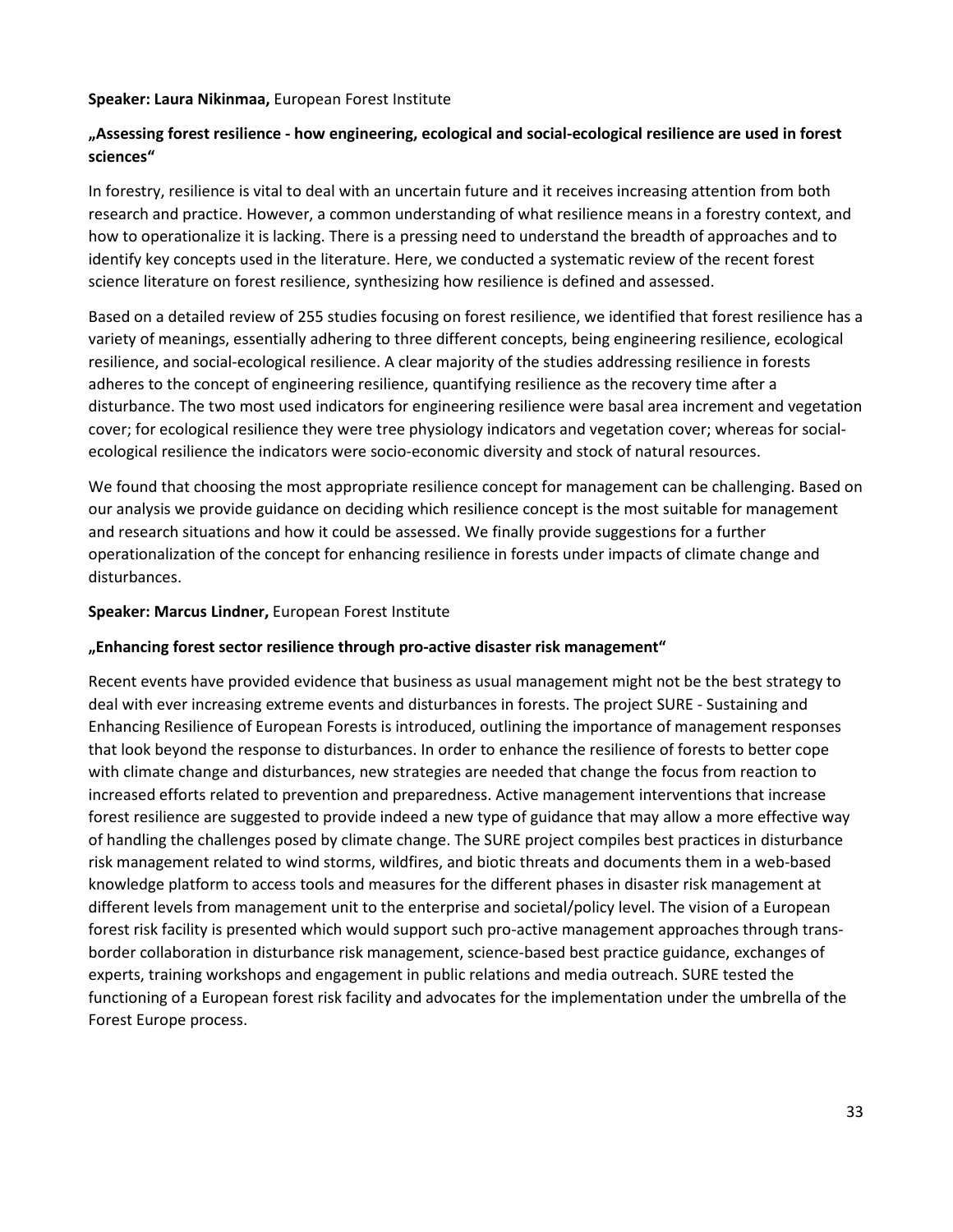## **05.03.2020**

## **09:00-10:45, A56 Conference Room**

## <span id="page-33-2"></span><span id="page-33-1"></span><span id="page-33-0"></span>**Plenary: What can we do to increase the contribution of forest manament to climate change mitigation?**

#### **Speaker: Julia Pongratz,** Ludwig Maximilian University of Munich, Germany

#### **"Forests as key drivers of local, regional and global climate"**

Roughly half of the world's forest cover has been cleared for agriculture and most of the remainder is used by humans in one way or the other. Strong further changes are expected for the future, because reforestation, afforestation and forest management have been assigned prime roles in the effort to limit global warming to 2 degrees. Understanding and quantifying the effects of forests on local, regional and global climate in the past and in future scenarios is thus of high importance, yet accompanied by diverging, sometimes contradicting, results in the literature. The potential of reforestation and afforestation to take up and store CO2 may have been overestimated in some studies by neglecting socioeconomic constraints, but may still reach on the order of 2 PgC/year, making it one of the negative emission technologies with large potential. Global mitigation aspects, however, may be dwarfed by effects forest and forest management changes have on local climate via biogeophysical pathways, where temperatures may be altered by several degrees. This could turn reforestation, afforestation and forest management into important tools for adaptation to climate change. Studies disagree, however, which surface property is responsible for the local response. Earlier modeling studies suggested afforesting dark boreal forest may warm climate due to the albedo decrease, though more recent observation-based studies suggest that in fact effects from the higher roughness (i.e. more energy transfer away from the surface) may dominate, with a cooling. Here, I try to resolve some of the discrepancies and set the frame for discussing how to increase the contribution of forests and forest management to mitigating and to adapting to anthropogenic climate change.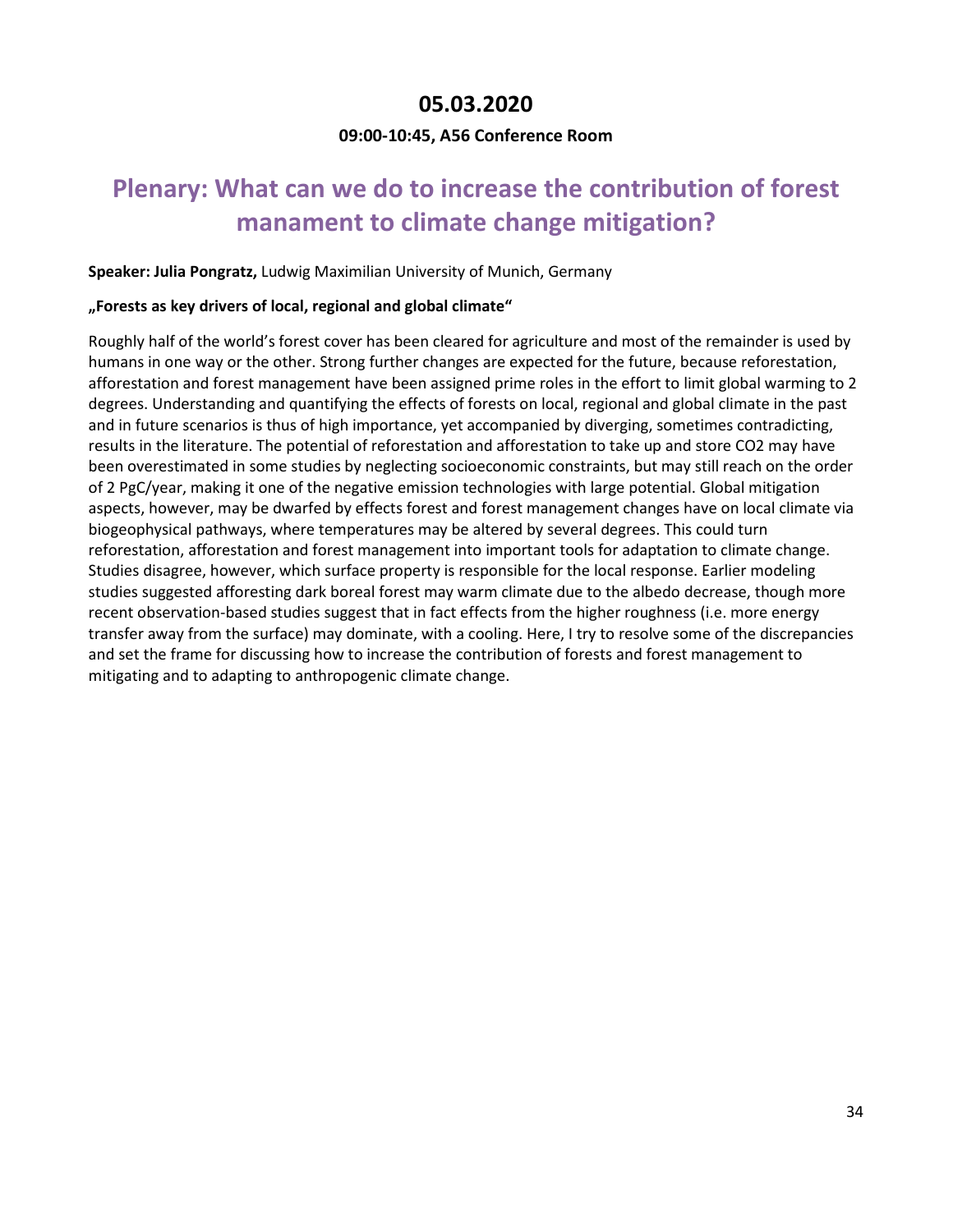**Speaker: Georgy Safonov,** Center for Environmental Economics, National Research University Higher School of Economics (HSE), Russian Federation

## **"What is needed to reduce emissions to mitigate climate change and the potential contribution by the forest sector to deep decarbonization in Russia"**

Russian forestry plays an important role in the national carbon budget and perspective decarbonization of national economy. Being a substantial source of carbon sequestration of 650-700 MtCO2 per annum in recent years, Russian forest is also a huge source of biomass that can be used for expansion of bioeconomy and substitution of carbon-intensive products. Though Russia has no official low-carbon development strategy and its GHG emission targets under the Paris Climate Agreement by 2030 are weak (25-30% below 1990 level), the recent economic modeling provides sound evidence of enormous potential for decarbonization in all key sectors of national economy. The scenario analysis reveals numerous opportunities for deep emission reduction of 80-87% below 1990 level by 2050, which corresponds to the "well below 20C target". Different kinds of biofuels (wood pellets and briquettes, energetic biochar, liquid and gaseous biofuels) can provide 96- 190 Mtoe of energy supply to substitute fossil fuels (12% of estimated final energy consumption in 2050). The role of other timber products in decarbonization still needs to be evaluated, but is potentially high in residential and commercial buildings sector (wooden houses, windows, construction materials), chemicals and bioplastics, and textiles. Transition of Russian economy toward decarbonization will require much stronger engagement of forest sector to reduce emissions and enhance sequestration of greenhouse gases. It will be especially important with respect to strengthening climate change impacts, such as losses of forest due to wildfires, expansion of diseases, extreme weather events, and at the same time growing demand for climateneutral energy resources and products.

**Speaker: Mart-Jan Schelhaas,** Wageningen University & Research, the Netherlands

#### **"Short and long term mitigation effects of setting forests aside"**

Cessation of harvesting in forests is one of the measures that is proposed to increase the contribution of forests to climate change mitigation. While this is an easy to understand measure for policy makers and the general public with tangible short-term results, there are trade-offs with carbon storage and substitution effects in wood products, as well as concerns about its long-term efficiency. We coupled the EFISCEN Space forest model with the YASSO15 soil model and a simple wood products model to assess the long-term effects of this measure. We applied this model system to a set of forest stands that were taken out of production in the late 1980s as part of the Dutch Forest Reserves Network. We validated the model outcomes with regular forest inventories done since, as well as to soil carbon measurements done in and outside the reserves.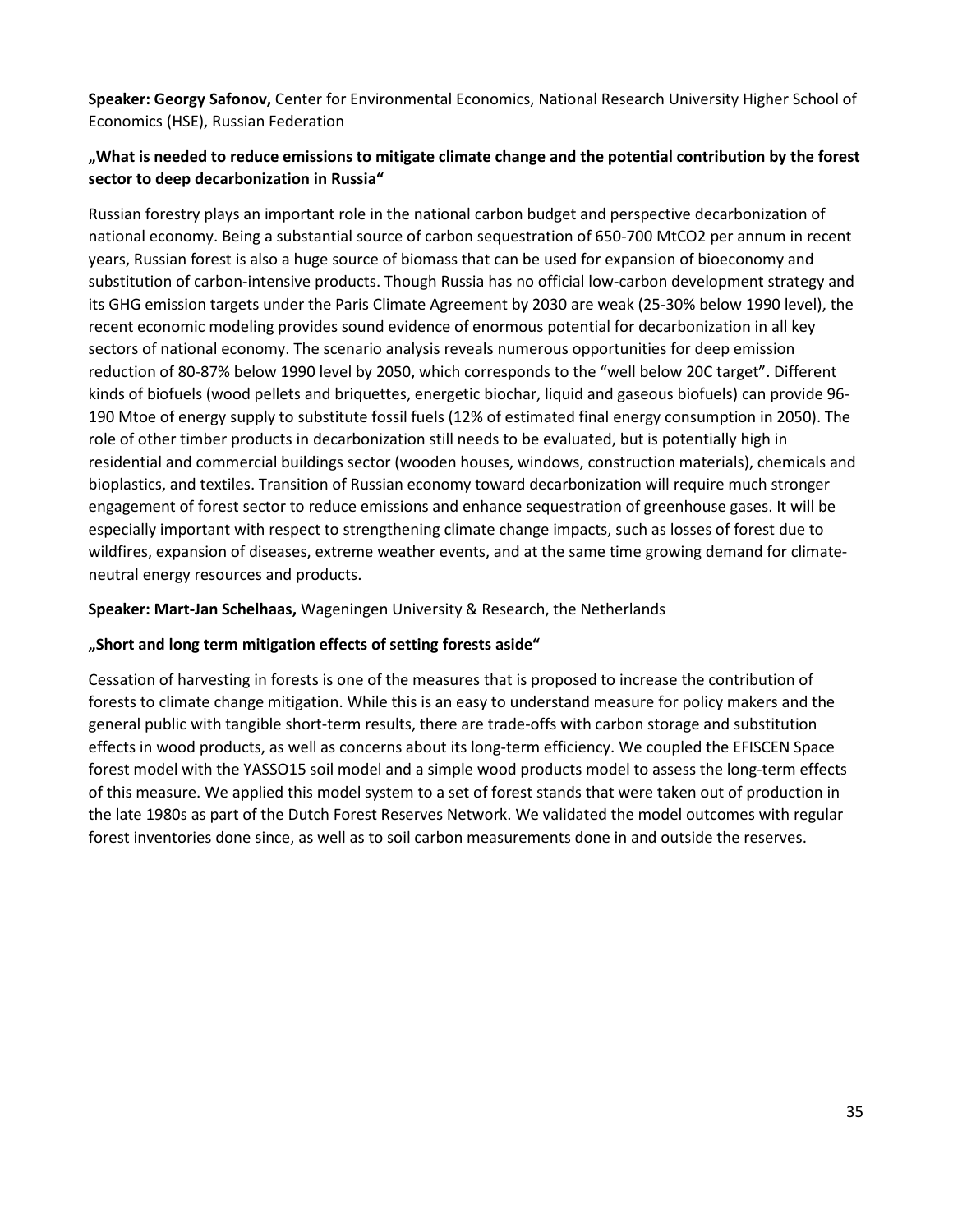#### **Speaker: Annikki Mäkelä,** University of Helsinki, Finland

#### **"Forest NPP and volume growth in Finland inferred from climate and satellite data"**

Forest inventories support forest policies by delivering data to assess key issues such as sustainable harvest levels or climate change mitigation. Satellite-based data streams are now being widely adopted to complement ground-based inventory measurements. While progress has already been demonstrated on variables such land cover, species distribution and above-ground biomass, less work has been conducted on monitoring the dynamic inventory variables, current forest volume increment and harvested volume. Volume increment can be regarded as a result of carbon acquisition through photosynthesis and its allocation to respiration and biomass component growth. We recently demonstrated that combining light use efficiency with a simple carbon allocation scheme yielded reliable estimates of regional stem volume increment distribution in Finland when initialised with forest inventory data. Here we demonstrate the same approach using satellite data as input. We use data from two different satellite sources over Finland, Suomi NPP with 500 m resolution, and Sentinel 2 with 10 m resolution. We develop methods to interpret the satellite data to describe the state of the forest in terms of species composition, site type, height, mean diameter and volume. We also use information about leaf area index and absorbed radiation. The state of the forest is used as the initial state for the model, which predicts the subsequent growth driven by climate data. The estimated state of the stand is validated against field data, and the model predictions at regional scale are compared with national statistics and predictions utilizing ground-based data for initialization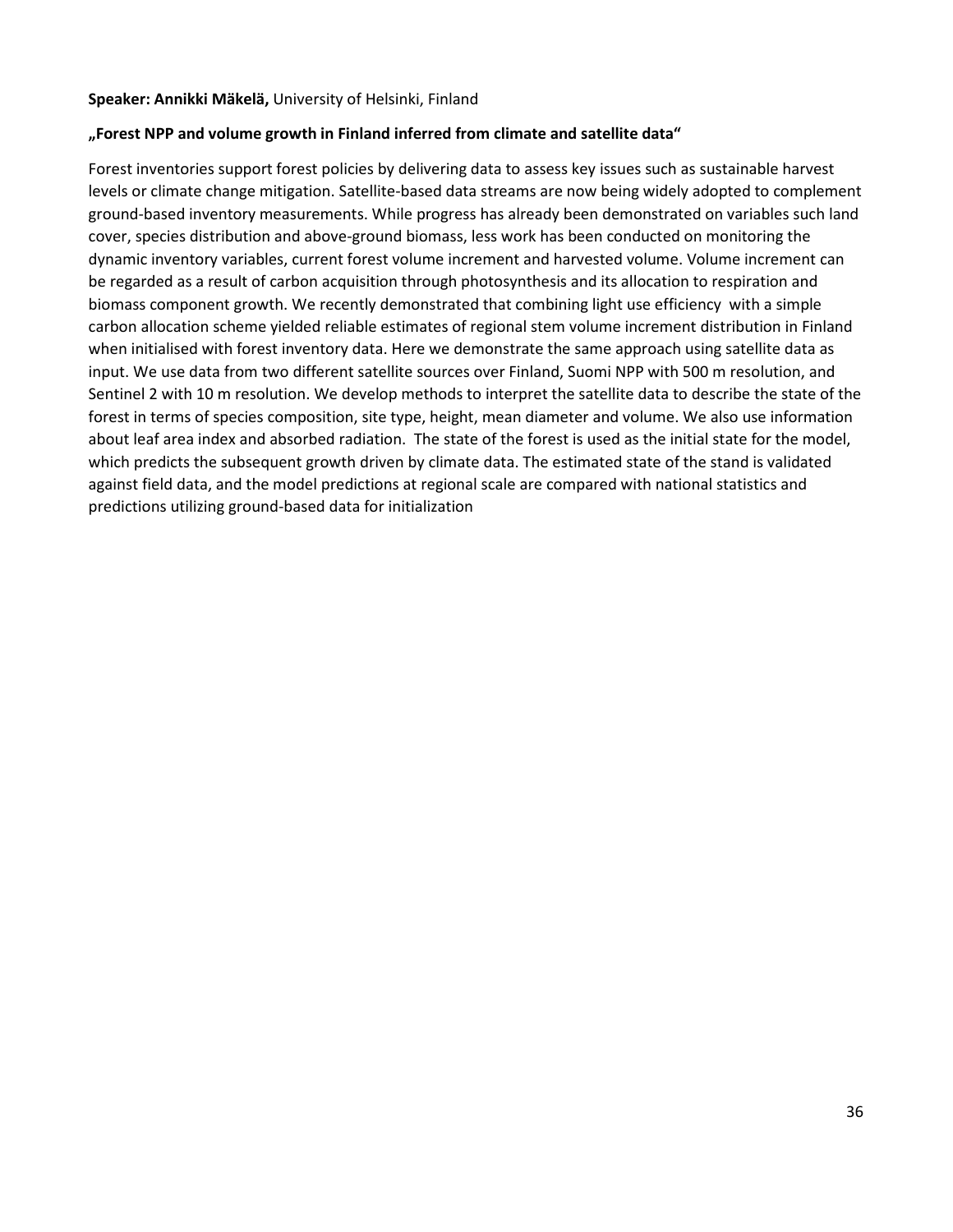## **11:00-12:30, A56 Conference Room**

## **Parallel session 4: Mitigation Modelling**

#### <span id="page-36-1"></span><span id="page-36-0"></span>**Speaker: Daniela Dalmonech**, Independent Scientist

**Gina Marano,** University of Naples Federico II, Italy

## **"Little leeway to increase Northern European forests climate change mitigation capacity through alternative management"**

Forests are expected to respond differently to climate change and to management. Indeed, forest modelling can be used as a dynamic tool to predict the effect of climate change and increasing CO2 on C stocks and fluxes in the forest ecosystem and to plan the most appropriate management under future climate change. In particular, adaptive forest management has been proposed to enhance the provision of forest ecosystem goods and services under climate change. To test this hypothesis and in order to quantify whether alternative management options would lead to changes in plant carbon sequestration potential and stocks, when compared to Business As Usual (BAU) scenario, we used the biogeochemical forest growth model 3D-CMCC-BGC. The simulations have been applied to three even-aged European forests at sites of the Fluxnet network included within the Inter-Sectoral Impact Model Intercomparison Project (ISIMIP, https://www.isimip.org) and PROFOUND database: the Danish temperate European beech (Fagus sylvatica L.) forest of Sorø, the Norway spruce (Picea abies (L.) H. Karst) stand of Bílý Křìž in Czech Republic, and the Finnish boreal Scots pine (Pinus sylvestris L.) forest of Hyytiälä. The modeling protocol has been designed in order to consider different age classes for the three considered species. As our preliminary results suggest, BAU is still confirmed to be a better option in any of the RCPs analyzed, across different local climate, for all of the forest structure and age classes considered, rather than the 'no management'. In conclusion, there seems to be little leeway to increase forest climate change mitigation capacity for northern Europe through a more intensive management.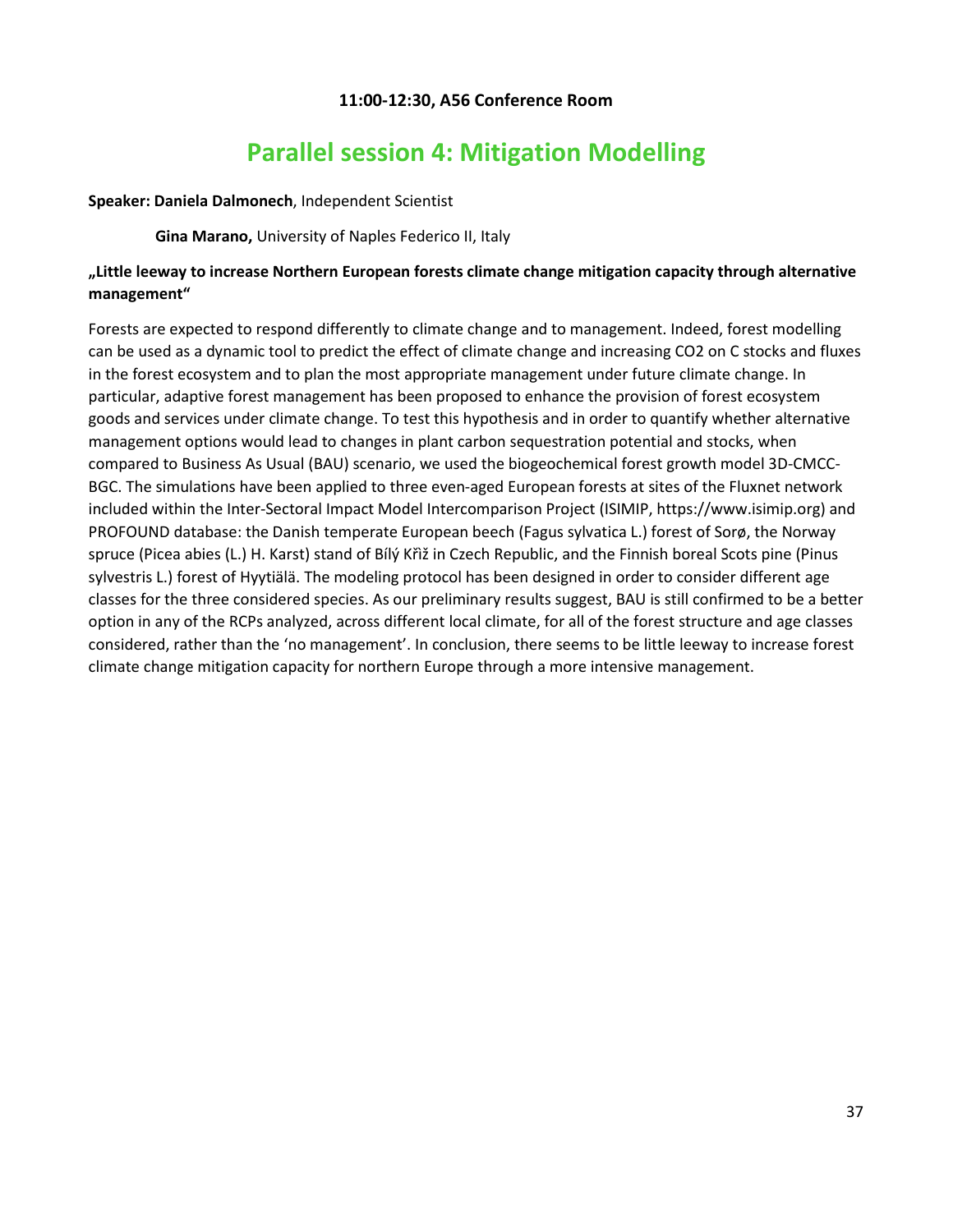#### **Speaker: Tuomo Kalliokoski,** University of Helsinki, Finland

#### **"Ensemble of forest impact models for analysing the variability of carbon sink projections"**

Finnish forest's are under intensive management and the system has not been optimized from the mitigation perspective. Different forest management strategies can have significant impacts on forest carbon sink and storage, and thus varying impact on climate change mitigation. Comprehensive accounting of uncertainties in the scenario projections and realization of improved forest management in specific region calls for reliable tools for projecting the impact. In this study we investigated the projections of five forest carbon models. This comparison include pure empirical forest carbon models (EFISCEN, MELA, MONSU), semi-empirical FORMIT model, and more process oriented ecosystem flux model PREBAS. We tested these models for Finnish forests under three different harvest scenarios, LOW (40 Mm3 year-1), POLICY (80 Mm3 year-1), and MAX (> 85 Mm3 year-1), and analyzed how the choice of forest impact model influences the projected harvest impact in terms of medium and long-term forest carbon sink. The LOW scenario had the highest mean annual carbon sink in all models at least until year 2065. The impact of harvests on the forest carbon sink ranged from 1.96 to 0.74 tnCO2 per removed m3. The harvest level of MAX scenario obtained from MELA proved to be too high for other models causing abrupt decreases in harvests in different phases of the simulation period. In light of our results, it is essential to provide uncertainty ranges around forest model projections, something which is not common practice in forest mitigation studies.

#### **Speaker: Katarina Merganicova,** Technical University Zvolen, Slovakia

#### **"Searching for an optimal harvest-regeneration system using multi-criteria analysis"**

Climate change is one of the most important factors currently affecting forest management. Its impact is particularly evident in secondary ecosystems that are composed of tree species occurring outside the borders of their ecological distribution. In our study we focused on testing the impact of future climate and different management scenarios on environmental, ecological and production forest functions represented by specific quantitative indicators. The indicators were derived from standard outputs of SIBYLA forest growth simulator that represents the prognostic component of the system. For the multi-criteria optimisation of fulfilling different forest functions, we developed a software called OPTIMUS, which enables the application of several methods of multi-criteria analysis including different approaches of weight calculation. In our study we show that the presented approach of combining these tools allows forest managers to select forest management most suitable for climate change mitigation.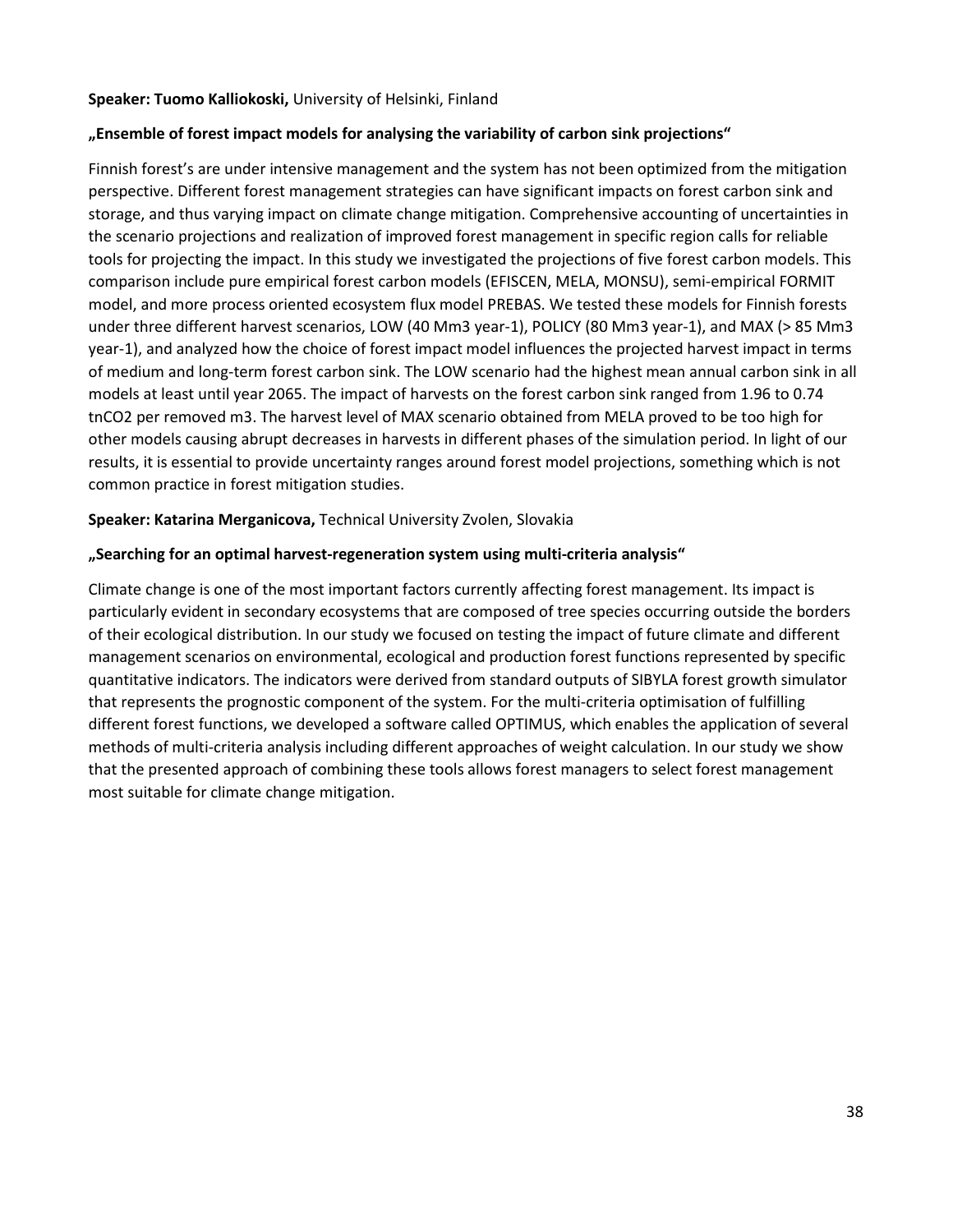**Speaker: Andreas Krause,** Technical University of Munich, Germany

## **"A regional assessment of land-based carbon mitigation potentials: bioenergy, BECCS, reforestation, and forest management"**

Land-based solutions are indispensable features of most climate mitigation scenarios. We conduct a novel cross-sectoral assessment of regional carbon mitigation potential by running an ecosystem model (LPJ-GUESS) with an explicit representation of forest structure, tree competition and climate impacts for Bavaria (Germany) as a case study. We drive LPJ-GUESS with high-resolution climate projections (EURO-CORDEX) and present-day land-cover from three satellite-derived datasets (CORINE, ESA-CCI, MODIS) and identify total carbon mitigation potential by not only accounting for carbon storage but also material and energy substitution effects.

LPJ-GUESS represents the current state in Bavaria adequately, with a simulated forest biomass 13% lower than observed. Future land-use changes according to two ambitious Land-Use Harmonization (LUH2) scenarios (SSP1xRCP2.6, SSP4xRCP3.4) achieve a mitigation of 206 and 247 MtC (2015-2100 period) via reforestation and the cultivation and burning of dedicated bioenergy crops, partly combined with carbon capture and storage (BECCS). Sensitivity simulations suggest that converting croplands or pastures to bioenergy plantations could deliver a carbon mitigation of ~40 kgC m-2, respectively, if used to replace carbon-intensive energy systems and combined with CCS. However, under less optimistic assumptions, only  $\gamma$ 15 kgC m-2 are mitigated and reforestation might be the better option (~20.0 kgC m-2). Mitigation potential in existing forests is limited (converting coniferous into mixed forests, nitrogen fertilization) or even negative (suspending wood harvest) due to decreased carbon storage i n product pools and associated substitution effects.

**Speaker: Abhijeet Mishra,** Potsdam Institute for Climate Impact Research, Germany

## **"Forest management options for timber production and carbon sequestration: Insights from a land-use model"**

Sustainable forest management can meet increasing global timber demand while limiting land-use change emissions. Within this context, the interaction of forestry and agricultural land-use change, as well as the role of foresight in long-term decision making is a particular challenge to modeling forest management. Existing literature predominantly covers forest management systems where interactions with other land-use types are not extensively analyzed, especially in inter-temporal optimization models. Here, we introduce forest management to the existing recursive-dynamic MAgPIE (Model of Agricultural Production and its Impact on the Environment) modeling framework.

Our results indicate that an optional extension of rotation lengths in commercial plantations could result in lower land-use change emissions while keeping a stable demand for cropland towards the end of this century along with a stable food-price index. Extension of rotation lengths however also results in a loss of about 30Mha of forests by 2100 when compared against a baseline scenario. While ensuring sustainable timber production, the model results show that improved forest management could sequester an amount equivalent to 2.5% of the remaining carbon budget for the 2-degree target, while still producing the same amount of timber. By extension, CO2 prices on emissions from land-use change could sequester around 350Gt of additional CO2 from the atmosphere and may decrease harvested areas for timber in the future.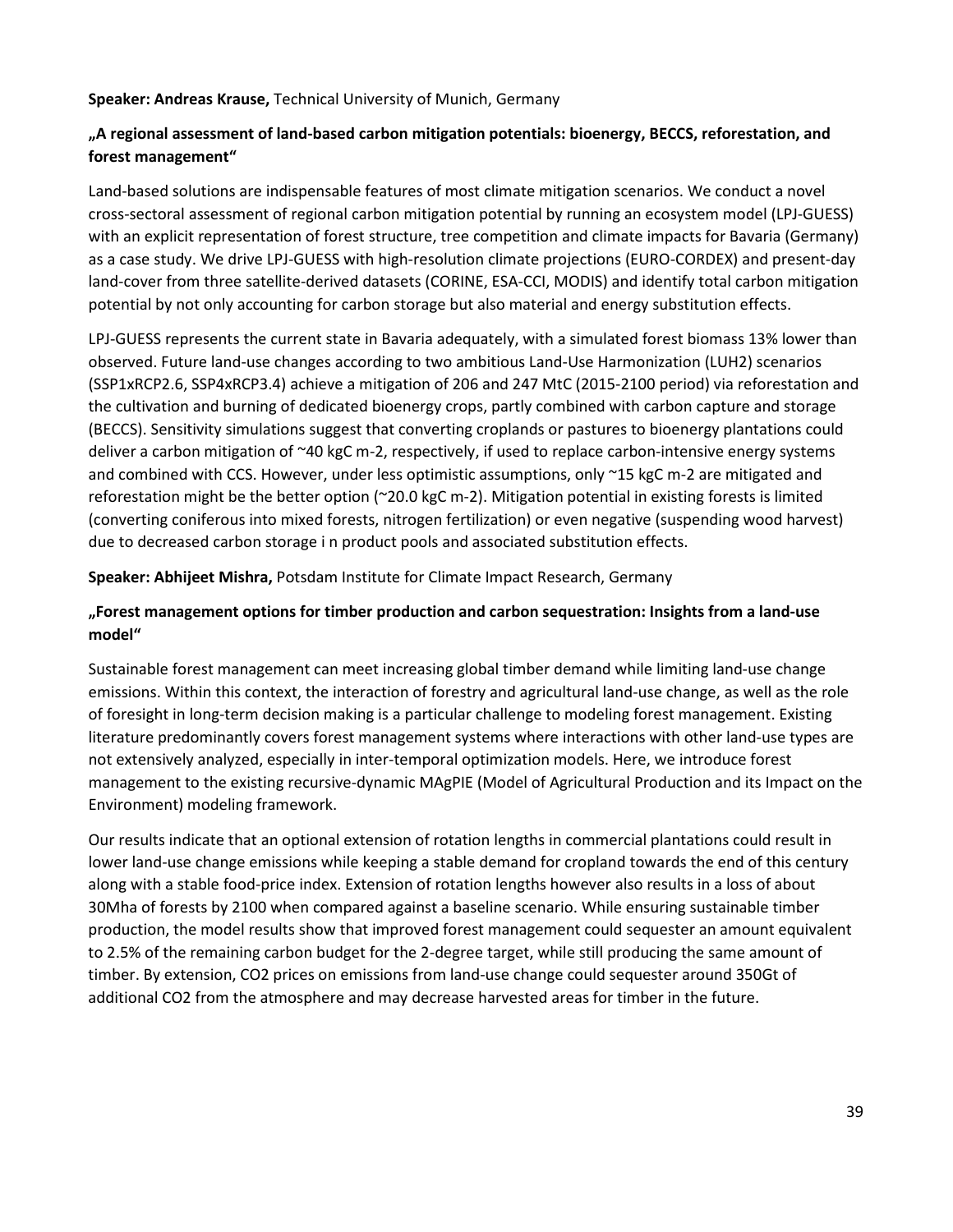#### **Speaker: Christine Herschlein,** Karlsruhe Institute of Technology, Germany

#### **" Impact of simulated present and historic management regimes on forest carbon cycling in Europe"**

The potential of forest management for carbon (C) storage and forest adaptation to climate change is of increasing importance. We explored the effect of historic and current management practices and intensities on carbon pools in Europe's forests by applying the widely used Dynamic Global Vegetation Model (DGVM) LPJ-GUESS. We compare clear-cut versus selective harvest versus unmanaged and mixed forests versus monoculture plantations. Historic and current forest management was simulated based on estimated timber demand, species distributions and harvest fractions from forest inventory data. Preliminary results showed that harvest and species selection reduced the C storage of European forests to 70% compared to unmanaged forests . Carbon in the vegetation pool (CVeg) was decreased to 30% and in the litter pool to about 60%. The reduction in CVeg was found to be caused not only by wood removal (40%), but also tree species selection contributed to a large extend (30%). The observed trend in inventory data of in increasing CVeg in the recent years was reproduced and found to be solely an effect of better growth conditions due to e.g. CO2 and Nfertilization as well as climate, but not of changed management. First results show also that the soil carbon pool (CSoil) is neither affected by wood removal nor by species selection. Our results will help to understand the effects of past forest management on carbon pools. This is a precondition for investigating effects of future management options, which play an increasing role in climate change mitigation policy.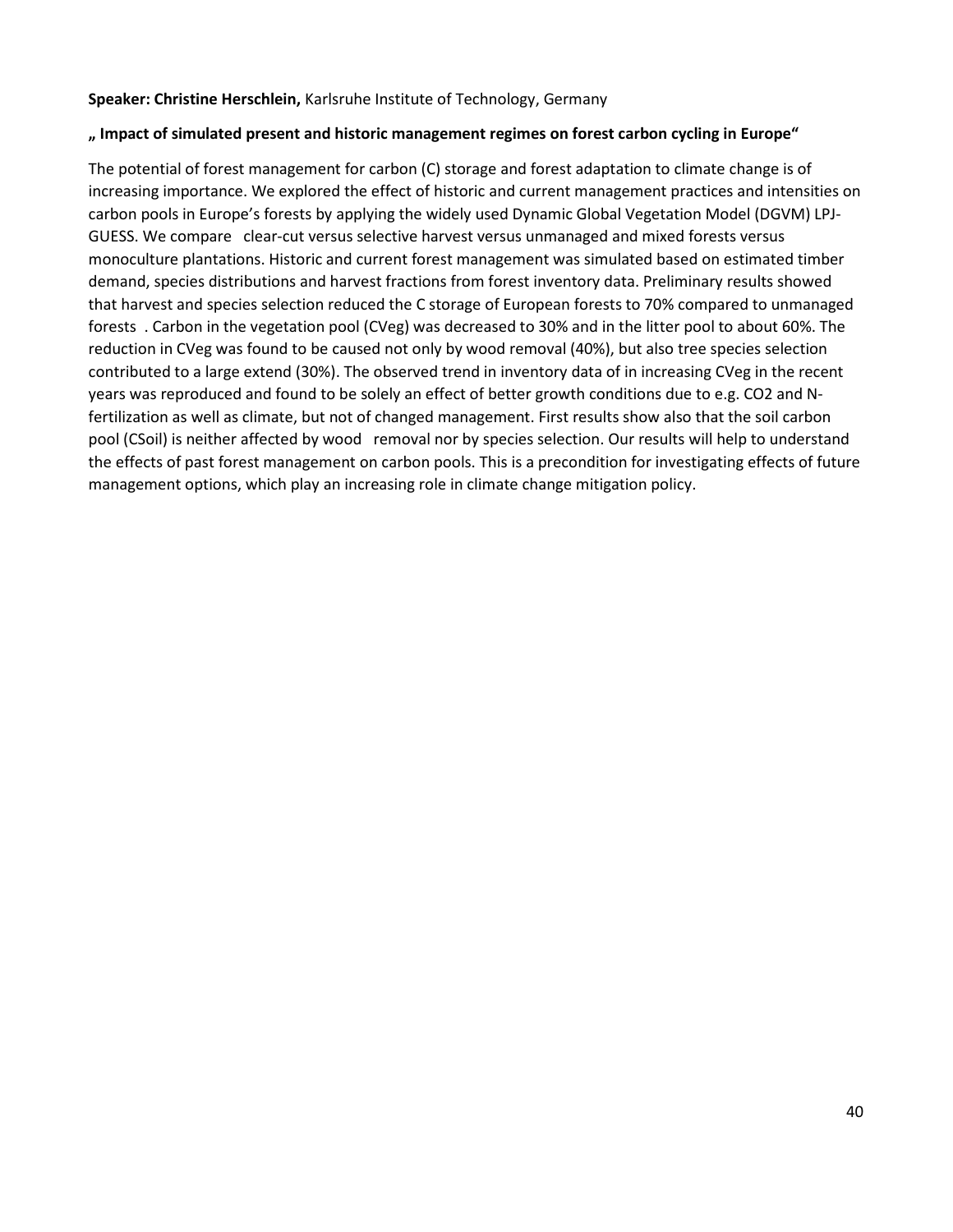## **11:00-12:30, A31 Big Cupola**

## **Parallel session 4: Empirical Impacts 2**

<span id="page-40-1"></span><span id="page-40-0"></span>**Speaker: Tomáš Hlásny,** Czech University of Life Sciences in Prague, Czech Republic

### **"A new Multiscale Framework for assessing impacts of climate change on Central European forests: MuFfin"**

Ecosystem models are potent means for assessing impacts of climate change as well as for testing performance of diverse adaptation strategies. We present here a new framework developed to study the climate changedriven forest dynamics in Central Europe, including elements cycles and forest disturbances. The framework consists of a network of forest plots and landscapes that cover substantial ecological and management gradients, and two ecosystem models calibrated using these data. The stand-scale component covers Croatia, Hungary, Slovakia, the Czech Republic and Poland. The experimental data include site and stand data from the ICP monitoring network, long-term silvicultural experiments supervised by different national agencies and several highly-instrumented sites (with eddy-covariance-based measurements). These data were used to derive a new set of ecophysiological parameters for main tree species of Central Europe in the model Biome-BGCMuSo, an advanced version of the notorious Biome-BGC model. The landscape-scale component includes two forest landscapes in Slovakia and the Czech Republic (16 000 and 30 000 ha), and the forest landscape and disturbance model iLand, which was thoroughly tested for use in these landscapes. We present here main elements of this framework, including its performance in reproducing observed forest dynamics in Central Europe, and its potential for integrative climate change research in the region. Finally, we present practical use of the framework using several studies on the impact of climate change, wind and bark beetles on the regional forests.

## **Speaker: Allan Buras,** Technical University of Munich, Germany

#### **"Quantifying impacts of the drought 2018 on European ecosystems in comparison to 2003"**

In the context of assessing impacts of global change type droughts on forests, the European heatwave of 2018 may be considered a key event. We assessed anomalies of atmospheric circulation patterns, maximum temperature, and climatic water balance and quantify ecosystem response to drought using MODIS vegetation indices (VI). To place the drought of 2018 within a climatological context, we compare its climatic features and remotely sensed ecosystem response with the extreme hot drought of 2003. Analysing ecosystem response of five dominant land-cover classes, we found significant positive effects of climatic water balance on ecosystem VI response. Negative drought impacts appeared to affect a 1.5 times larger area and to be significantly stronger in July 2018 compared to August 2003, i.e. at the respective peak of drought. Moreover, we found a significantly higher sensitivity of pastures and arable land to climatic water b alance compared to forests in both years. The stronger coupling and higher sensitivity of ecosystem response in 2018 we explain by the prevailing climatic dipole: while the generally water-limited ecosystems of the Mediterranean experienced above-average climatic water balance, the less drought-adapted ecosystems of Central and Northern Europe experienced a record hot drought. In conclusion, our assessment quantifies the drought of 2018 as a yet unprecedented event, outlines hotspots of drought-impacted areas in 2018 which should be given particular attention in follow-up studies, and provides valuable insights into the heterogeneous responses of the dominant European ecosystems to hotter drought.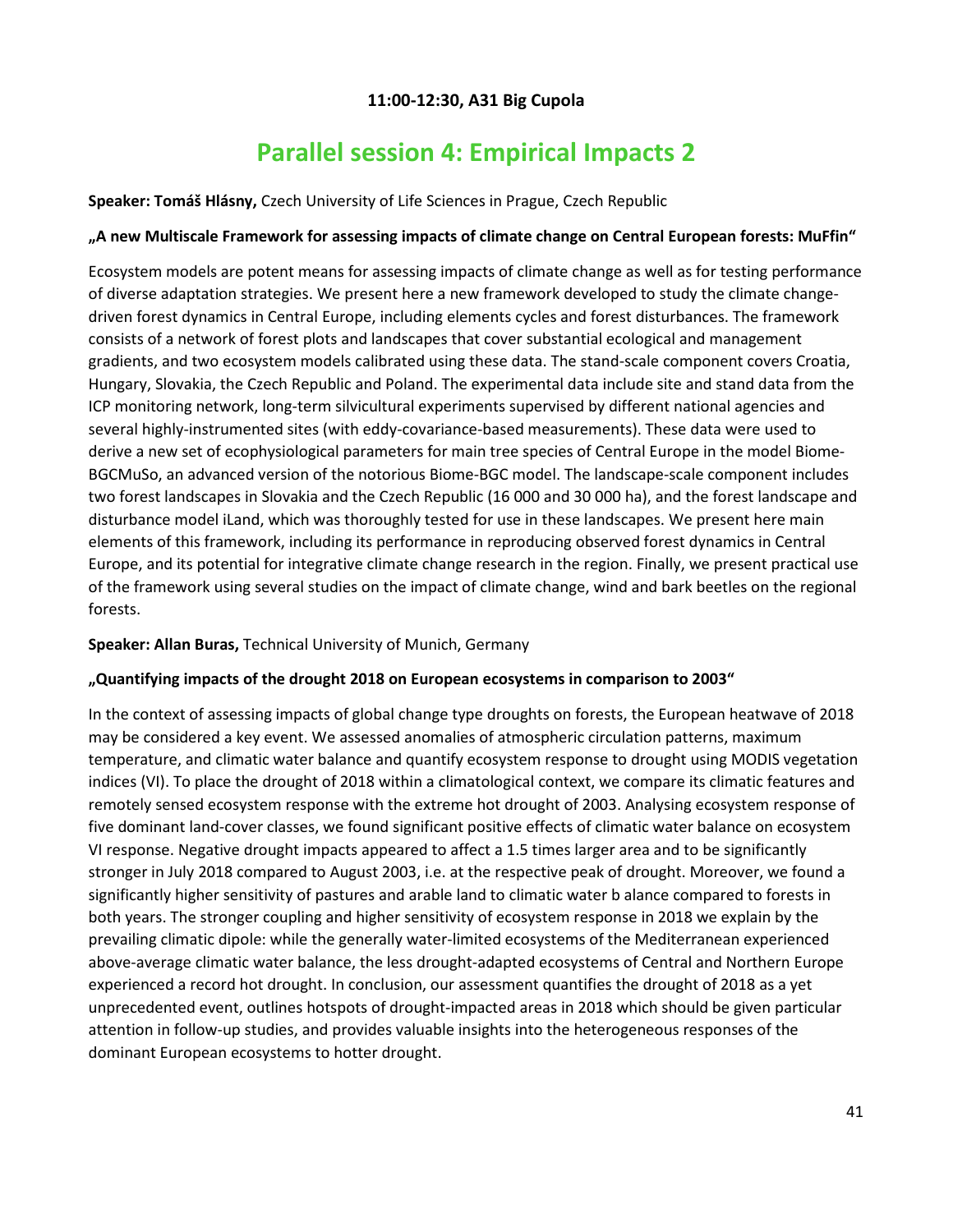#### **Speaker: Mikko Peltoniemi,** Natural Resources Institute Finland (LUKE), Finland

#### **"Environmental and climate controls of Pine sawfly outbreaks"**

Expected increase in forest disturbances requires that climate and environmental controls of biotic disturbance agents are understood. Here, we study an important endemic defoliator European Pine Sawfly (Neodiprion sertifer) in Finland, which can cause widespread growth losses in Scots pine forests. Extreme winters limit the outbreaks, but under climate change, extreme winter conditions are become rarer. It has been hypothesized that drought plays role in triggering and exacerbating damage, which could mean that outbreaks become more frequent in future. In this study, we reconstructed a wide and long data series of Pine Sawfly damage observations throughout Finland, consisting of observations made at municipality level and in forest inventory plots. We investigated and quantified the roles of environmental conditions and weather in driving Pine Sawfly damage occurrences. The damage probabilities were higher in poor than on fertile growing sites, and contrary to our expectation, highest on pine mires, which are relatively poor and wet growing sites. No clear associations with drought were found. Cold winters reduced the damage probability of the following summer, as expected. Based on climate associations of Pine Sawfly damage alone, we expect that outbreaks will become more frequent under climate change, and cause more chronic growth and carbon balance losses.

#### **Speaker: Arnaud Guyennon,** IRSTEA, France

#### **"Colonization and extinction dynamics match the distribution of European trees at continental scale"**

Processes driving current tree species distribution are still largely debated, and large uncertainties about processes and scales at play remain. Attempts to relate environmental factors and population related metrics have shown mixed results, and the link between tree species range and their population dynamics are unclear. In this context, we would like to test the hypotheses that metapopulation processes drive range limits. Harmonized national forest inventories across Europe, that includes several censuses, were used to calibrate a dynamic patch occupancy model based on the probability of presence derived from Species Distribution Models. Results show for most species that colonization probabilities increased with increasing probability of presence, and conversely extinction probabilities decreased. Using these results, we evaluated whether the equilibrium probability of presence derived form the patch occupancy model match the observed species distribution.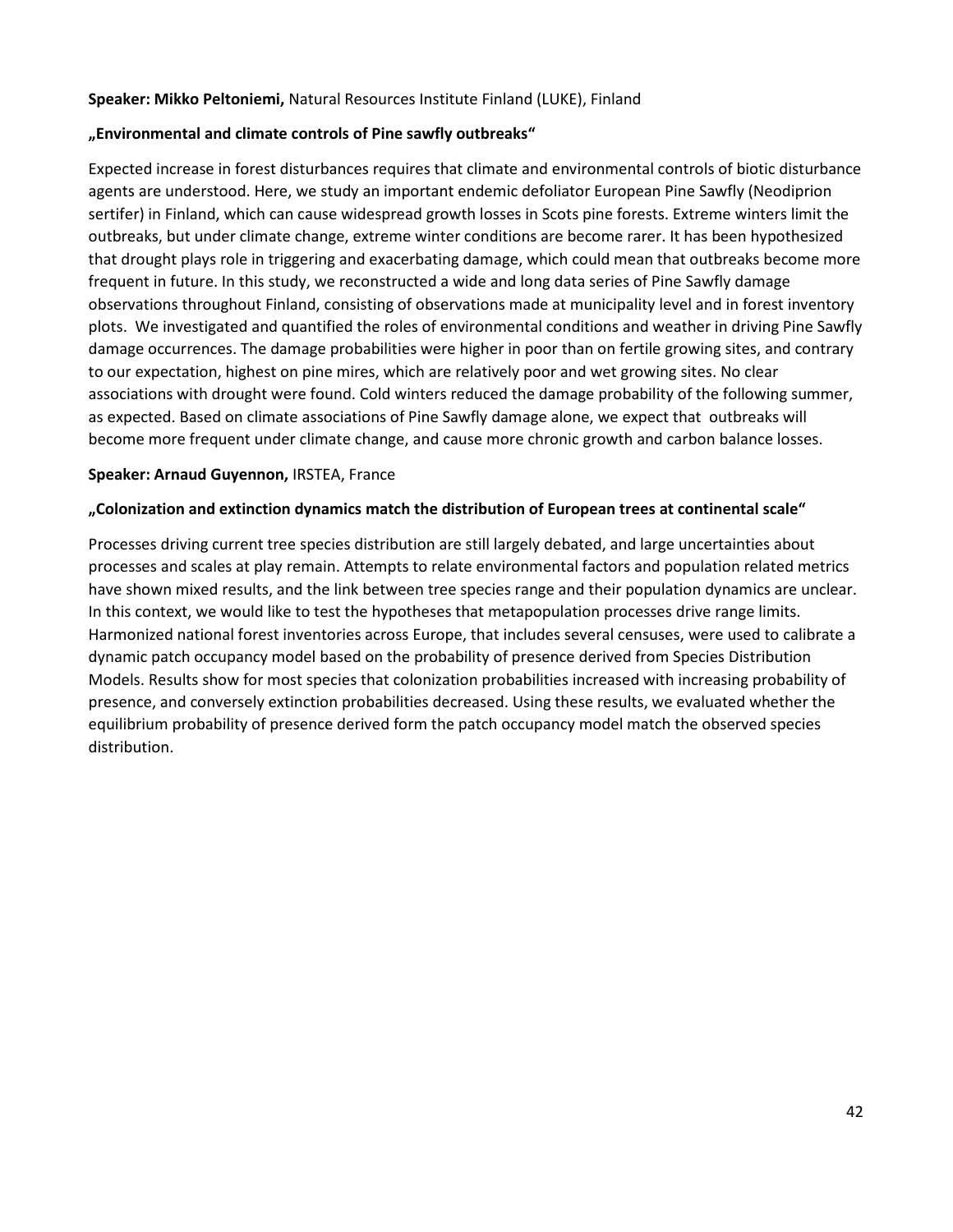**Speaker: Santiago Sabaté,** University of Barcelona, Spain

## **"A five-step model calibration-validation procedure allows to anticipate water-demanding eucalypt tree species' responses to changes in environmental drivers"**

Fast-growing water-demanding eucalypt tree species are being planted worldwide for paper pulp extraction and biomass production. One of such eucalypt species, the Sydney blue gum (Eucalyptus saligna Sm.), was planted during 2007 in the Hawkesbury Institute for Environment experimental fields, in Richmond NSW, Australia. Trees of this plantation were then exposed to different treatments, such as elevated CO2 conditions, artificially induced soil dry-down for five consecutive months. One of the main findings from those experiments was that E. saligna was less sensitive to unsaturated soil water depletion than expected, due to its ability to obtain water from deep soil water resources. In addition, it was found that this tree species' net carbon uptake and transpiration was also highly sensitive to changes in atmospheric vapor pressure deficit (D).

Here we used photosynthesis data, gas exchange data measured in trees growing in Whole Tree Chambers (WTC), and stem growth data to calibrate and then validate GOTILWA+ model in a five-steps calibrationvalidation procedure. We started characterizing photosynthesis under two CO2 treatments to account for photosynthesis down-regulation at elevated CO2 conditions. Then we added photosynthesis limitation due to reduced unsaturated soil water availability to our calibration. Additionally, we modeled deep soil water uptake and its importance for E. saligna processes. Finally, we used gas exchange data and stem growth data to validate GOTILWA+ outputs at stand level. After this five-step procedure, and with the calibrated and validated model, we analyzed the sensitivity of E. saligna to changes in three main environmental drivers, i.e. rising CO2, increasing D and reducing precipitation (P), both alone and combined.

Our results suggest that, even after accounting for photosynthesis down-regulation, the most important environmental driver for E. saligna productivity is rising atmospheric CO2. Our results suggest that the fertilizing effect of rising CO2 alone would increase E. salinga's productivity up to a 60%. However, D increases and P reductions would limit this effect down to a half (~35% increase). Furthermore, D increases were found to limit productivity at the same magnitude as P reductions. These results highlight the limiting effect that D may have for sub-humid forests productivity, even in well-watered stands, and how changes in this essential environmental driver should be properly accounted in simulation models, both at local and regional level.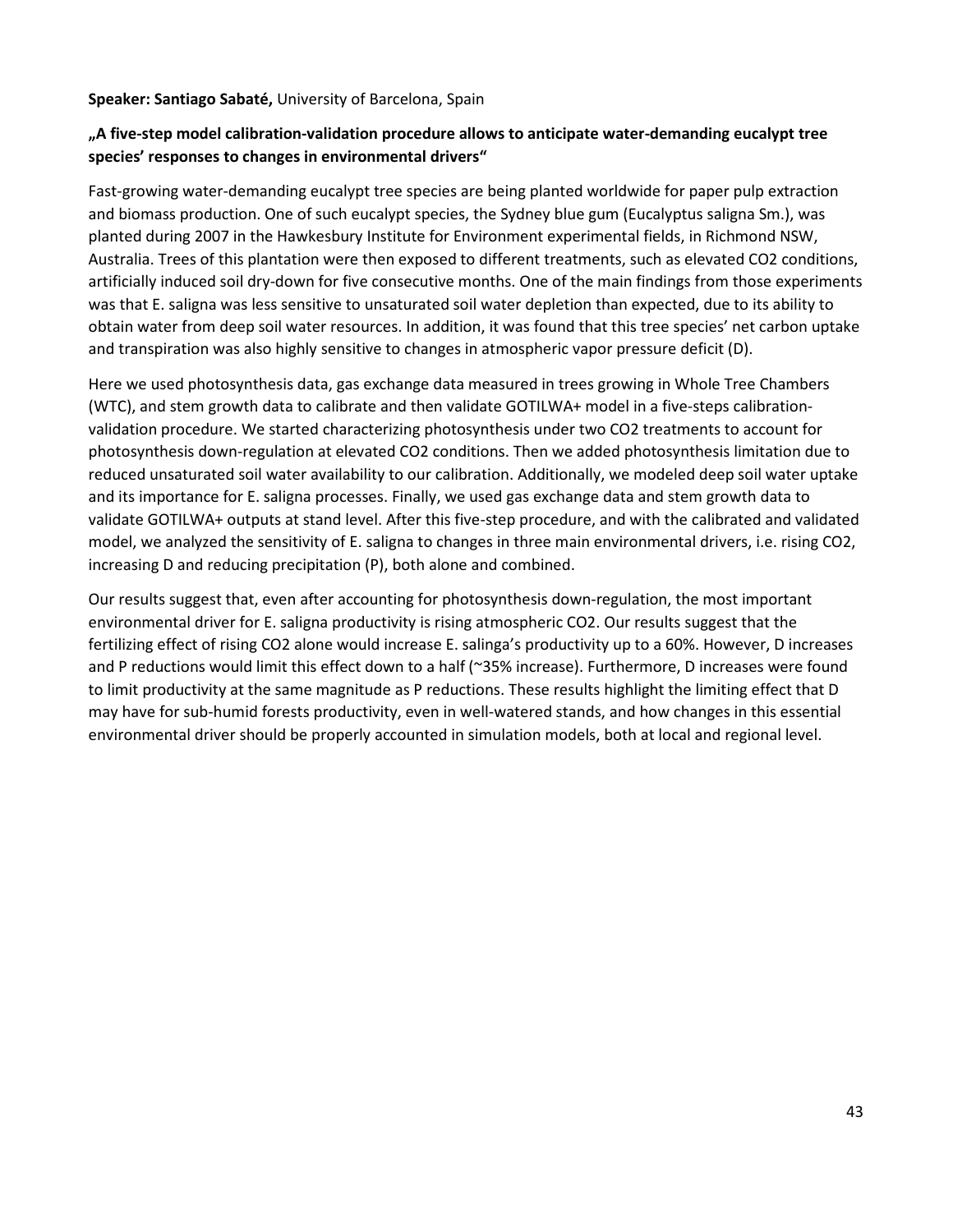# **Poster sessions**

## <span id="page-43-1"></span><span id="page-43-0"></span>**Poster session 1: What are the impacts of climate extremes and disturbances?**

**Speaker: Cosmin Cosofret,** Stefan cel Mare University of Suceava, Romania

## **"Assessing the protective value of forest included in soil protection category. A study case in forest district Rasca, Romania"**

The demand for ecosystem services from a single parcel of mountain forest is manifold which includes protection from natural hazards, timber production, and landscape aesthetics. The provisioning of these services will be affected by climate change.

The assessment of soil protection against gravitational hazards can be made through several indicators: density, percentage of vegetation cover, slope steepness, tree species diversity, stand type, root type, wind or soil type and texture. There are few studies which analyze how will evolve the protective value of forest included in soil protection category in the next 100 years.

Our study aims to assess the protective value of forest included in soil protection category under different management types and climate scenarios. We address three research questions: (i) How accurately can predict forest protective value using LandClim simulation results, proxy indicators and forest management plan data? (ii) Which is the protective value of forest included in soil protection category? (iii) What is the influence of climate scenarios and management strategies on protective value of forest included in soil protection category?

We conducted simulation experiments with 6 management scenarios (three adaptive management strategies, BAUC – low intensity cuttings, no management and BAUR – regular cuttings) and created an index to assess the protective value of forests, using LandClim simulation results, proxy indicators and forest management plan data.

The preliminary results show that management strategies do not differentiate among them regarding protective value of forest, excepting regular cuttings, and that the disturbances modify the index value in conservation.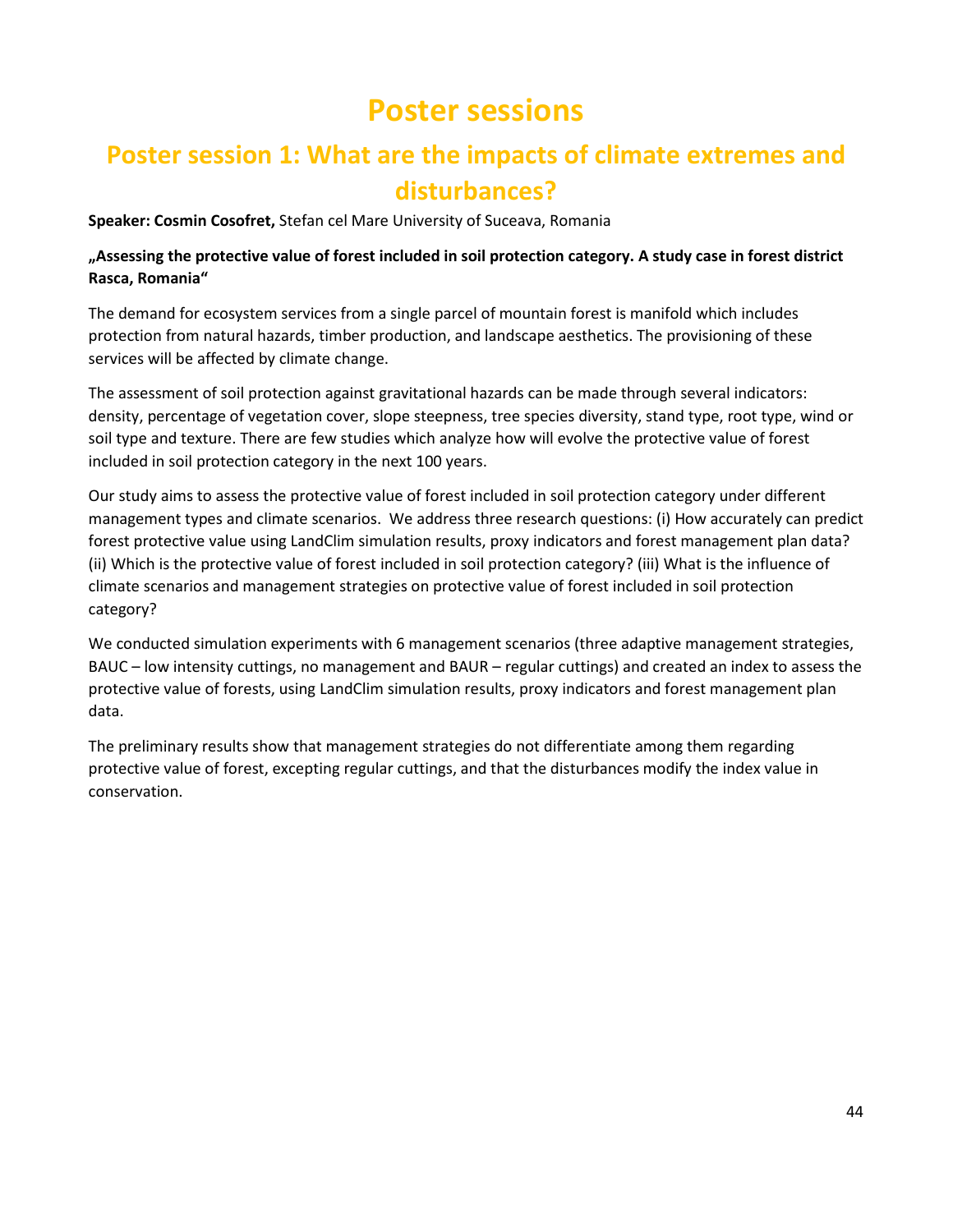#### **Speaker: Jonathan Holder,** University of Helsinki, Finland

## **"Carbon sequestration and economic impacts of wind, snow and root rot disturbances in Finland under climate change"**

In climate change (CC) mitigation, forests can be utilised to remove carbon from the atmosphere and store it in the long term. However, the intensity of natural disturbances has increased in recent years, a trend which is expected to continue under CC; the carbon sink function of forests is therefore potentially at risk. In this context, it is vital to quantify the effects of disturbances on the carbon balance and growth of forests to evaluate forest management options and their potential in CC mitigation.

Forest simulators applicable to Finland as a whole currently do not assess the role of disturbances; the objective of this project is therefore to quantify the effects of disturbances on the ability of Finnish forests to sequester and store carbon in the future.

As a modelling framework, we employ the regional, semi-empirical growth simulator PREBAS; it considers effects of both management and CC, and has been successfully applied at a national scale in Finland. We will develop disturbance modules for the agents wind, snow, and root rot, based on empirical risk models currently under development at the Natural Resources Institute Finland, and complement these with process-based wind and root rot models to better assess effects of CC on disturbance prevalence and intensity. We will implement feedbacks between individual disturbance modules as well as with the growth simulator. In a largescale scenario analysis, we will asses the effects of disturbances in response to CC and management regimes, both from carbon balance and economic perspectives.

#### **Speaker: Thomas Ovenden,** University of Stirling, UK

#### **"Revisiting forest resilience assessment"**

Large scale, drought-induced forest die-off events and losses in productivity are now being documented in forest biomes globally. With climate change set to increase the frequency, severity and duration of future drought and other extreme weather events, it has never been more critical to understand how and why forests respond to environmental stresses, and how we can increase the resilience of these systems to such events. Resilience concepts have become a key focus in applied forest research. However, current methods for assessing forest resistance, recovery and resilience to extreme events don't incorporate sufficient detail on key physiological processes, account for the influence of pre-drought growth or post-drought recovery conditions, or differentiate between different types of drought. We aimed to develop existing approaches to address some of these issues and incorporate greater realism into forest resilience assessments. Here we present the results of this work, applied in the context of a common forestry system where exposure to drought and flood events is expected to increase. By including greater detail of how pre-drought conditions interact with species specific physiologies to influence drought year performance, we hope to increase our understanding of patterns in drought resistance. Equally, by attempting to identify biological indicators of drought onset, and accounting for how post drought climate sets the context for recovery, we hope similar clarity can be achieved in interpreting alternative recovery trajectories.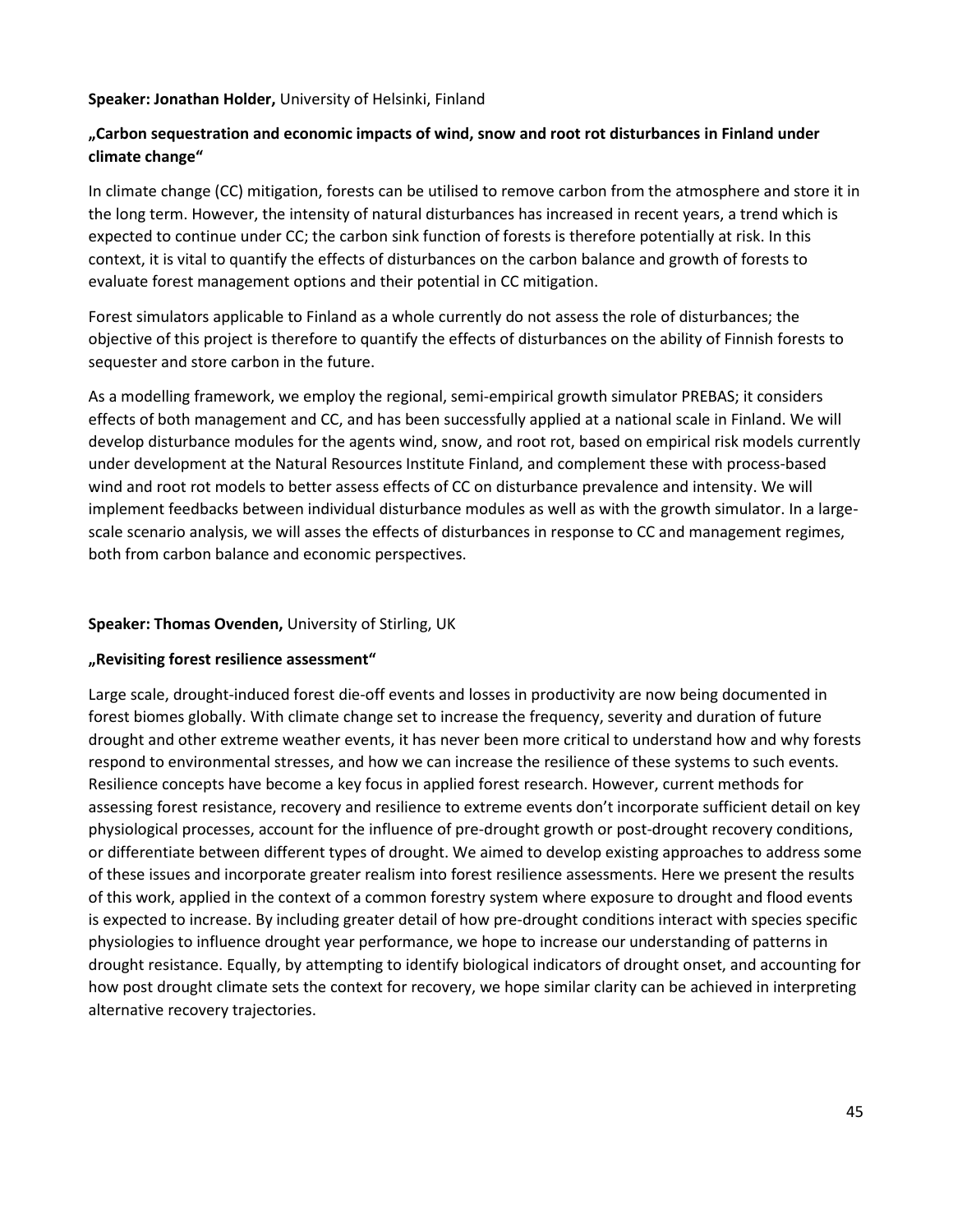#### **Speaker: Robin Bourke,** University of Freiburg, Germany

#### **"Managing wind storm risk in mixed stands through climate robust strategies"**

We investigate the implications of adaptive management measures to wind damage risk in southwestern forests in Germany. We simulate forest growth considering European beech (Fagus sylvatica), Douglas fir (Pseudotsuga menziesii), Scot's pine (Pinus sylvestris) and Norway spruce (Picea abies) using the hybrid process-based/empirical forest growth model 3-PG-Mix (Forrester & Tang 2016). We couple 3-PG-Mix with the extreme wind storm model Lothar (Schmidt 2006) and validate the simulations using individual tree plot data provided by the ICP Forests database. In the case of storm damage probability, we validate the model from damage data provided by ForstBW. We consider a no climate change scenario and the RCP scenarios 4.5 and 8.5, as well as varying future storm frequencies, to simulate future forest conditions. We investigate which management scenario, primarily considering species selection and thinning timing/intensity, allows for the greatest minimisation of storm risk in mixed species and monocultures, as well as even and uneven aged stands. We consider the performance of some forest development types, as well as strategies which have been developed in the course of this study. Following from this, we recommend the adaptation strategies which would be the most robust to future climate and meteorological risk, while also choosing the option which can generate the best possible economic outcome and maintains forest functions and services.

#### **Speaker: Matija Klopčič,** University of Ljubljana, Slovenia

## **"Did thermophilic tree species extend their distribution range due to climate change? Experiences from Slovenia"**

Climate change may considerably alter demographic structure of tree species. Many projections based on bioclimatic scenarios show dramatic shifts in tree species distribution poleward and upwards in the next decades. Thermophilic species are supposed to significantly extend their distribution range. However, there is a lack of empirical evidence of the actual changes in tree species distribution ranges during the recent decades when climate warming was significant. Comparison of the distribution of juvenile and mature stage of the same tree species may reveal early signals in shifting of tree species' distribution, since seedlings grow in environment that likely changed from the time when mature trees regenerated. The objective of the study is to compare distribution of saplings (up to 150 cm tall), recruits (trees crossing the measurement threshold of 10 cm dbh) and mature trees for selected thermophilic tree species in forests of Slovenia (12,000 km2) that occupy strong gradient of elevation (10-1830 m), mean annual temperature (1.5-13.5°C) and mean annual precipitation (780-3800 mm). The research is based on ≈102,000 plots for mature trees and recruits, and ≈2100 plots for saplings. Differences between life stages in the mean values, extremes and variability of distributions of mean annual temperature, mean annual precipitation and elevation per tree species are evaluated. Preliminary results indicate changes in the distribution range of some thermophilic tree species. Main results are discussed and advantages and disadvantages of the methodological approach are exposed.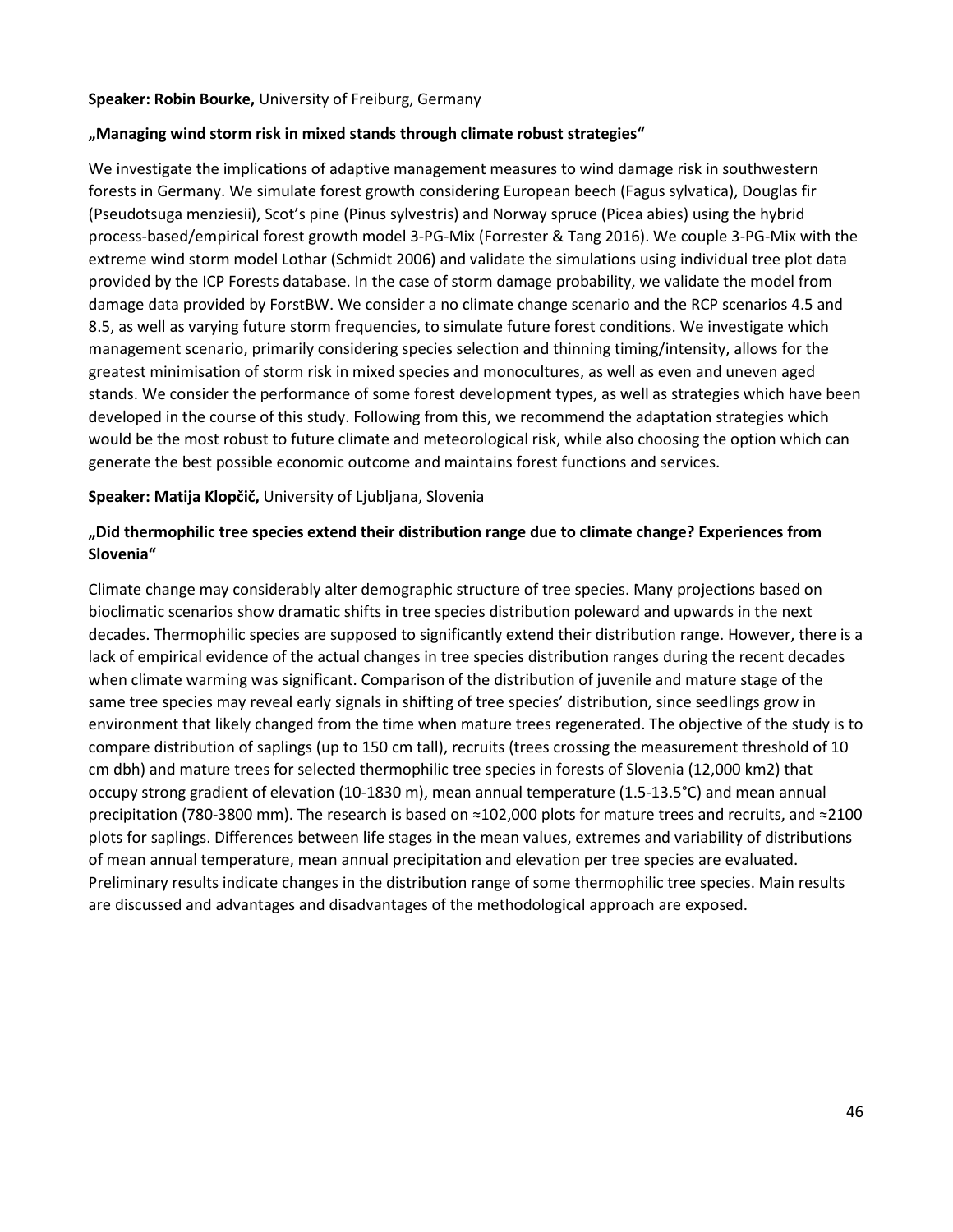#### **Speaker: Nikica Ogris,** Slovenian Forestry Institute, Ljubljana, Slovenia

#### **"An on-line tool for detecting large-scale disturbances in forests using MODIS satellite time series"**

We developed a web application for detecting large-scale disturbances in forests using NDVI time series. The NDVI time series were derived from MODIS time series from 2003 to 2018 for the whole of Europe with a spatial resolution of 500 × 500 m and a time resolution of one month. The on-line tool works as an interactive web map in which the user can make point queries for the analysis of the time series. The results are shown in two graphs: (1) the annual averages of NDVI of the selected raster cell; (2) the monthly averages of NDVI of the selected raster cell. Significant deviations from the overall averages depicts extreme weather events or largescale disturbances. Additionally, standard deviation and autocorrelation values of vegetation index time series, two time series stability metrics, are shown for the selected point in the table.

The web application is result of the REFORCE project and available at: <https://www.zdravgozd.si/projekti/reforce/>

**Speaker: Werner Rammer**, Technical University of Munich, Germany

#### **"Projecting regeneration failure under future climate and fire regimes for Greater Yellowstone"**

Multiple drivers are expected to accelerate environmental change in the 21st century, but the resilience of landscapes to these drivers remains uncertain. We asked if expected changes in climate and fire regimes can lead to widespread regeneration failure of forest types currently dominating the Greater Yellowstone Ecosystem (GYE) in the western USA. We applied SVD (Scaling Vegetation Dynamics), a novel tool based on Deep Learning, to predict regeneration success for the three main forest types for the whole region under varying climate and fire scenarios. The deep neural network at the core of SVD was trained on post-fire regeneration success simulated by a detailed process based forest model (iLand). Dynamic SVD simulations were initiated from the current distribution of forest types in the GYE and driven by spatially explicit fire perimeters derived via statistical projections of climate and fire dynamics. The probability of postfire regeneration success was predicted based on forest type, climate, and the current distance to adult seed trees at a spatial grain of 1 ha. The model predicted regeneration failure between 8% and 21% (depending on fire and climate scenarios) of the total area at the end of the 21st century. Moreover, Douglas-fir and subalpine spruce/fir forests showed regeneration failure on up to 38% of the burned area and were less resilient to fire disturbance than lodgepole pine forests (up to 15%). We conclude that future climate and fire regime may lead to significant loss of forested area in the Greater Yellowstone Ecosystem.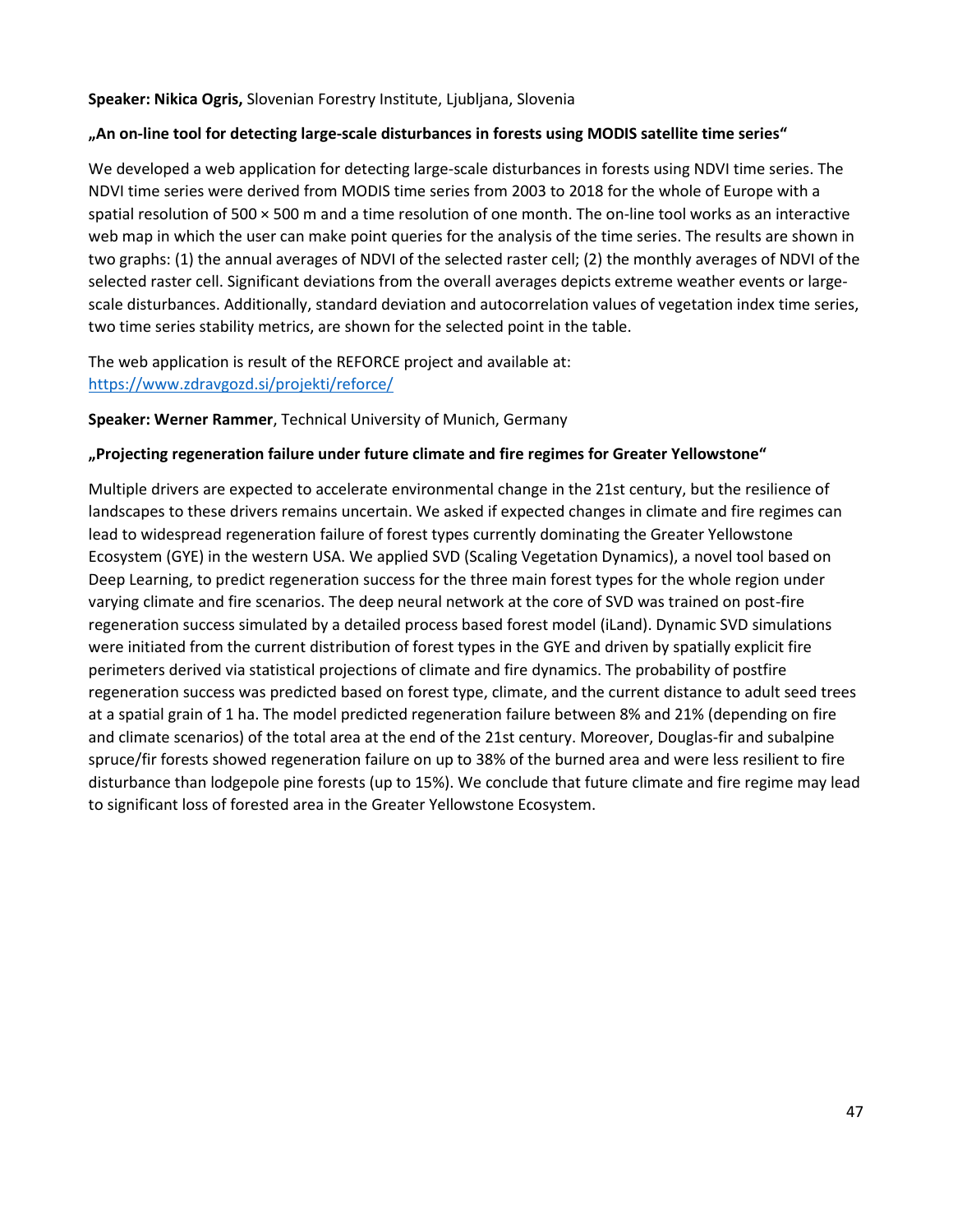## <span id="page-47-0"></span>**Poster session 2: What are the impacts of climate extremes and disturbances?**

**Speaker: Zoran Galic,** University of Novi Sad, Serbia

## **"Microclimate Conditions in July in Clima Zonal Vegetation in Serbia"**

In Serbia climate zones vegetation types are represented by typical association of Quercetum frainetto-cerris on cambisol. The paper will show data of microclimate conditions in this forest (temperature and relative humidity) for past period of 10 years in July.

In past period the mean monthly temperature in July was increased according to equation y=0.0878x - 155.05 with standard deviation of  $y = -0.1261x + 257.57$ . In this month the mean minimal monthly temperature was increased to (according to equation y = 0.3046x - 598.68). Deviation of mean monthly temperature in past period was increased, and it is defined according to equation of y = 0.1066x - 205.96, with decreased standard deviation defined by equation  $y=-0.0937x + 191.04$ .

Mean monthly relative humidity was slightly decreased according to equation y=-0.1259x+324.33, with standard deviation defined by equation y=-0.8048x + 1630.6. As in in case of temperature in July the mean minimal monthly relative humidity was increased to (according to equation y=0.9472x - 1853). Deviation of mean relative humidity in past period was slightly increased, and it is defined according to equation of  $y =$  $0.1742x - 319.44$ , with slightly decreased standard deviation defined by equation  $y = -0.1135x + 237.45$ .

Based on this data we have trend of increasing of deviation of mean monthly temperature and mean monthly relative humidity in typical association of Quercetum frainetto-cerris on cambisol.

## **Speaker: Margot Verhulst,** KU Leuven, Belgium

## **"Mapping forest resilience using remote sensing time series"**

Forests cover about one third of the Earth's land surface and provide significant ecological, economic, and social benefits to humanity. They moreover have a strong regulating function on global biogeochemical cycles and the climate system. However, climate and global change put many ecosystem function and services at risk. Understanding how forests cope with perturbations (resilience) is therefore crucial for the development of sound forest conservation and management strategies. Yet, the quantification of forest resilience requires a long-term record of forest state variables, which are difficult to obtain over large spatial scales using in-situ measurements. Satellite remote sensing may offer a solution to this problem as it provides data over large spatial and temporal scales related to the state of the forest. For example, time series of canopy greenness can be related to forest biomass dynamics and is a key variable in forest functioning. Here, a variety of methodologies have been explored for monitoring forest dynamics and resilience using time series of optical satellite imagery. These include the quantification of the recovery speed after a perturbation, temporal variability and slowness of the forest response and highlight both the potential and remaining challenges of satellite remote sensing for mapping forest resilience.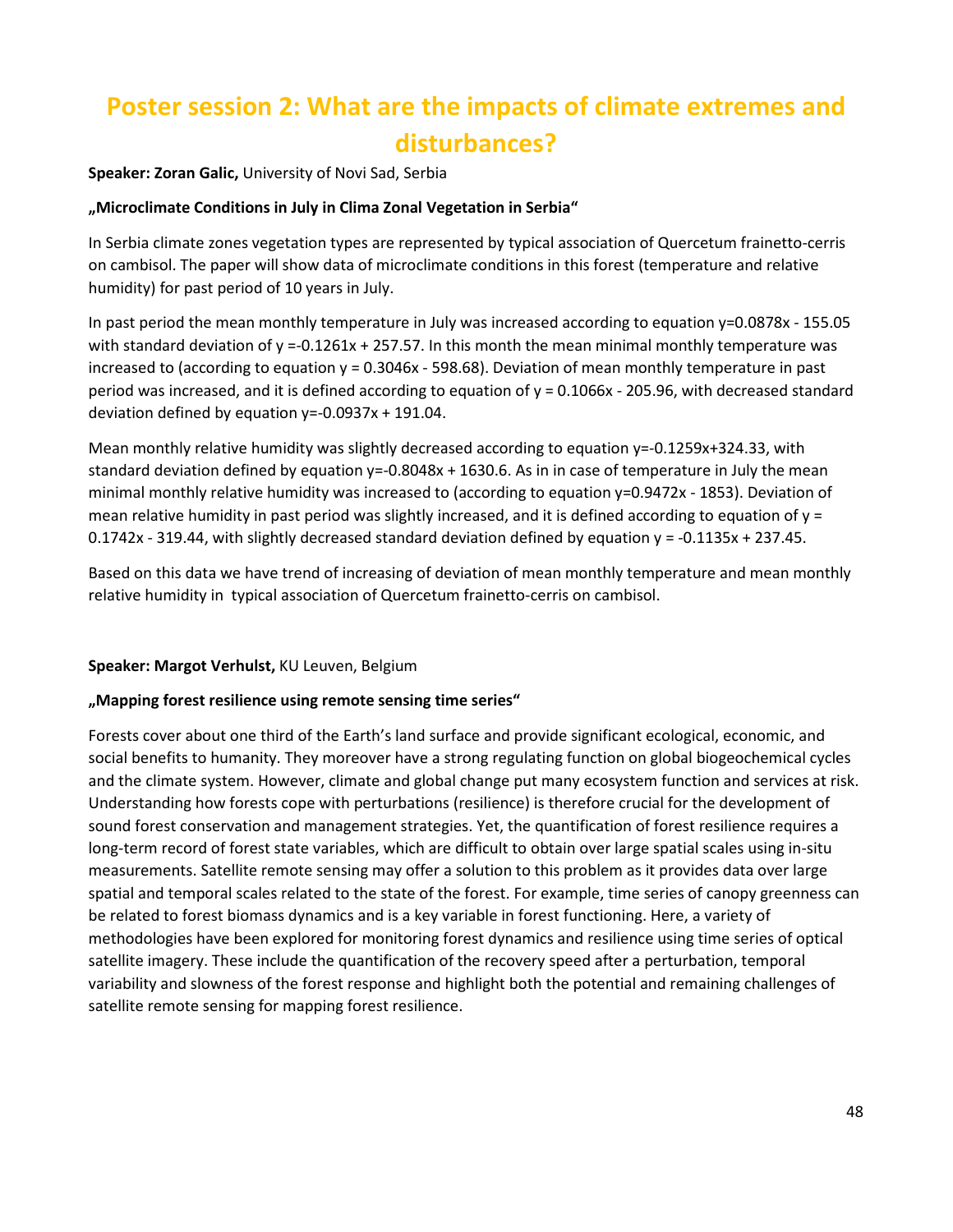#### **Speaker: Vasilije Trifković**, University of Ljubljana, Slovenia

## **"Factors influencing the diameter growth of beech, spruce and fir in uneven-aged forests in Dinaric Mountains, Slovenia under weak to moderate disturbances"**

The dynamics of uneven-aged forests can be described by regeneration, ingrowth, growth and mortality. Models are needed to predict the development of uneven-aged forests. However, extreme weather events may significantly change stand structure, composition and life processes. We quantified the uneven-aged structure by the diameter diversity indices (Gini, Shannon and Coefficient of variation) to be able to discern between even-aged and uneven-aged forests and to control for the possible influence of the stand diameter structure (dbh) on the diameter growth. The objective of this study is to find which factors influence the diameter growth of European beech, Norway spruce and silver fir in Dinaric fir-beech forests, Slovenia under weak to moderate disturbances. The data from permanent sampling plots ( $n = 6,848$ ) with consecutive measurements of trees (n = 104,930) before the large ice-storm in 2014 were used for the analysis. The diameter growth was modeled with selected tree (e.g. dbh), stand (e.g. basal area, Ddom, Gini index, tree species diversity), site (e.g. site index, altitude) and climate (temperature, precipitation) variables. Multivariate non-linear regression models were used.

### **Speaker: Xianglin Tian,** University of Helsinki, Finland

### **"Diagnosis of environmental restrictions across various forest types using the ecosystem flux model PRELES"**

The response of canopy photosynthetic production to environmental factors, including light intensity, temperature, vapour pressure deficit (VPD), and soil water status, can be generalised and quantified using the light-use-efficiency (LUE) model PRELES. By partitioning the variability of canopy photosynthetic production, the effect of each environmental stress was respectively detected. We analysed the global variation and seasonal pattern of each environmental restriction, by applying PRELES to forests in tropical, subtropical, temperate, and boreal regions. Besides, Water limitations and drought events were assessed based on both PRELES and meteorological indices on daily, monthly and annual time scales. The results showed that the intensities of restrictions varied with the forest-climate types. Similar seasonal patterns were found for most sites in light saturation, temperature acclimation, and the VPD stress. Limitation from soil water occurred more irregularly. Annual meteorological drought indices strongly correlated with each other, and insufficiently described drought conditions across biomes. For the monthly indicators, in comparison to SPI (standardized precipitation Index), SPEI (standardized precipitation evapotranspiration index) showed a higher correlation with the water restriction modifiers in PRELES. The LUE-based model illustrated that those forests only reached 26% (SD±12%) of the potential productivity, while 56% (SD±17%) of the potential productivity was unachieved due to light saturation, 21% (±13%) was temperature limitation, 12% (SD ±10%) was soil water stress, and 9% (±9%) was VPD stress.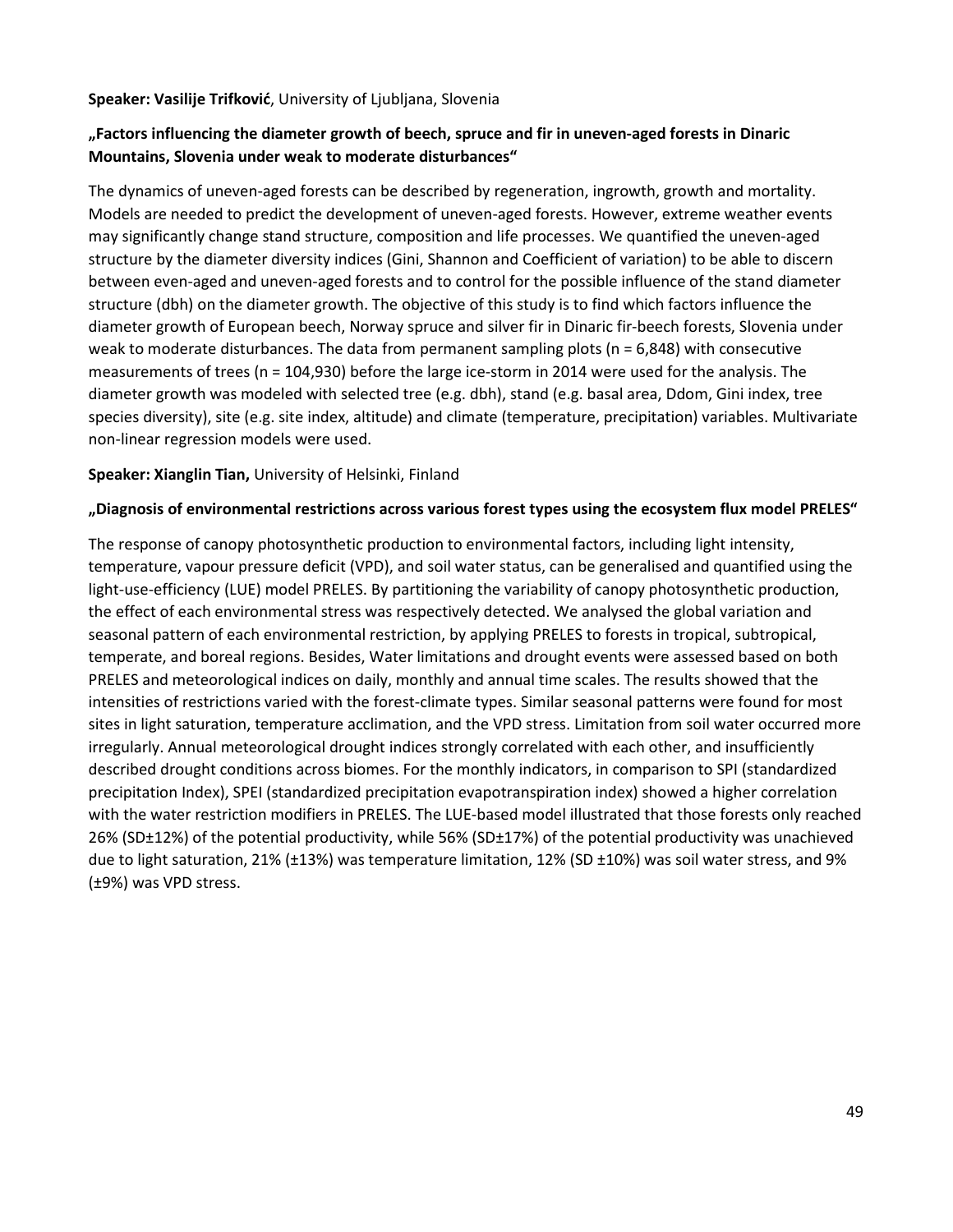#### **Speaker: María-Luisa Chas-Amil,** Universidade de Santiago de Compostela, Spain

#### **"Social vulnerability to wildfires"**

Wildfires constitute a recurring natural risk, with greater consequences on the population of areas with human settlements in contact with the vegetation, Wildland Urban-Interface (WUI). The number of people living in these areas has increased dramatically in recent years raising wildfire risk and a growing concern, both for the environmental damages caused by fires, as well as for endangering properties and human lives. Scientific research indicates that the actions taken by the population for their protection reduce firefighting expenditures. It is essential, therefore, to have greater knowledge of the affected population and the factors that influence the potential impacts on it. The overall objective of this work is to spatially identify the vulnerability of the population to forest fires. As a case study, we select the autonomous region of Galicia because it registers the highest occurrence of fires in Spain (40% of the total) and where the consequences can be very important for the population. We use socioeconomic, demographic and territorial variables at the municipal level. Relevant variables will be selected for the construction of a spatial social vulnerability index (Cutter et al. 2006) in order to identify the most vulnerable areas to wildfire impacts. This information can spatially define the impact on local communities potentially affected by fires, showing those areas where it is necessary to improve preparedness and capacity to response by local communities, in order to increase social resilience to natural risks.

**Speaker: Natalia Kowalska,** Global Change Research Institute, Czech Academy of Sciences, Czech Republic

#### **"Analysis of floodplain forest sensitivity to drought"**

Floodplain forests are very complex, productive and dynamic ecosystems, which are able to store huge amount of soil carbon and nowadays, under more often occurring extreme events, are among the most threatened ecosystems. Main goal of our study was to assess the productivity of the floodplain forest located in Lanžhot (LNZ) in Czech Republic, from two perspectives - carbon sequestration (using eddy covariance (EC) method) and stem increments (using dendrometry). We aimed to find out which conditions allow for high ecosystem production and what role plays drought in reducing such production potential. In addition, our interest was determination of the relative SWC (rSWC) threshold indicating the onset and duration of this event. We hypothesized that summer drought in 2018 have the most significant negative effects on the overall annual carbon and water budgets but species differences on the study site between oak, hornbeam and narrowleaved ash exist. However, the exceptionally warm spring 2018 caused positive gross primary production (GPP) and evapotranspiration (ET) anomaly which consequently led in 2018 to the highest GPP and ET seasonal total from all of the investigated years. Results showed that the most drought resistant species is narrow-leaved ash. Relative SWC threshold  $\sim$  0.45 was determined to indicate the onset of drought events.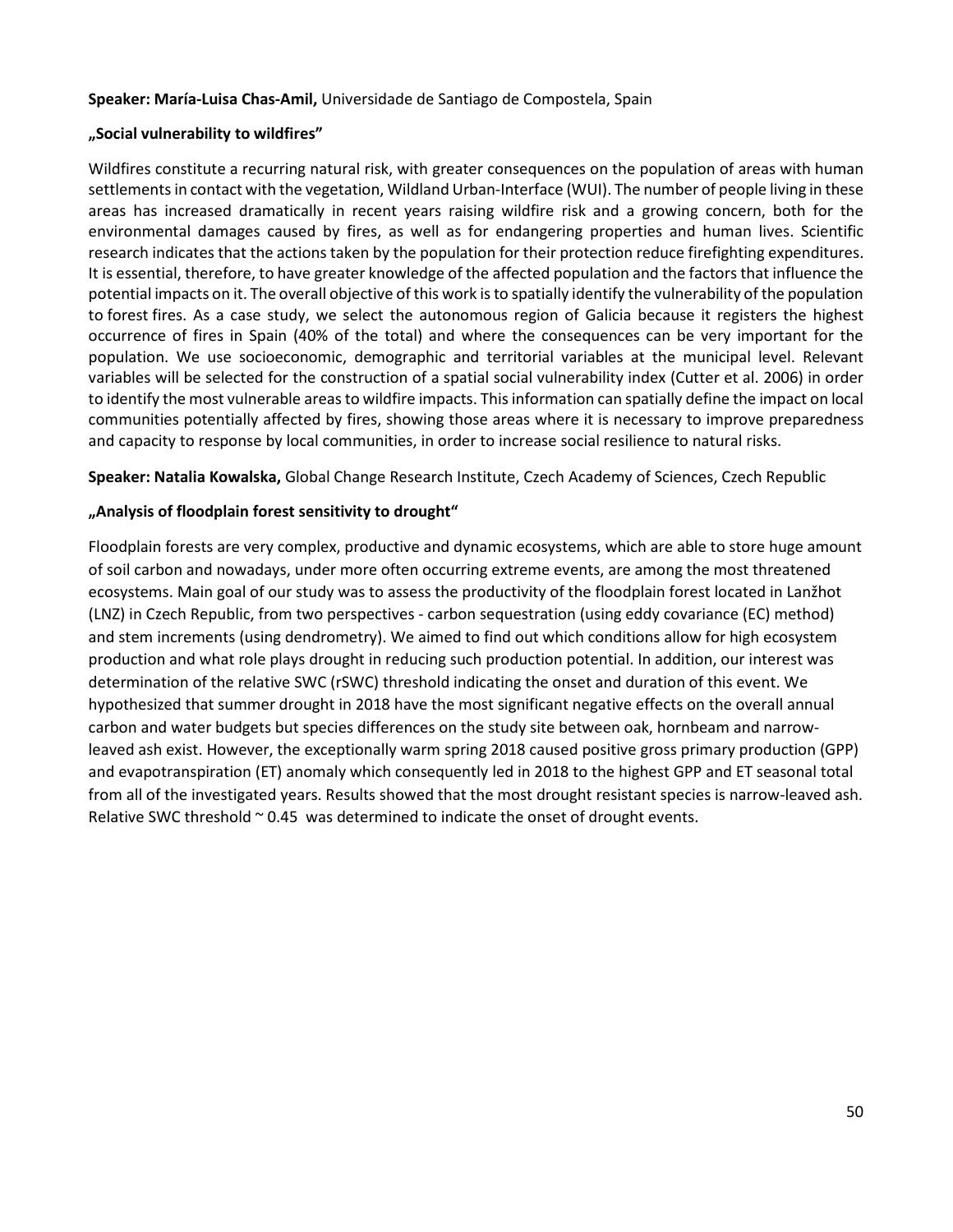#### **Speaker: Dušan Roženbergar,** University of Ljubljana, Slovenia

#### **"Resistance and resilience of forests prone to ice damage"**

The provision of ecosystem services depends upon forest structure and its function, both of which are essentially defined by different natural disturbances. Ice-storms are common disturbance agents in temperate forests across much of the northern hemisphere. For example in February 2014, a major ice-storm damaged forests across a large part of Slovenia. In this research different ice storm effects were analyzed including damage rates, tree mortality and sprouting. Reduction of the susceptibility of individual trees and stands with various silvicultural tools can increase their resistance and mitigate the negative effects of severe disturbances. As storms increase in intensity (e.g. ice load more than 8 cm thick) they become non-selective and forests get heavily damaged with no regard to their resistance. In such circumstances forest management should take into consideration the concept of resilience, which refers to the capacity of a forest ecosystem to recover from a disturbance. Resistance improvement measures include promotion of less susceptible tree species and symmetrical crown architecture, improvement of height diameter ratio of dominant trees, regular thinning of young stands and increasing of diversity of stand structure and age (using selection or irregular shelterwood system). The latter is also important for enhancing forest resilience, which is also increased with systematic promotion of understory structures, like advanced regeneration and understory trees, natural or artificial regeneration, increase of tree species diversity and regular silvicultural treatment of newly established young forest aiming at high structural and species diversity and appropriate number of strong dominant trees with symmetrical crown architecture.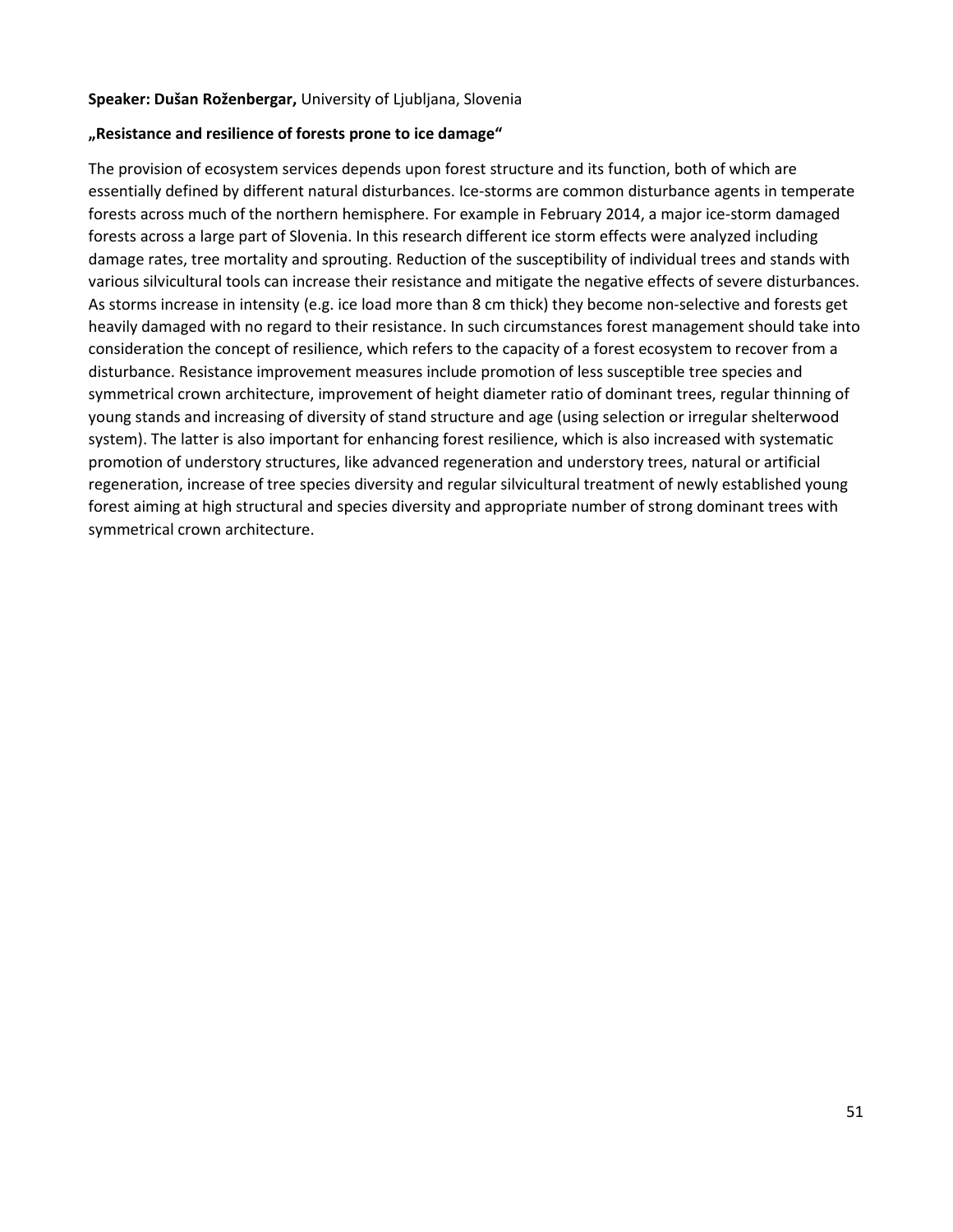## <span id="page-51-0"></span>**Poster session 3: What are the management challenges (and options) for resilient forests?**

**Speaker: Matteo Cerioni,** University of Ljubljana, Slovenia

#### **"Are Slovenian forests resilient to large and severe windthrows? - A decade of natural recovery dynamics"**

European temperate forests are considered to be resilient to their current disturbance regime, which consists mainly of small gap-scale and periodic moderate severity events. Coupled with aging forests, there is concern that climate change may lead to larger are more severe disturbances. However, few studies in the temperate region of Europe have focused on forest recovery following large and severe events. In western North America, recent evidence indicates regeneration failures after large and severe disturbances under current environmental conditions (e.g. frequent incidence of drought). Here we present some preliminary results of regeneration dynamics in three Slovenian sites (Črnivec, Bohor, Trnovski gozd) that were affected by large and severe windthrow events in 2008. Inventories were carried out in permanent plots in 2012, 2014 and 2019, providing valuable insight into the first 10 years of forest recovery. Data collection involved regeneration characteristics (species, height, and DBH), herb cover, and browsing effects. The presence of both early and late-seral species was observed at all sites, but preliminary results indicate that one of the sites has experienced a regeneration failure over a large part of the windthrow, presumably due to herb competition, lack of advance regeneration, and lack of seed sources. Structural parameters indicative of resilience will be assessed for each site. In order to understand if European temperate forests are resilient to large disturbances or need some form of active management, we intend to develop a network with other partners that are studying forest recovery dynamics after large and severe disturbances.

#### **Speaker: Thomas Cordonnier,** IRSTEA, France

## **"I-Maestro project : Innovative forest MAnagEment STrategies for a Resilient biOeconomy under climate change and disturbances"**

Disturbance intensification and its interactions with climate change (CC) question the ability of forest ecosystems to achieve the bioeconomy objectives of the EU, i.e. obtaining sustainable resource use while preserving the provision of other ecosystem services (ES). In this context, forest resilience can play a major role in limiting degradation of ES. The main aim of the I-Maestro project (ERANET ForestValue, 2019-2022) is to improve the scientific basis for developing management strategies that increase resilience of the bioeconomy to future natural disturbances and CC, maintain high level of wood production, biodiversity conservation and carbon storage. It will specifically address the value of developing management strategies fostering structural complexity. I-Maestro will meet these objectives by using forest dynamics models and evidence-based studies while considering different spatial and temporal scales.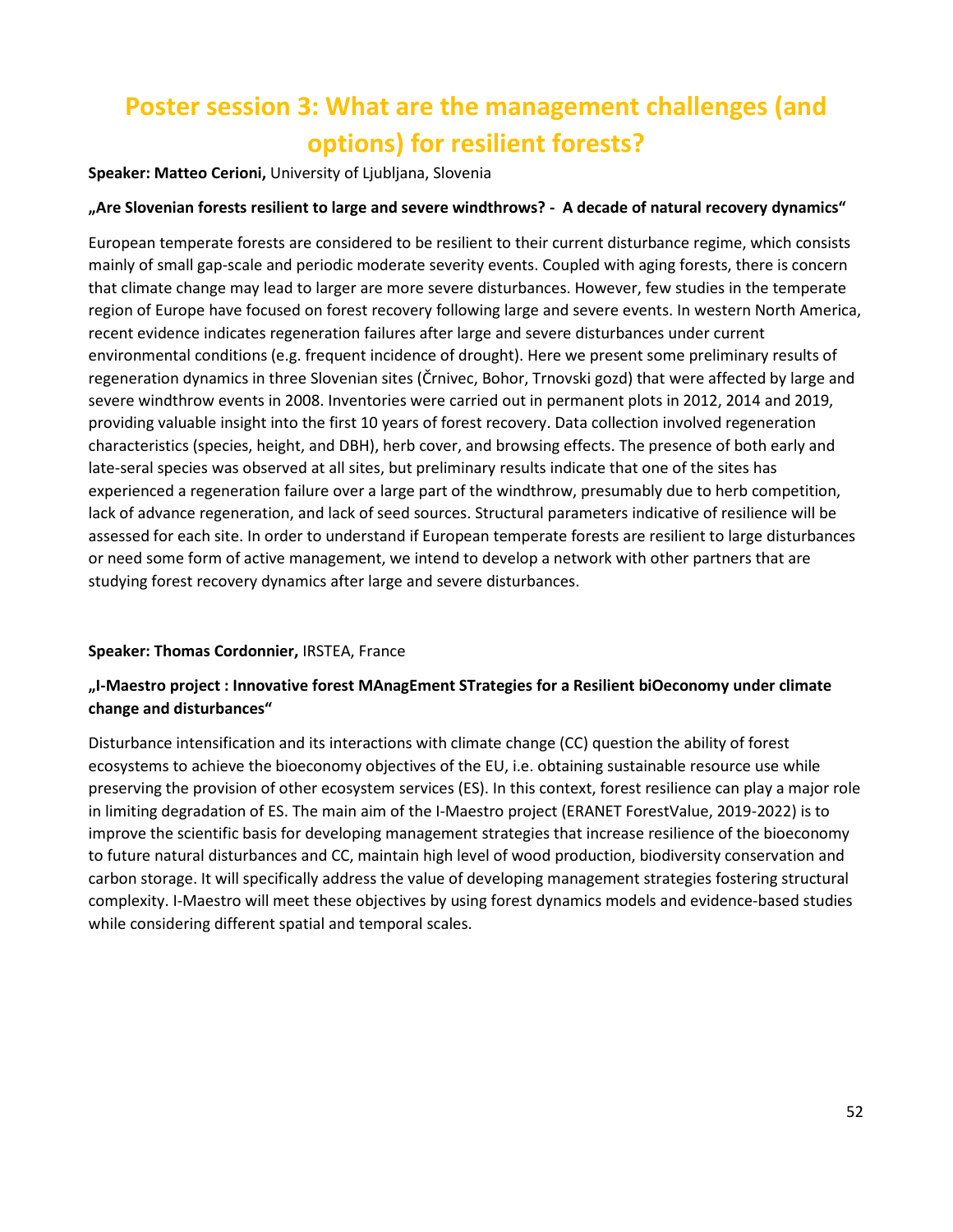**Speaker: Ekaterina Podolskaia,** Center for Forest Ecology and Productivity of the Russian Academy of Sciences (CEPF RAS), Russian Federation

### **"Comparison of data sources on transport infrastructure for the regional forest fire management"**

Purpose of present research is to give a transport data sources comparison for the ground access to the forest fires. We consider transport infrastructural digital data as a key element in the forest fire fighting decision making when there a need to ensure the access to the forest fires sites with a minimum time spent.

Comparison of Russian datasets is done based on the main characteristics of road networks, such as: their presence, length, density and seasonality of roads, as well as roads configuration, geographical and economic features of the region (topography, population).

On the example of the Irkutsk region of Russia as region with a long fire hazard season (its duration is more than 5 months per year), an analysis of the available data sets, their geometry and attributes is presented.

Dataset of 1: 200 000 scale (Former Soviet Union roads map) is compared to the open source OSM (Open Street Map, OpenStreetMap Foundation). One of the comparison results is that the total length of all roads and forest clearings of 1: 200 000 scale is greater than OSM dataset of the same extent. Dataset of 1:200 000 was chosen as a base to create a forest fire transport model of ground access for Irkutsk region.

Transport datasets assessment can be used for the annual preparation of fire hazard season in the forestry departments of Russian Federation and for the development of regional programs such as "Forestry Development" and Forest Plans (Forest Plan of Irkutsk Region, 2019).

**Speaker: Anamika Menon,** University of Freiburg, Germany

## **"Retention forestry as an option for climate-resilient forests in Central Europe"**

As climate change now poses a considerable challenge to foresters, adaptive measures like modifying existing traditional forestry practices are required in order to produce more resilient forests.

Retention forestry is "an approach to forest management based on the long-term retention of structures and organisms, such as live and dead trees and small areas of intact forests, at the time of harvest" (Gustafsson et al. 2012). This helps to maintain the continuity of structural and compositional diversity as an alternative to clearcutting. Retention forestry requires managers to mimic natural forests whereby the amount of structures (deadwood and habitat trees) which are naturally occurring in undisturbed forests have to be retained in managed forests. These amounts vary across different forest types and habitats.

In this study, the natural amounts of structures are recorded across the different undisturbed or old-growth forests of Central Europe. The parameters studied include- the type of forests, altitude, major tree species, age and size of trees to be retained and the amount of dead wood to be left. The forests are also categorized based on the "degree of disturbance (biotic and abiotic)".

Adapting forest management to build resilient forests is the need of the hour and old-growth forests are set as a bench-mark to do this in a scientific manner. It is possible to increase the climate benefits from managed forests and also create synergies with other needs related to forests, by implementing Climate-Smart Forestry practices like retention forestry.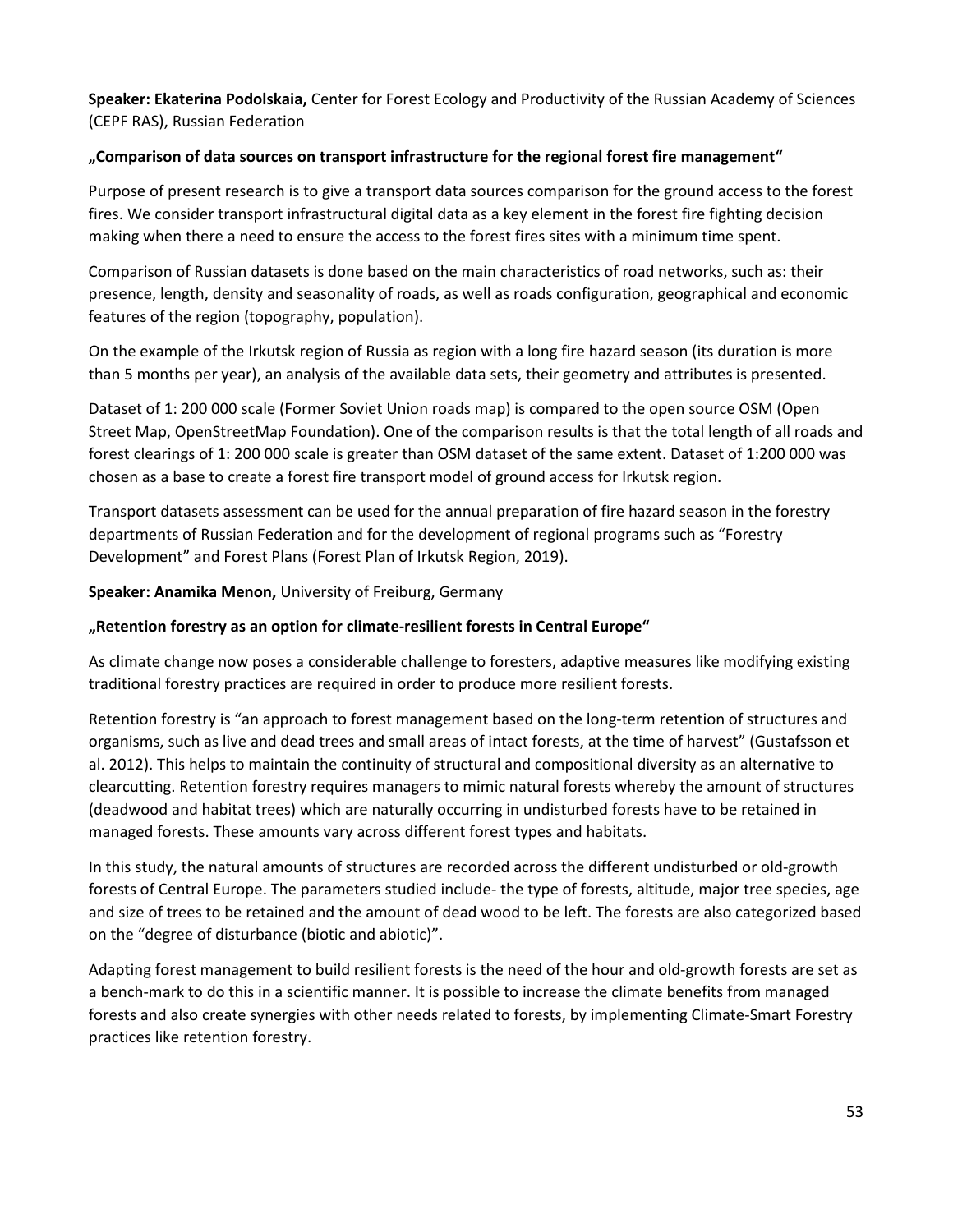#### **Speaker: María-Luisa Chas-Amil,** Universidade de Santiago de Compostela, Spain

#### **"Paying landowners and resilience in forest ecosystems"**

Paying landowners to conserve forests is a promising strategy to protect biodiversity and ecosystem services. In this paper we focus on the resilience properties of this strategy in risky environments where forests are affected by disturbances. We show that the recovery of the forestry after a disturbance shock is faster when we use strategies based on paying landowners to protect biodiversity. Therefore, despite that, in an ex-ante perspective the payment is suboptimal as it promotes overcapitalization, it can be welfare increasing in an ex-post point of view as it helps a faster recovery of the forest when affected by a negative shock.

#### **Speaker: Mats Lindeskog,** Lund University, Sweden

#### **"Modelling future forest management options in the dynamic vegetation model LPJ-GUESS"**

Changing climatic conditions with increasing temperatures, more variable precipitation patterns and more frequently occuring climate extreme events pose challenges for managing forests in Europe. The dynamic global vegetation model LPJ-GUESS is well adapted to modelling vegetation under future climate,  $CO<sub>2</sub>$  and nitrogen deposition scenarios and has now been extended to explicitly simulate forest management. The new model version can successfully reproduce current stand age and species composition of Europe's forests by combining various available continent-wide data-bases as input to the model. Forestry modelling options include detailed tree species and harvesting method selection as well as automated harvest methods. The impact of future forest management scenarios like changing to needle-leaf or to broad-leaf species, higher or lower harvest intensity and nitrogen fertilisation can be explored with respect to productivity, carbon storage, evapotranspiration, nitrogen leaching and age/species structural diversity. We use CMIP5 IPSL climate/CO<sub>2</sub>/Ndeposition RCP 4.5 and 8.5 scenarios as well as stylised storm frequency scenarios at the 0.5° gridcell resolution.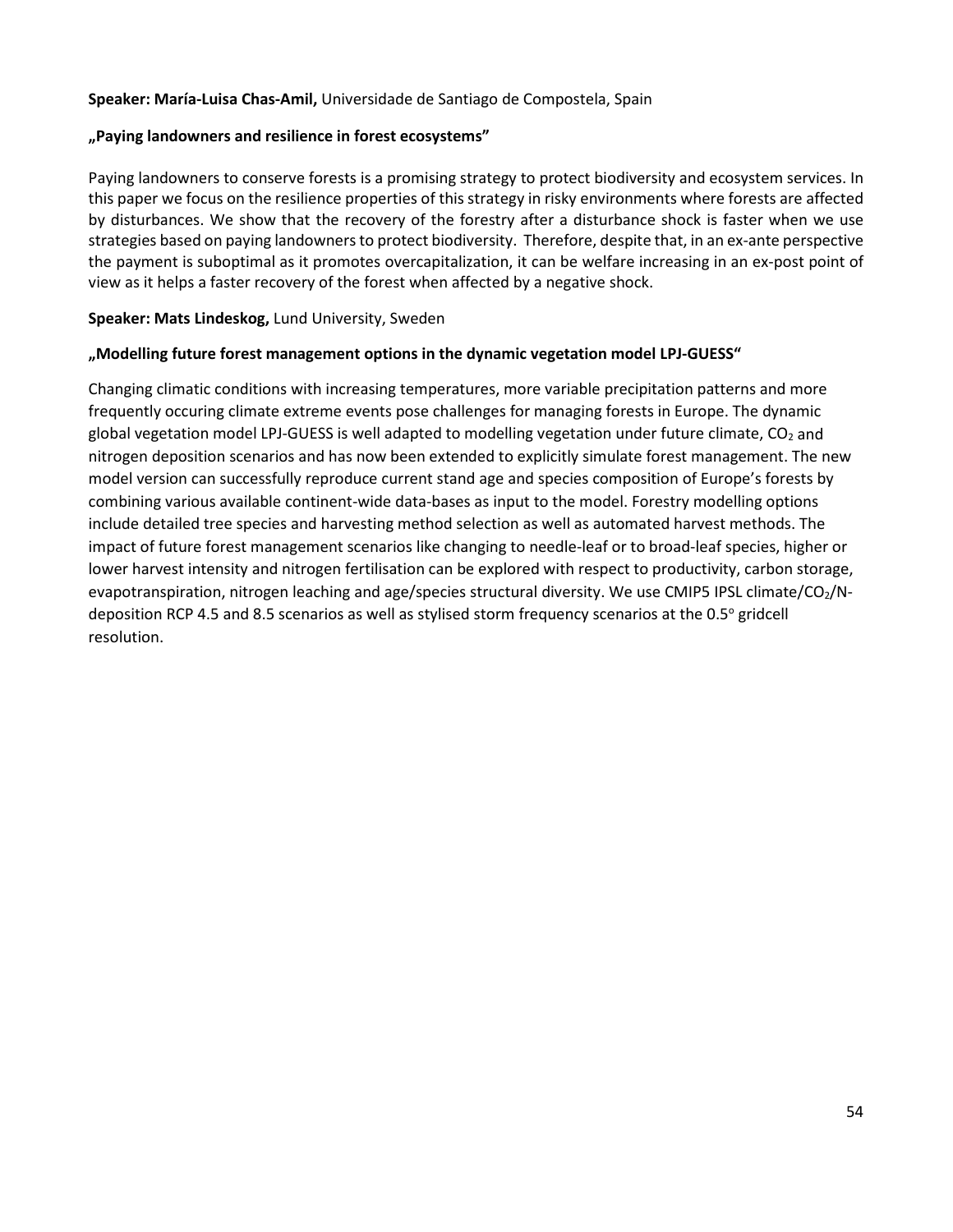**Speaker: Joanna Horemans**, University of Antwerp, Belgium

#### **"Forests in an uncertain context: comparing contrasting strategies of risk management at the local and regional scales"**

Under the increasing uncertainties of forest management conditions, this project aims to test the hypothesis that managing diversity and functional redundancy at landscape-level maximizes the resilience and multifunctionality of forests. This hypothesis will be confronted, in particular, to an adaptation strategy using a limited number of genotypes, chosen according to some expected climate changes. Based on local and regional simulations, a first axis will evaluate the response of two forest regions (in Quebec and Wallonia) to these distinct strategies for adapting to climate change, taking into account the uncertainties in climate projections and in modelling the response of forests to global changes. A second axis will identify the socio-economic constraints limiting the implementation of these strategies, through a detailed analysis of governance at different scales. The results of this research will allow to understand the mechanisms involved in the resilience of forests to global changes, and to identify the best combinations of forest management and policies for contrasting scenarios of climate and global change.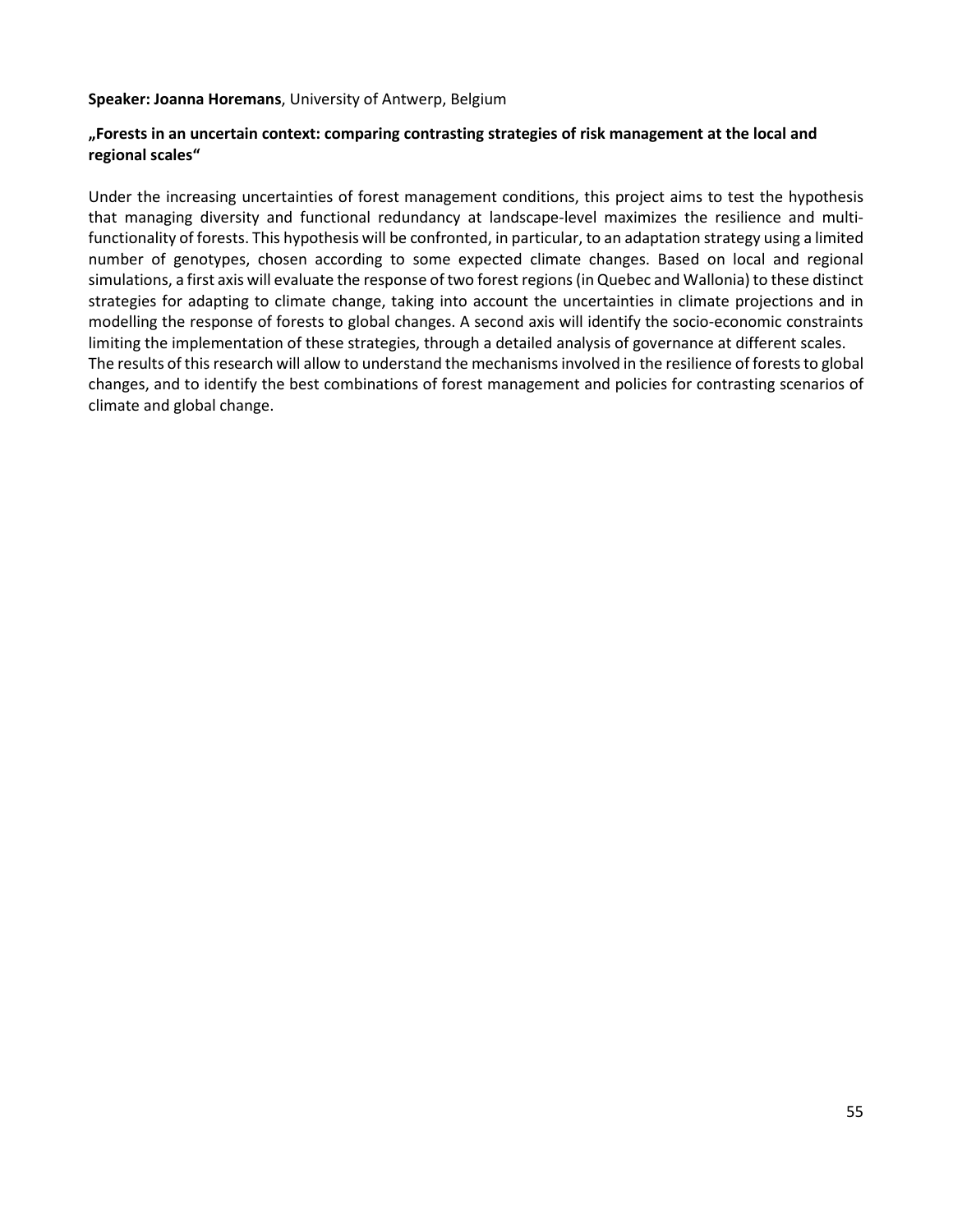# <span id="page-55-0"></span>**Poster session 4: What can we do to increase the contribution of forest management to climate change mitigation?**

### **Speaker: Sophie Labonne,** Grenoble Alps University, INRAE, France

## **"Decision-making behavior of forest managers and owners in adapting forest management to climate change"**

Missing knowledge about the individual decision-making behavior of forest managers and owners on adaptation measures in forest management is a limiting factor in the adaptation of forests to climate change. In order to analyze the willingness to adapt of decision makers in Austria and France, personal interviews were conducted in three different case study regions along an East-West gradient in Austria and two regions in France along a North-South gradient. In total 94 interviews (74 in Austria) were conducted. Results show that the willingness to adapt differs between regions. For instance, in Austria in the more alpine Western region it is significantly lower than in the sub-montane East. Sources of information and extent to which decision makers use information about forest management and climate change is one of the few factors that can partly contribute to explain future willingness to adapt. Surprisingly, in Austria, the experience of damage caused by disturbances in the recent past did not have a significant effect on willingness to adapt. In contrast to other studies, the expectation of severe disturbances did not have a generally significant effect on a greater willingness to adapt across the regions. In France, expectations of severe future droughts and heat events appear to trigger adaptation actions. The result underlines the importance of effective communication of climate change information regarding existing risks and adaptation options. An important step is also the involvement of reliable experts who are engaged in extension services with forest decision makers.

#### **Speaker: Jasper Fuchs,** University of Göttingen, Germany

#### **"Adaptation Strategies for Spruce Sites –**

## **Climate-sensitive Modelling of the Economic Influences of Bark Beetle Management and Cultivation of Alternative Tree Species"**

The selection of tree species is a fundamental decision in strategic forest planning. Climate change influences the suitability of species regarding growth potentials and natural risks. This leads to expectations of high economic losses in European Forests. In Germany, high shares of Norway spruce have been cultivated in suitable growing areas. This species is particularly vulnerable to climate-driven risks such as storms or bark beetles. Frequently studied mitigation strategies for risk-averse forest owners are a reduction of rotation periods and a diversification of the tree species portfolio. However, studies on the economic impact of forest protection measures are rare. Our study seeks to analyze the economic consequences of intensified bark beetle monitoring with sanitation fellings as a future strategy in typical growing areas of spruce. The underlying simulation model integrates empirical survival time models and a bark beetle model into the mean variance portfolio method to derive rational species mixtures. In this framework, we show under which conditions it is advantageous to reduce the infestation risk of bark beetles for spruce by investing in intensive protection measures. As an alternative to bark beetle monitoring, we analyze which characteristics an additional tree species should have to compensate for the higher risks of spruce. The results indicate that, compared to increased shares of beech, forest protection measures and alternative tree species might be able to compensate for considerably more climate-driven economic losses.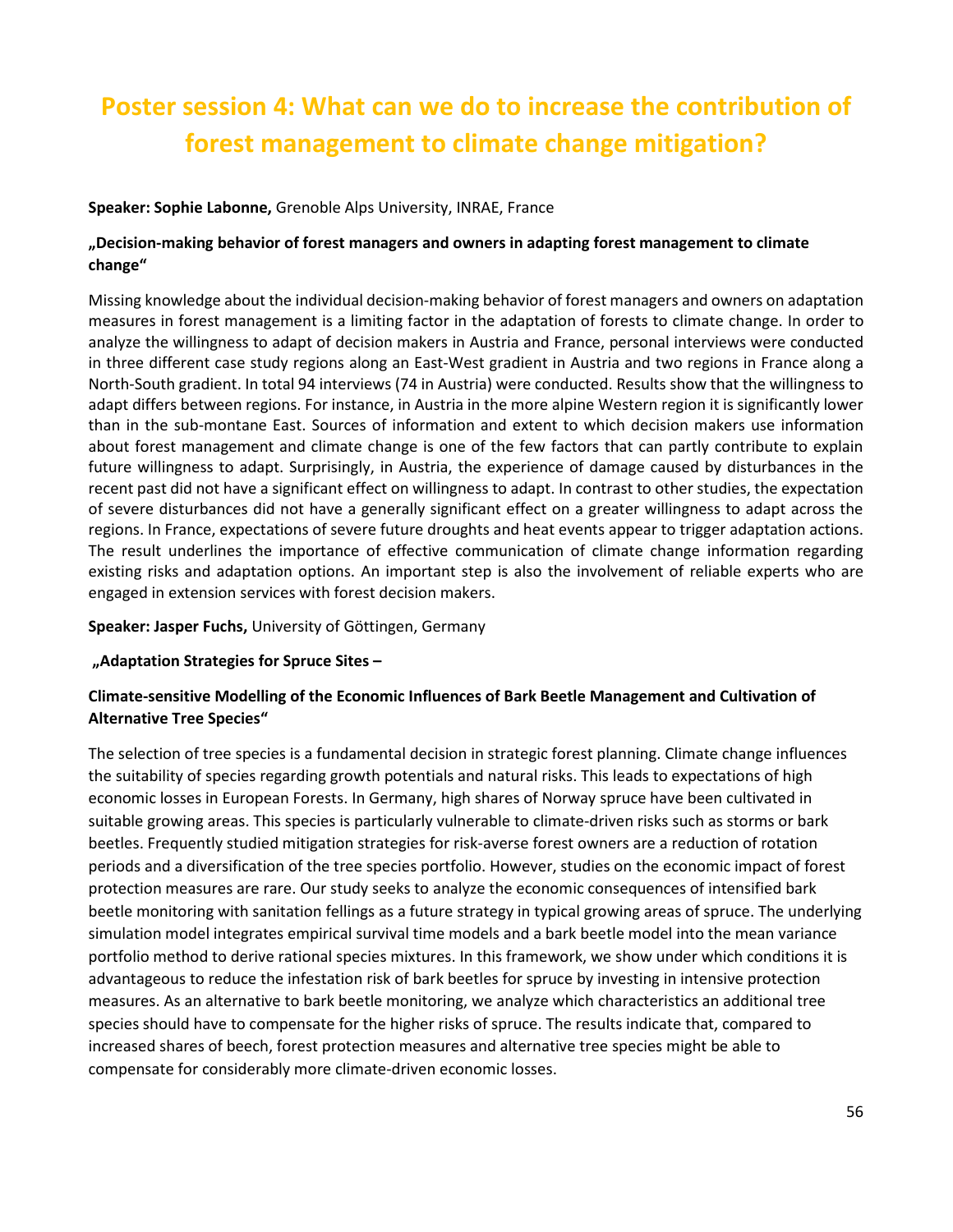#### **Speaker: Ilié Storms,** KU Leuven, Belgium

## **"Scaling factors to adjust yield tables with mechanistic forest growth modelling: predicting wood availability under climate change"**

To maximize climate change mitigation strategies, forest resources should get a more prominent role in the circular bio-economy. To evaluate the mitigation potential of forests and forest products, accurate predictions of future growth and standing stocks are necessary. Current predictions of wood availability in Europe are often based on yield tables. These empirical growth curves still predict current forest growth quite accurately, but fail to take into account the effects of climate change or alternative management strategies. Process-based models form a climate and management sensitive alternative but often lack the accuracy necessary to make economic planning and evaluation. Therefore, the use of hybrid models, which combine both empirical and process-based models, have been suggested as an approach to predict future wood availability in a climate and management sensitive manner. In our research, we define species and soil specific scaling factors for Flanders, Belgium, describing growth changes predicted using the mechanistic forest growth model 4C (FORESEE). The obtained scaling factors can easily be incorporated in any empirical model describing forest growth to increase their sensitivity to different climate scenarios. Our results highlight the importance of combining mechanistic with empirical forest growth models, as well as pinpoint drought stress sensitivity as one of the most important points of improvement for mechanistic modelling techniques to ensure further adoption of these forest management tools in forest resources planning and decision support.

#### **Speaker: Quentin Lejeune,** Climate Analytics, Germany

## **"Contribution of forest management to climate mitigation and adaptation – A multi Earth System Model perspective"**

World's forests constitute a large carbon sink, and are expected to play an important role for mitigation under the Paris Agreement. Moreover, reforestation and changes in forest management practices can lead to a local cooling offsetting the impact of historical carbon emissions – thereby highlighting the forests' potential for adaptation.

Within the LAMACLIMA project (LAnd MAnagement for CLImate Mitigation and Adaptation), three Earth System Models will conduct coordinated idealized experiments to uncover the impacts of the deployment of three land-use change options (including af/reforestation and wood harvest) on climate, crop yields and water availability through their effects on the carbon and water cycles, as well as energy fluxes. These impacts will be integrated into a Computable General Equilibrium model (GRACE) and a land-use allocation model (MAgPIE), which will enable to conduct more detailed cost-benefit analyses of af/reforestation and wood harvesting.

These relationships will then be summarized in a lightweight emulator, which will especially allow the exploration of the local potentials of af/reforestation and wood harvesting for carbon sequestration and the dampening of the impacts of global warming. It shall serve as a tool to support land-use decision-making, including by forest policy experts. It will notably be used during a workshop gathering scientists and land-use stakeholders to design land-use scenarios that help achieve mitigation and adaptation while considering other sustainability boundaries.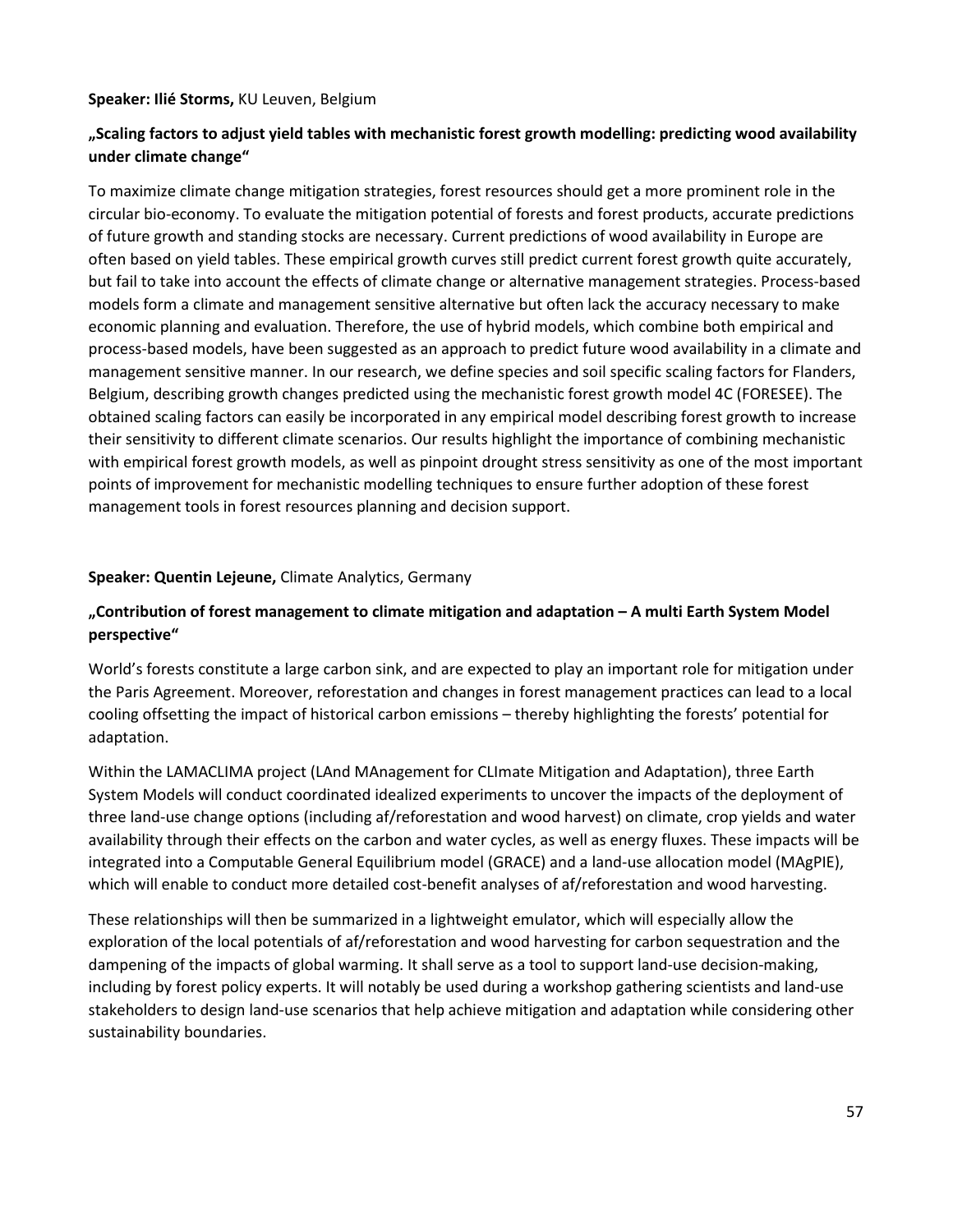#### **Speaker: Claudia Chreptun,** Technical University of Munich, Germany

## **"Acceptable forest landscape composition for all – optimizing for multiple ecosystem services with different stakeholder groups"**

Modeling the composition of a forested landscape and its associated ecosystem services is challenging because the solutions must unite the different needs and management ideas of all forest stakeholders.

Here, we present robust compromise solutions, which maximize the overall contribution of a forest landscape to several ecosystem services.

Our multi-objective optimization approach includes uncertainty in data and future conditions and produces solutions which are, to a certain extent, robust against changes in input data.

As input data we use survey data from 2019. It shows the valuation of nearly 650 people in Germany and 130 in Slovenia regarding eight forest types and their provision to five ecosystem services. For further analysis the participants were grouped according to their forest context, e.g. forest owner or forester in a state forest.

Due to our multi-objective approach, all resulting forest landscape portfolios consist of at least two forest types. The higher the presumed uncertainty range, the more diversified the portfolios. The solutions of the German dataset show a preference for forest types with uneven age structure and native tree species. In the Slovenian portfolios the unmanaged forest type has a bigger share. In the comparison of the optimization results for the group analysis we see similarities between forest owners, foresters in state forests and foresters in public forests. The group nature conservationist is the most dissimilar to the other groups.

Our results illustrate that diversified forested landscapes contribute the best to multiple ecosystem services under uncertainty in data and future conditions. Our optimization approach is beneficial because it doesn't require knowing every opinion of each individual stakeholder for every ecosystem service. By using simple statistical values and a convincing selection of ecosystem services, we achieve robust solutions which reflect the multiple demands on forests and serve as compromise for all stakeholders.